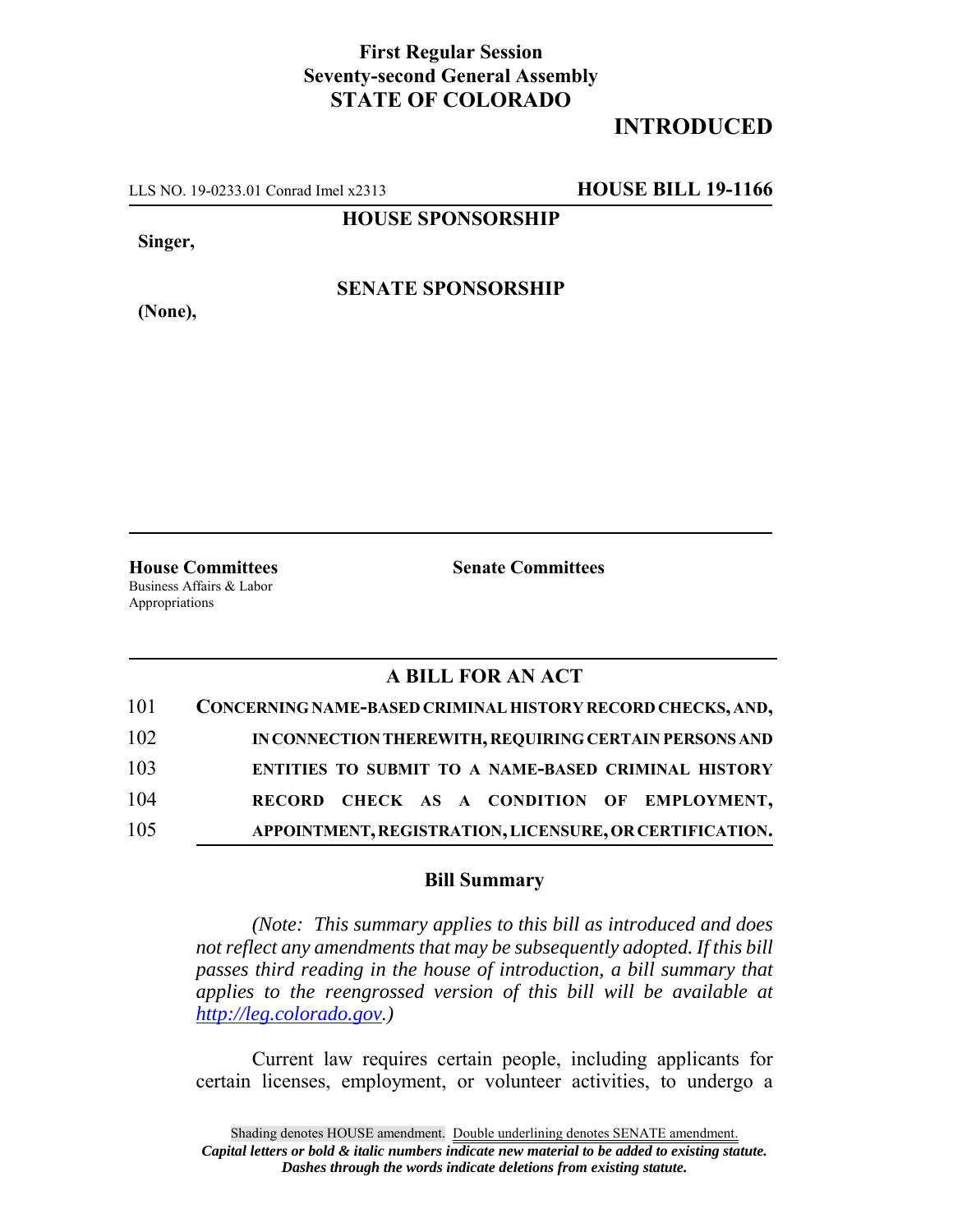fingerprint-based criminal history record check. The bill adds the requirement that the person submit to a name-based criminal history record check when the fingerprint-based check reveals a record of arrest but does not show a disposition in the case.

 *Be it enacted by the General Assembly of the State of Colorado:* **SECTION 1.** In Colorado Revised Statutes, **add** 5-19-206.5 as follows: **5-19-206.5. Name-based criminal history record check.** WHEN THE RESULTS OF A FINGERPRINT-BASED CRIMINAL HISTORY RECORD CHECK OF AN OFFICER OF THE APPLICANT OR EMPLOYEE OR AGENT OF THE APPLICANT PERFORMED PURSUANT TO SECTION 5-19-206 (12) REVEAL A RECORD OF ARREST WITHOUT A DISPOSITION, THE ADMINISTRATOR SHALL REQUIRE THAT PERSON TO SUBMIT TO A NAME-BASED CRIMINAL HISTORY 10 RECORD CHECK, AS DEFINED IN SECTION 22-2-119.3 (6)(d). **SECTION 2.** In Colorado Revised Statutes, 10-3-112, **amend**  $12 \quad (1)(b)$  as follows: **10-3-112. Directors - terms - election - conflicts of interest - recovery of profits.** (1) (b) (I) Each executive officer and director of a domestic company applying for a certificate of authority to do business in Colorado shall submit a set of fingerprints to the commissioner. The commissioner shall forward such fingerprints to the Colorado bureau of investigation for the purpose of conducting a state and national fingerprint-based criminal history record check utilizing records of the Colorado bureau of investigation and the federal bureau of investigation. 21 Only the actual costs of such record check shall MUST be borne by the employer.

**(II)** WHEN THE RESULTS OF A FINGERPRINT-BASED CRIMINAL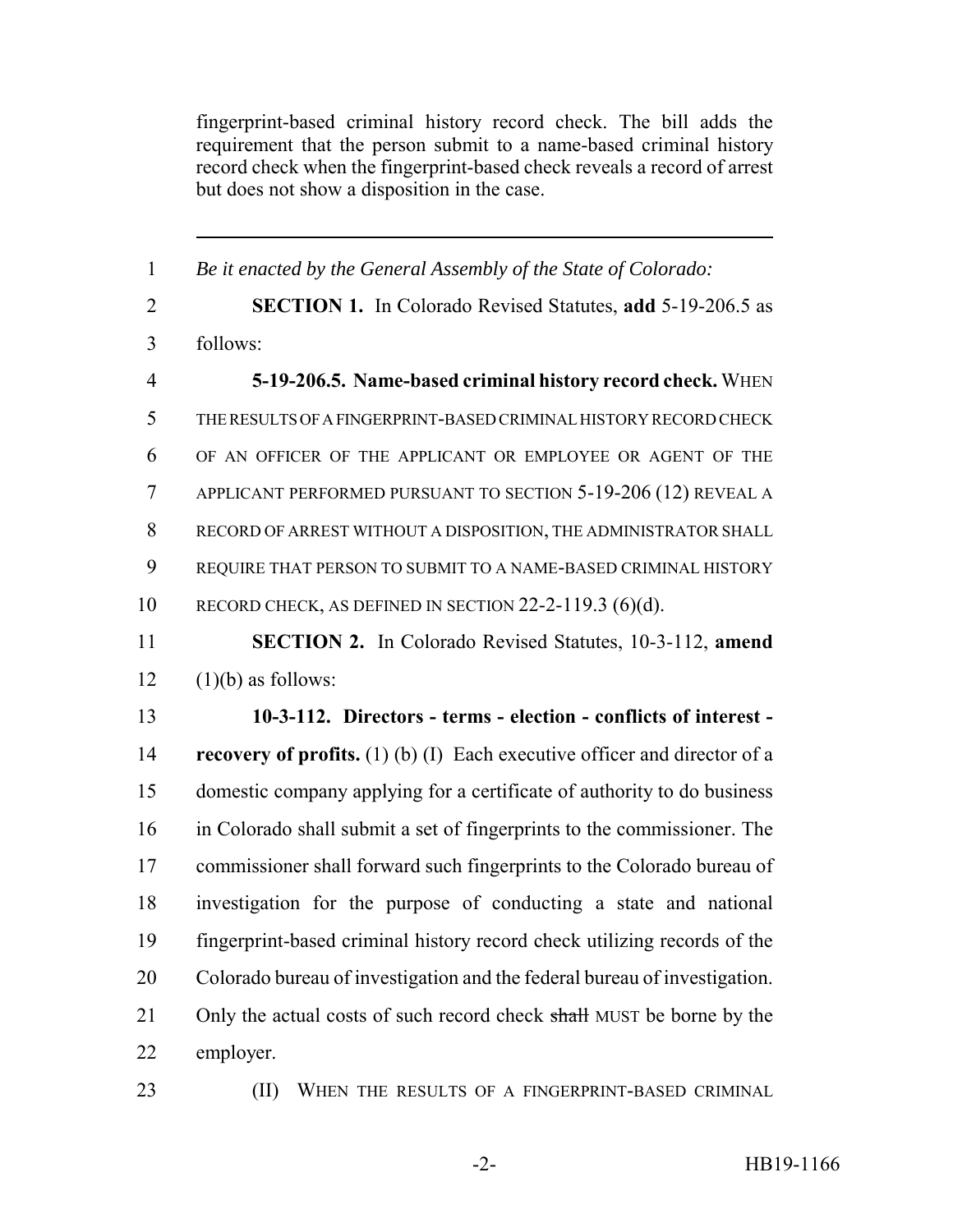HISTORY RECORD CHECK OF A PERSON PERFORMED PURSUANT TO THIS 2 SUBSECTION (1)(b) REVEAL A RECORD OF ARREST WITHOUT A DISPOSITION, THE COMMISSIONER SHALL REQUIRE THAT PERSON TO SUBMIT TO A NAME-BASED CRIMINAL HISTORY RECORD CHECK, AS DEFINED IN SECTION 5 22-2-119.3 (6)(d).

 **SECTION 3.** In Colorado Revised Statutes, 10-3-803, **amend** (3) as follows:

 **10-3-803. Acquisition of control of or merger with domestic insurer - definitions.** (3) (a) Each person described in paragraph (b) of 10 subsection  $(1)$  SUBSECTION  $(1)(b)$  of this section shall submit a set of fingerprints to the commissioner at the time of filing the statement 12 described in paragraph (a) of subsection  $(1)$  SUBSECTION  $(1)(a)$  of this section. The commissioner shall forward the fingerprints to the Colorado bureau of investigation for the purpose of conducting a state and national fingerprint-based criminal history record check utilizing records of the Colorado bureau of investigation and the federal bureau of investigation. The employer bears only the actual costs of the record check.

 (b) WHEN THE RESULTS OF A FINGERPRINT-BASED CRIMINAL HISTORY RECORD CHECK OF A PERSON PERFORMED PURSUANT TO THIS SUBSECTION (3) REVEAL A RECORD OF ARREST WITHOUT A DISPOSITION, THE COMMISSIONER SHALL REQUIRE THAT PERSON TO SUBMIT TO A NAME-BASED CRIMINAL HISTORY RECORD CHECK, AS DEFINED IN SECTION  $22 - 2 - 119.3$  (6)(d).

 **SECTION 4.** In Colorado Revised Statutes, 10-15-103, **add** 25  $(1)(b)(I.5)$  as follows:

 **10-15-103. License procedure - records - examination of records.** (1) (b) (I.5) WHEN THE RESULTS OF A FINGERPRINT-BASED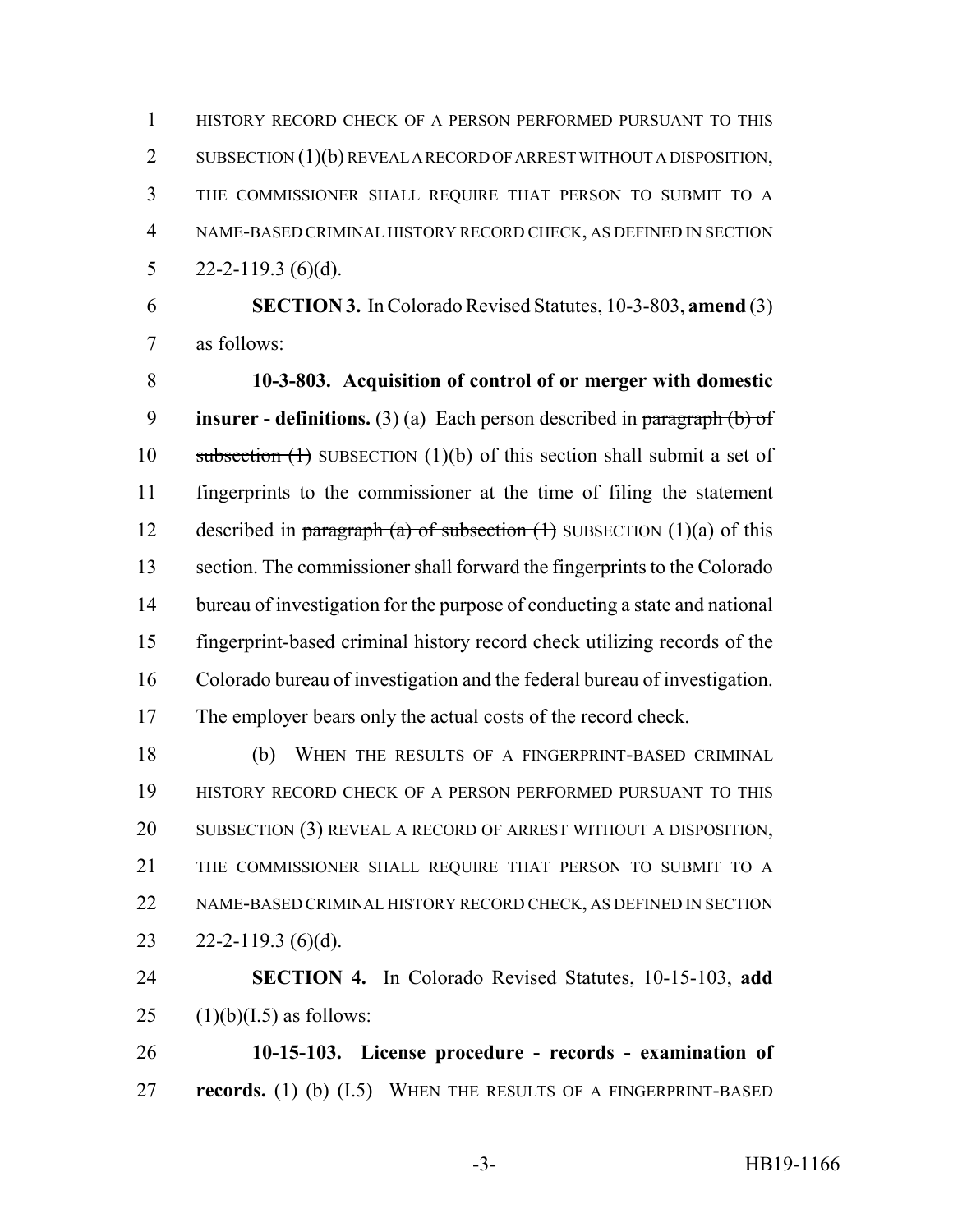CRIMINAL HISTORY RECORD CHECK OF AN APPLICANT PERFORMED PURSUANT TO THIS SUBSECTION (1)(b) REVEAL A RECORD OF ARREST WITHOUT A DISPOSITION, THE COMMISSIONER SHALL REQUIRE THAT APPLICANT TO SUBMIT TO A NAME-BASED CRIMINAL HISTORY RECORD CHECK, AS DEFINED IN SECTION 22-2-119.3 (6)(d).

 **SECTION 5.** In Colorado Revised Statutes, 10-23-103, **amend** (2) as follows:

 **10-23-103. Registration requirements - application - qualification bond - forfeiture.** (2) (a) Prior to submission of an 10 application under PURSUANT TO this article 23, each applicant shall have his or her fingerprints taken by a local law enforcement agency or any third party approved by the Colorado bureau of investigation to obtain a fingerprint-based criminal history record check. If a third party takes the person's fingerprints, the fingerprints may be electronically captured using Colorado bureau of investigation-approved livescan equipment. Third-party vendors shall not keep the applicant information for more than thirty days unless requested to do so by the applicant. The applicant is required to submit payment by certified check or money order for the fingerprints and for the actual costs of the record check when the fingerprints are submitted to the Colorado bureau of investigation. Upon receipt of fingerprints and receipt of the payment for costs, the Colorado bureau of investigation shall conduct a state and national fingerprint-based criminal history record check utilizing records of the Colorado bureau of investigation and the federal bureau of investigation. (b) WHEN THE RESULTS OF A FINGERPRINT-BASED CRIMINAL

 HISTORY RECORD CHECK OF AN APPLICANT PERFORMED PURSUANT TO THIS SUBSECTION (2) REVEAL A RECORD OF ARREST WITHOUT A DISPOSITION,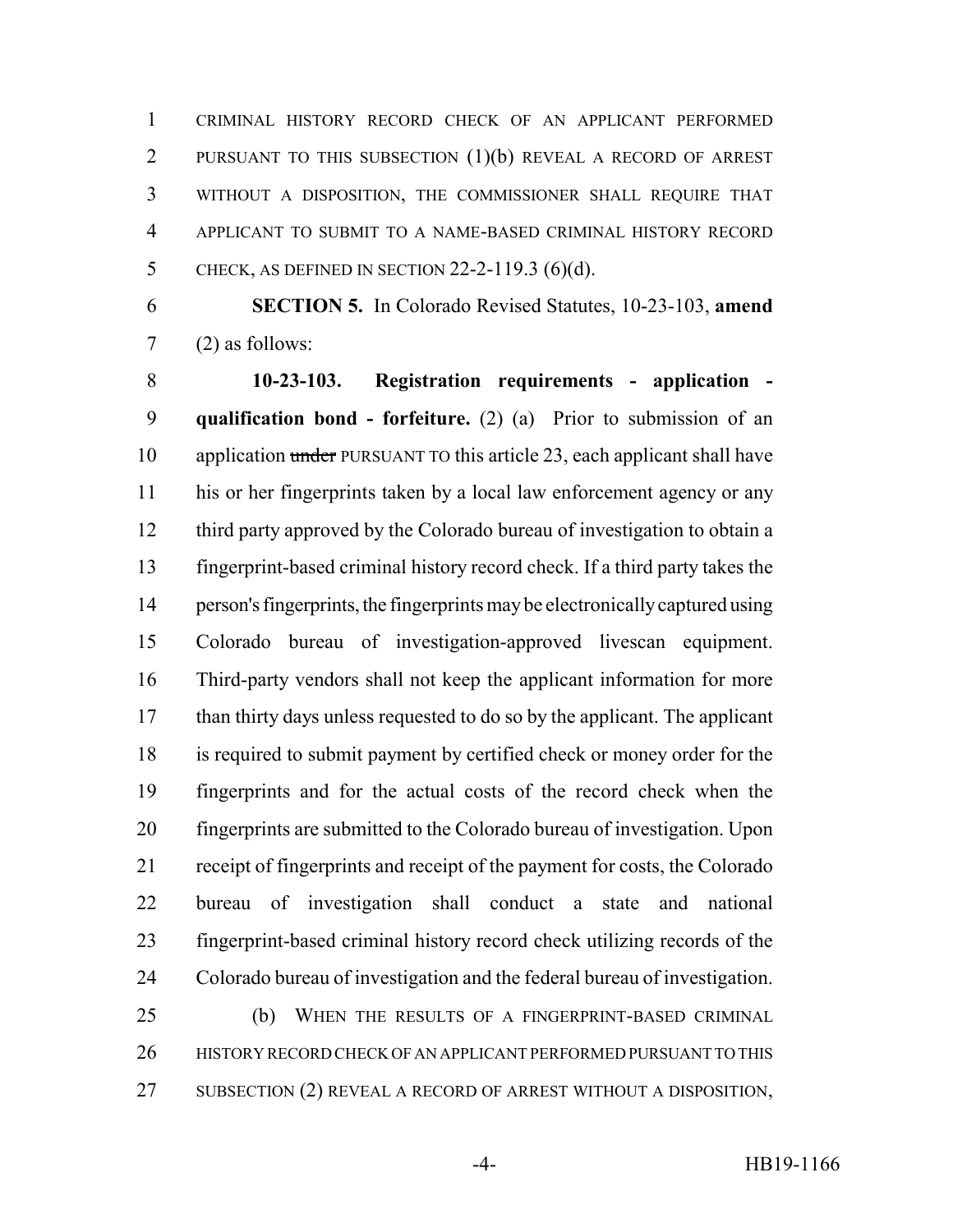THE DIVISION SHALL REQUIRE THAT APPLICANT TO SUBMIT TO A NAME-BASED CRIMINAL HISTORY RECORD CHECK, AS DEFINED IN SECTION 3  $22 - 2 - 119.3$  (6)(d).

 **SECTION 6.** In Colorado Revised Statutes, **add** 11-110-107.5 as follows:

 **11-110-107.5. Name-based criminal history record check.** WHEN THE RESULTS OF A FINGERPRINT-BASED CRIMINAL HISTORY RECORD CHECK OF AN APPLICANT PERFORMED PURSUANT TO SECTION 11-110-107 (1)(e) REVEAL A RECORD OF ARREST WITHOUT A DISPOSITION, THE BANKING BOARD SHALL REQUIRE THAT APPLICANT TO SUBMIT TO A NAME-BASED CRIMINAL HISTORY RECORD CHECK, AS DEFINED IN SECTION 12 22-2-119.3 (6)(d). THE APPLICANT SHALL PAY THE ACTUAL COSTS OF THE NAME-BASED CRIMINAL HISTORY RECORD CHECK.

 **SECTION 7.** In Colorado Revised Statutes, 12-15.5-105, **amend** (4) as follows:

 **12-15.5-105. Licensing.** (4) With the submission of an application for a license granted pursuant to this section, each applicant and its officers, directors, and general partners shall submit a complete set of his or her fingerprints to the Colorado bureau of investigation for the purpose of conducting fingerprint-based criminal history record checks. The Colorado bureau of investigation shall forward the fingerprints to the federal bureau of investigation for the purpose of conducting 23 fingerprint-based criminal history record checks. The director may 24 acquire a name-based criminal history record check for a person who has 25 twice submitted to a fingerprint-based criminal history record check and 26 whose fingerprints are unclassifiable. A person who has previously submitted fingerprints for state or local licensing purposes may request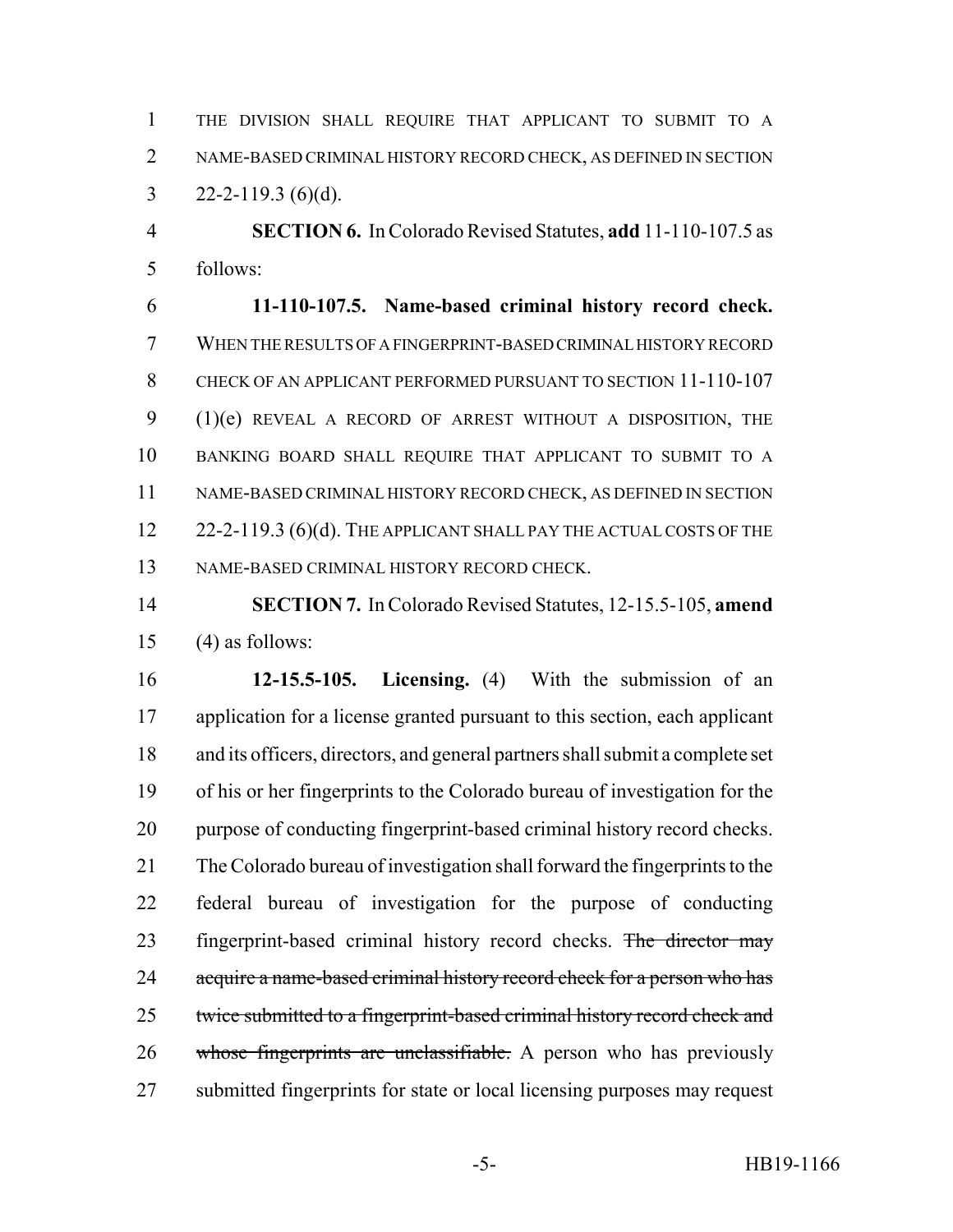the use of the fingerprints on file. THE DIRECTOR SHALL REQUIRE A NAME-BASED CRIMINAL HISTORY RECORD CHECK, AS DEFINED IN SECTION 22-2-119.3 (6)(d), FOR A PERSON WHO HAS TWICE SUBMITTED TO A FINGERPRINT-BASED CRIMINAL HISTORY RECORD CHECK AND WHOSE FINGERPRINTS ARE UNCLASSIFIABLE OR WHEN THE RESULTS OF A FINGERPRINT-BASED CRIMINAL HISTORY RECORD CHECK OF A PERSON PERFORMED PURSUANT TO THIS SUBSECTION (4) REVEAL A RECORD OF ARREST WITHOUT A DISPOSITION. The director shall use the information resulting from the fingerprint-based OR NAME-BASED criminal history record check to investigate and determine whether an applicant is qualified to hold a license pursuant to this section. The director may verify the information an applicant is required to submit. The applicant shall pay the costs associated with the fingerprint-based criminal history record check to the Colorado bureau of investigation. THE APPLICANT IS RESPONSIBLE FOR THE COSTS ASSOCIATED WITH A NAME-BASED CRIMINAL **HISTORY RECORD CHECK. SECTION 8.** In Colorado Revised Statutes, 12-35.5-107, **amend** (1)(e) and (3); and **add** (2.5) as follows: **12-35.5-107. License - reciprocity - denial of license application.** (1) Every applicant for a license to practice massage therapy shall:

 (e) Submit to a criminal history record check in the form and manner as described in subsection (2) OF THIS SECTION AND, IF NECESSARY, SUBSECTION (2.5) of this section; and

 (2.5) WHEN THE RESULTS OF A FINGERPRINT-BASED CRIMINAL HISTORY RECORD CHECK OF AN APPLICANT PERFORMED PURSUANT TO THIS SECTION REVEAL A RECORD OF ARREST WITHOUT A DISPOSITION, THE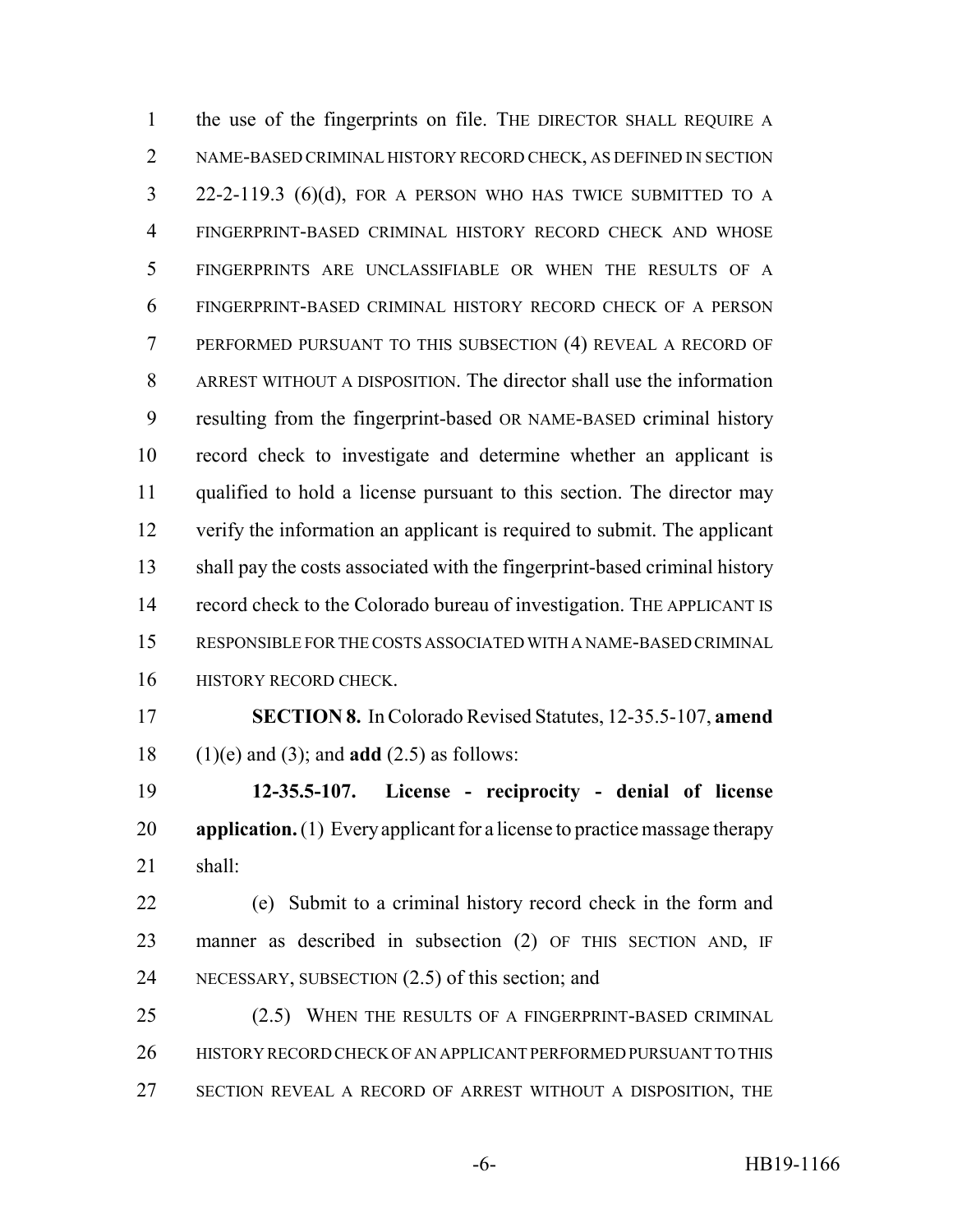DIRECTOR SHALL REQUIRE THAT APPLICANT TO SUBMIT TO A NAME-BASED CRIMINAL HISTORY RECORD CHECK, AS DEFINED IN SECTION 22-2-119.3 3 (6)(d).

 (3) After an applicant has fulfilled the requirements of subsections (1) and (2) OF THIS SECTION AND, IF NECESSARY, SUBSECTION (2.5) of this section, the director shall issue a license to the applicant.

 **SECTION 9.** In Colorado Revised Statutes, **amend** 12-42.5-304 as follows:

 **12-42.5-304. Criminal history record check.** (1) Prior to submission of an application, each designated representative must have his or her fingerprints taken by a local law enforcement agency or any third party approved by the Colorado bureau of investigation for the purpose of obtaining a fingerprint-based criminal history record check. If an approved third party takes the person's fingerprints, the fingerprints may be electronically captured using Colorado bureau of investigation-approved livescan equipment. Third-party vendors shall not 17 keep the applicant information for more than thirty days unless requested to do so by the applicant. The designated representative shall submit payment by certified check or money order for the fingerprints and for the actual costs of the record check at the time the fingerprints are submitted to the Colorado bureau of investigation. Upon receipt of fingerprints and receipt of the payment for costs, the Colorado bureau of investigation shall conduct a state and national fingerprint-based criminal history record check utilizing records of the Colorado bureau of investigation and the federal bureau of investigation.

26 (2) WHEN THE RESULTS OF A FINGERPRINT-BASED CRIMINAL HISTORY RECORD CHECK OF A DESIGNATED REPRESENTATIVE PERFORMED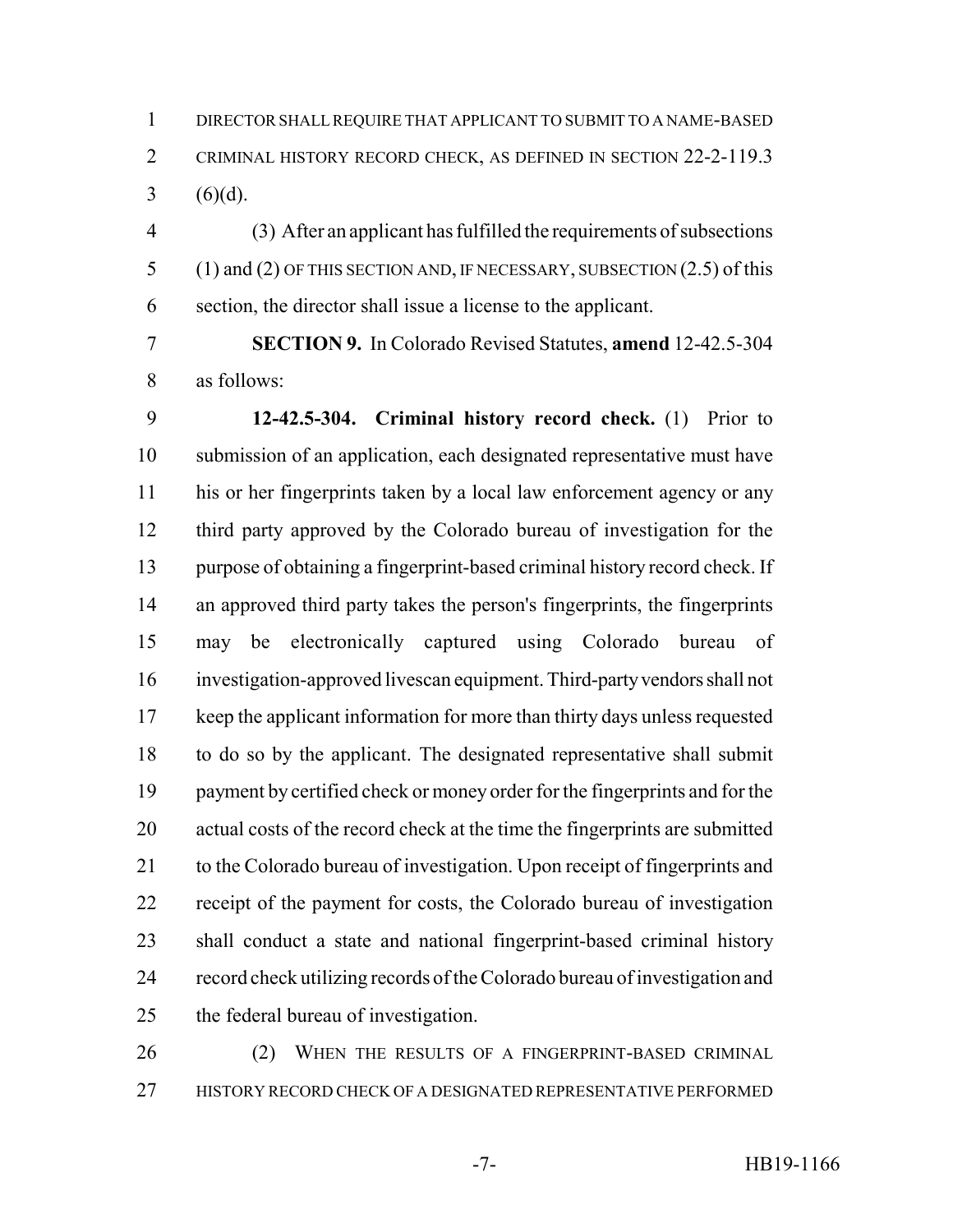PURSUANT TO THIS SECTION REVEAL A RECORD OF ARREST WITHOUT A DISPOSITION, THE BOARD SHALL REQUIRE THAT DESIGNATED REPRESENTATIVE TO SUBMIT TO A NAME-BASED CRIMINAL HISTORY RECORD CHECK, AS DEFINED IN SECTION 22-2-119.3 (6)(d). THE DESIGNATED REPRESENTATIVE SHALL PAY THE ACTUAL COSTS OF THE NAME-BASED CRIMINAL HISTORY RECORD CHECK.

 **SECTION 10.** In Colorado Revised Statutes, **amend** 12-43.2-105.5 as follows:

 **12-43.2-105.5. Criminal history record check required.** (1) Each applicant for registration must have his or her fingerprints taken by a local law enforcement agency or any third party approved by the Colorado bureau of investigation for the purpose of obtaining a fingerprint-based criminal history record check. If an approved third party takes the person's fingerprints, the fingerprints may be electronically captured using Colorado bureau of investigation-approved livescan equipment. Third-party vendors shall not keep the applicant information for more than thirty days unless requested to do so by the applicant. The applicant shall submit payment by certified check or money order for the fingerprints and for the actual costs of the record check at the time the fingerprints are submitted to the Colorado bureau of investigation. Upon receipt of fingerprints and receipt of the payment for costs, the Colorado bureau of investigation shall conduct a state and national fingerprint-based criminal history record check utilizing records of the Colorado bureau of investigation and the federal bureau of investigation and shall forward the results of the criminal history record check to the director.

27 (2) WHEN THE RESULTS OF A FINGERPRINT-BASED CRIMINAL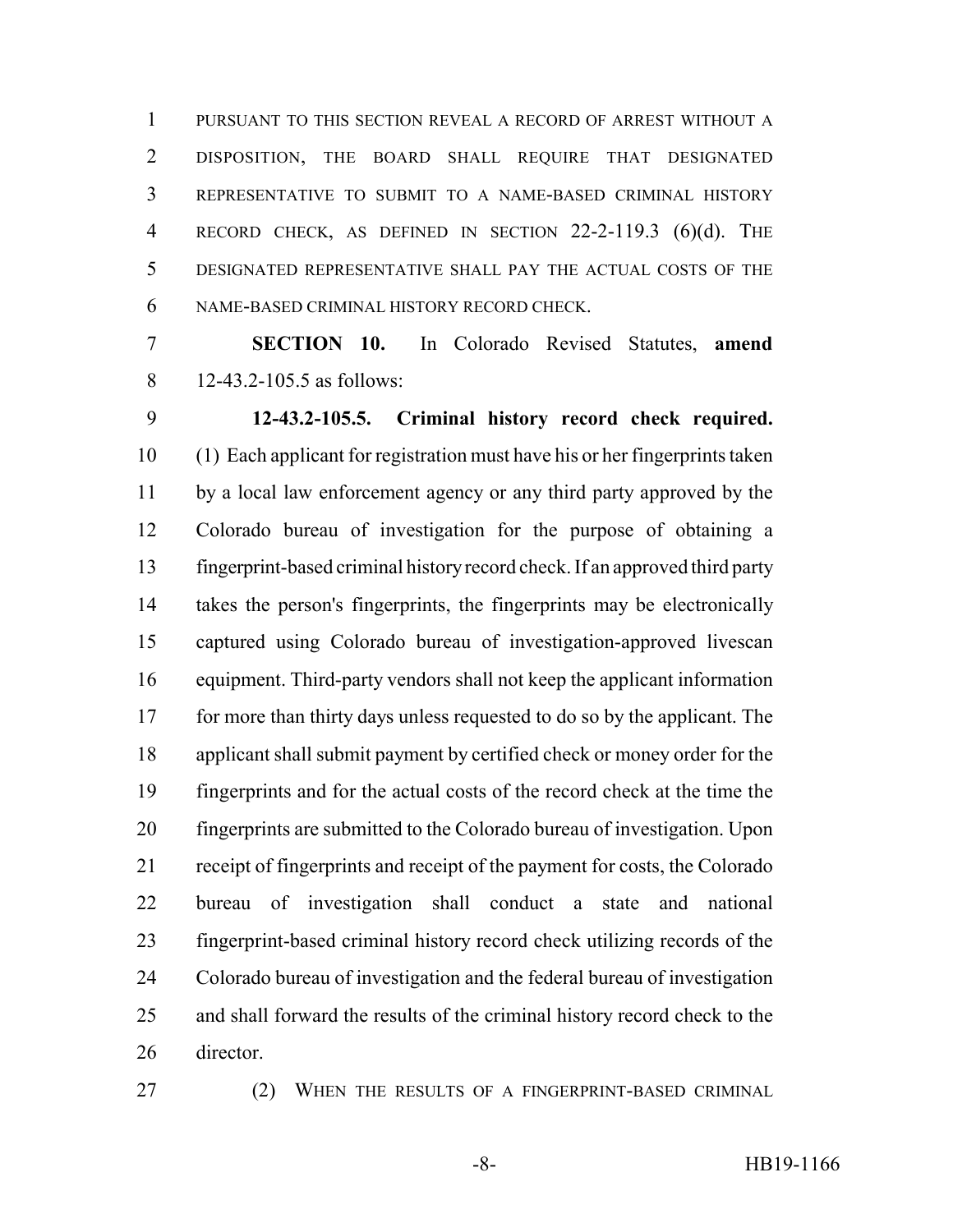HISTORY RECORD CHECK OF AN APPLICANT PERFORMED PURSUANT TO THIS SECTION REVEAL A RECORD OF ARREST WITHOUT A DISPOSITION, THE DIRECTOR SHALL REQUIRE THAT APPLICANT TO SUBMIT TO A NAME-BASED CRIMINAL HISTORY RECORD CHECK, AS DEFINED IN SECTION 22-2-119.3 (6)(d). THE APPLICANT SHALL PAY THE ACTUAL COSTS OF THE NAME-BASED CRIMINAL HISTORY RECORD CHECK.

 **SECTION 11.** In Colorado Revised Statutes, 12-58.5-106, **amend** (2) as follows:

 **12-58.5-106. Private investigator licenses - qualifications - fees - renewal - rules.** (2) (a) In addition to the requirements of subsection (1) of this section, each applicant for a level I or level II private investigator license must have his or her fingerprints taken by a local law enforcement agency or any third party approved by the Colorado bureau of investigation for the purpose of obtaining a fingerprint-based criminal history record check. If an approved third party takes the person's fingerprints, the fingerprints may be electronically captured using Colorado bureau of investigation-approved livescan equipment. Third-party vendors shall not keep the applicant information for more than thirty days unless requested to do so by the applicant. The applicant shall submit payment by certified check or money order for the fingerprints and for the actual costs of the record check at the time the fingerprints are submitted to the Colorado bureau of investigation. Upon receipt of fingerprints and receipt of the payment for costs, the Colorado bureau of investigation shall conduct a state and national fingerprint-based criminal history record check utilizing records of the Colorado bureau of investigation and the federal bureau of investigation and shall forward the results of the criminal history record check to the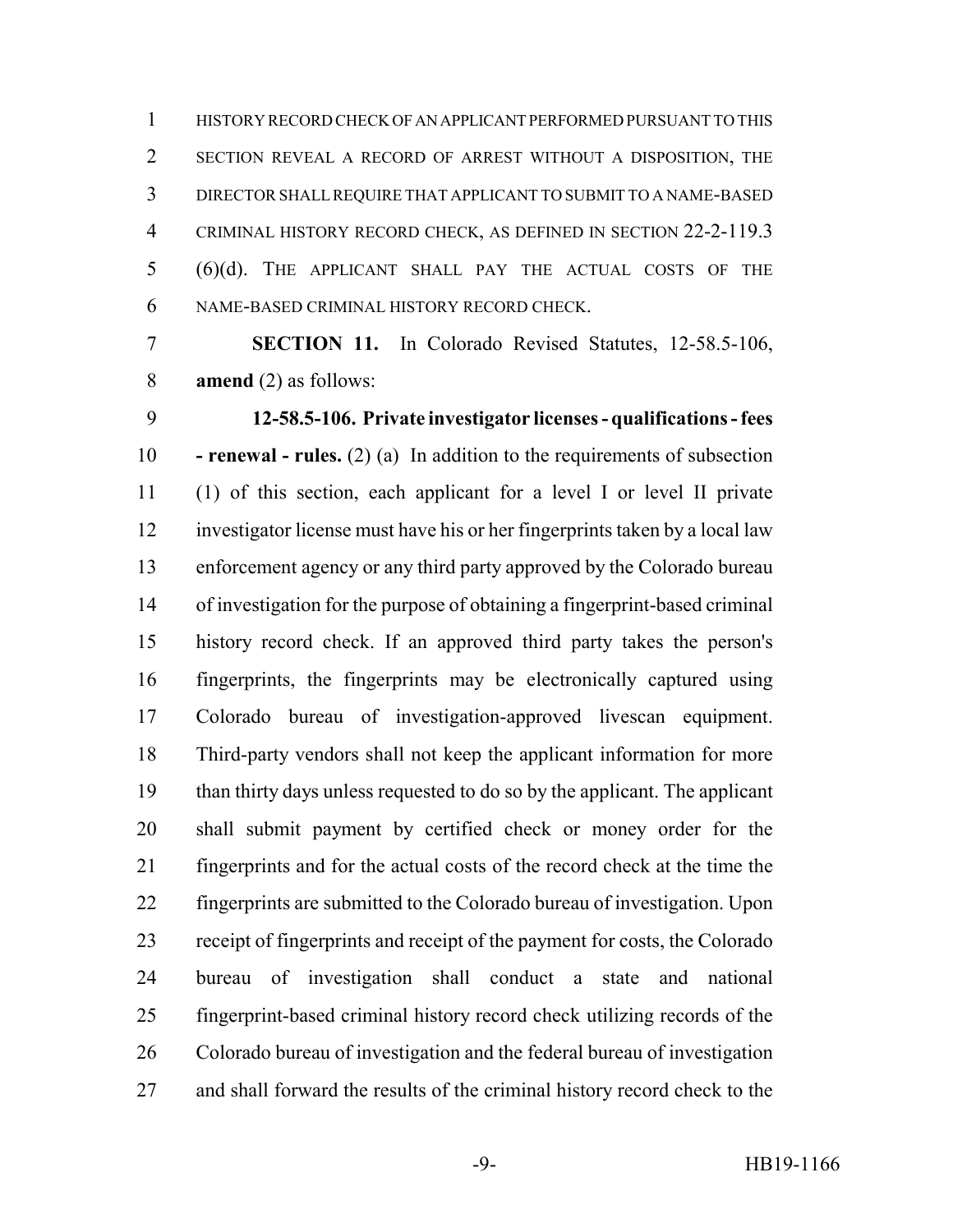director.

 (b) WHEN THE RESULTS OF A FINGERPRINT-BASED CRIMINAL HISTORY RECORD CHECK OF AN APPLICANT PERFORMED PURSUANT TO THIS SUBSECTION (2) REVEAL A RECORD OF ARREST WITHOUT A DISPOSITION, THE DIRECTOR SHALL REQUIRE THAT APPLICANT TO SUBMIT TO A NAME-BASED CRIMINAL HISTORY RECORD CHECK, AS DEFINED IN SECTION 22-2-119.3 (6)(d). THE APPLICANT SHALL PAY THE ACTUAL COSTS OF THE NAME-BASED CRIMINAL HISTORY RECORD CHECK.

 **SECTION 12.** In Colorado Revised Statutes, 12-61-103, **amend**  $10 \quad (1)(b)(I)$  as follows:

 **12-61-103. Application for license - rules.** (1) (b) (I) Prior to 12 submitting an application for a license pursuant to  $\frac{\partial}{\partial x}$  (a) of this 13 subsection (1) SUBSECTION (1)(a) OF THIS SECTION, each applicant shall submit a set of fingerprints to the Colorado bureau of investigation for the purpose of conducting a state and national fingerprint-based criminal history record check utilizing records of the Colorado bureau of investigation and the federal bureau of investigation. The applicant shall pay the fee established by the Colorado bureau of investigation for conducting the fingerprint-based criminal history record check to the 20 bureau. Upon completion of the criminal history record check, the bureau shall forward the results to the real estate commission. The real estate 22 commission may SHALL acquire a name-based criminal history record 23 check, AS DEFINED IN SECTION 22-2-119.3 (6)(d), for an applicant who has twice submitted to a fingerprint-based criminal history record check and whose fingerprints are unclassifiable OR WHEN THE RESULTS OF A FINGERPRINT-BASED CRIMINAL HISTORY RECORD CHECK OF AN APPLICANT 27 PERFORMED PURSUANT TO THIS SUBSECTION  $(1)(b)(I)$  REVEAL A RECORD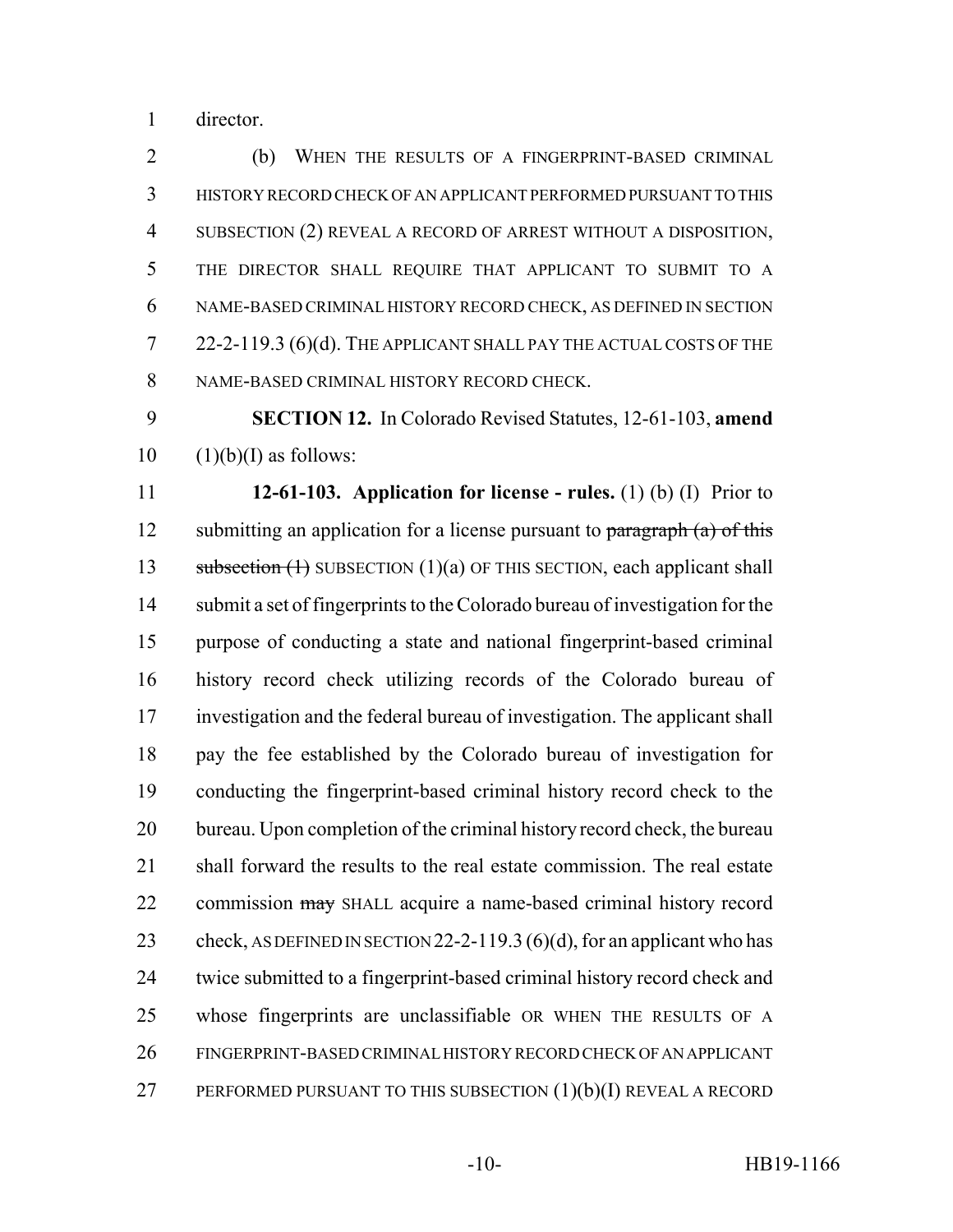OF ARREST WITHOUT A DISPOSITION. THE APPLICANT SHALL PAY THE COSTS ASSOCIATED WITH A NAME-BASED CRIMINAL HISTORY RECORD CHECK.

 **SECTION 13.** In Colorado Revised Statutes, 12-61-706, **amend** 5  $(6)(a)$  as follows:

 **12-61-706. Qualifications for licensing and certification of appraisers - continuing education - definitions - rules.** (6) (a) The board shall not issue a license or certification until the applicant demonstrates that he or she meets the fitness standards established by board rule and submits a set of fingerprints to the Colorado bureau of investigation for the purpose of conducting a state and national fingerprint-based criminal history record check utilizing records of the Colorado bureau of investigation and the federal bureau of investigation. Each person submitting a set of fingerprints shall pay the fee established by the Colorado bureau of investigation for conducting the fingerprint-based criminal history record check to the bureau. Upon completion of the criminal history record check, the bureau shall forward 18 the results to the board. The board may SHALL require a name-based 19 criminal history record check, AS DEFINED IN SECTION 22-2-119.3 (6)(d), for an applicant who has twice submitted to a fingerprint-based criminal history record check and whose fingerprints are unclassifiable OR WHEN THE RESULTS OF A FINGERPRINT-BASED CRIMINAL HISTORY RECORD CHECK OF AN APPLICANT PERFORMED PURSUANT TO THIS SUBSECTION (6) REVEAL A RECORD OF ARREST WITHOUT A DISPOSITION.THE APPLICANT SHALL PAY THE COSTS ASSOCIATED WITH A NAME-BASED CRIMINAL HISTORY RECORD CHECK. The board may deny an application for licensure or certification based on the outcome of the criminal history record check and may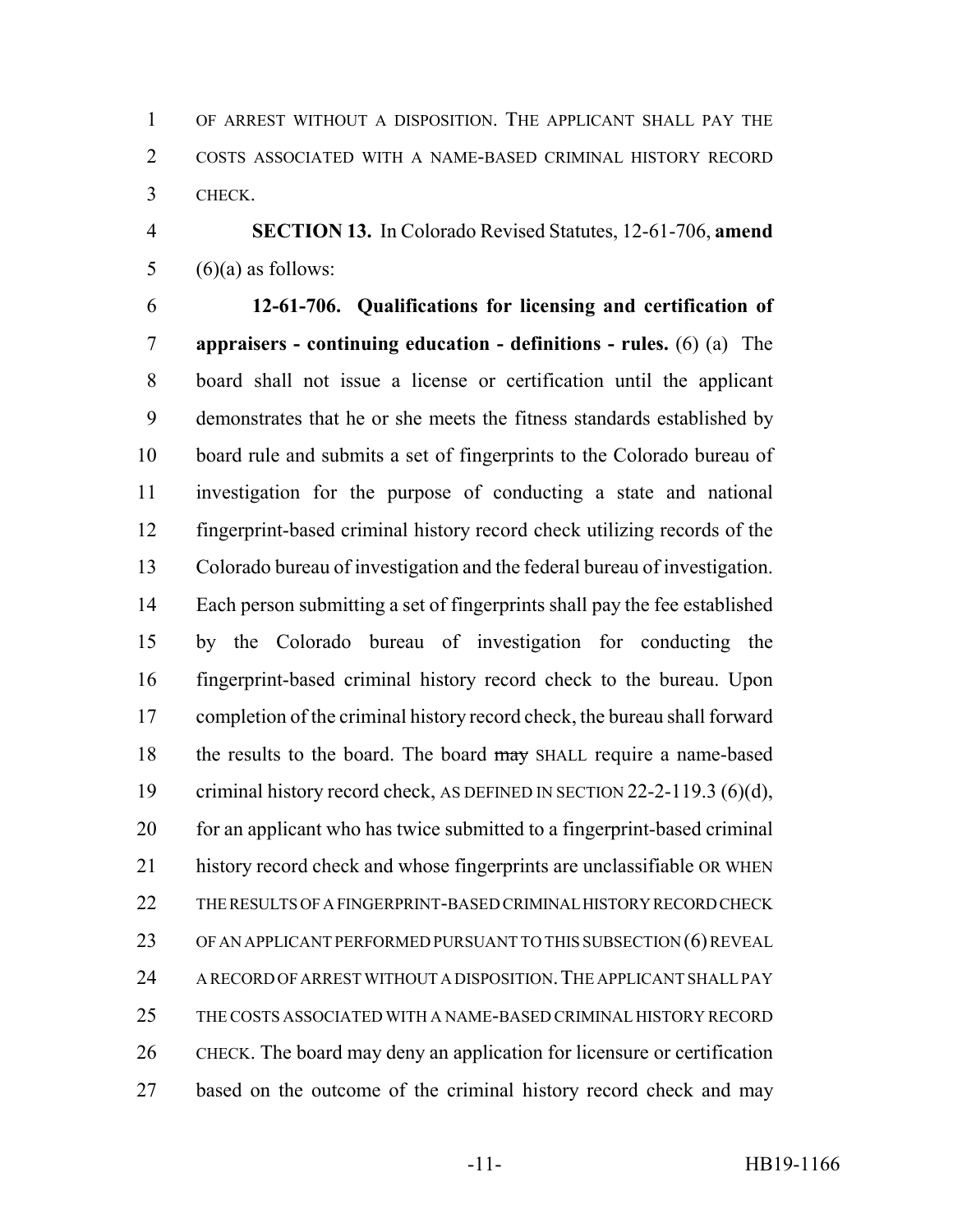establish criminal history requirements more stringent than those established by any applicable federal law. At a minimum, the board shall adopt the criminal history requirements established by any applicable federal law.

 **SECTION 14.** In Colorado Revised Statutes, 12-61-707, **amend** (3) as follows:

 **12-61-707. Appraisal management companies - application for license - exemptions.** (3) The board shall not issue a license to any partnership, limited liability company, or corporation unless and until the appraiser designated by the partnership, limited liability company, or corporation as controlling appraiser and each individual who owns more 12 than ten percent of the entity demonstrates that he or she meets the fitness standards established by board rule and submits a set of fingerprints to the Colorado bureau of investigation for the purpose of conducting a state and national fingerprint-based criminal history record check utilizing records of the Colorado bureau of investigation and the federal bureau of investigation. Each person submitting a set of fingerprints shall pay the fee established by the Colorado bureau of investigation for conducting the fingerprint-based criminal history record check to the bureau. Upon completion of the criminal history record check, the bureau shall forward 21 the results to the board. The board may SHALL require a name-based 22 criminal history record check, AS DEFINED IN SECTION 22-2-119.3 (6)(d), for an applicant who has twice submitted to a fingerprint-based criminal history record check and whose fingerprints are unclassifiable OR WHEN THE RESULTS OF A FINGERPRINT-BASED CRIMINAL HISTORY RECORD CHECK OF AN APPLICANT PERFORMED PURSUANT TO THIS SUBSECTION (3) REVEAL A RECORD OF ARREST WITHOUT A DISPOSITION.THE APPLICANT SHALL PAY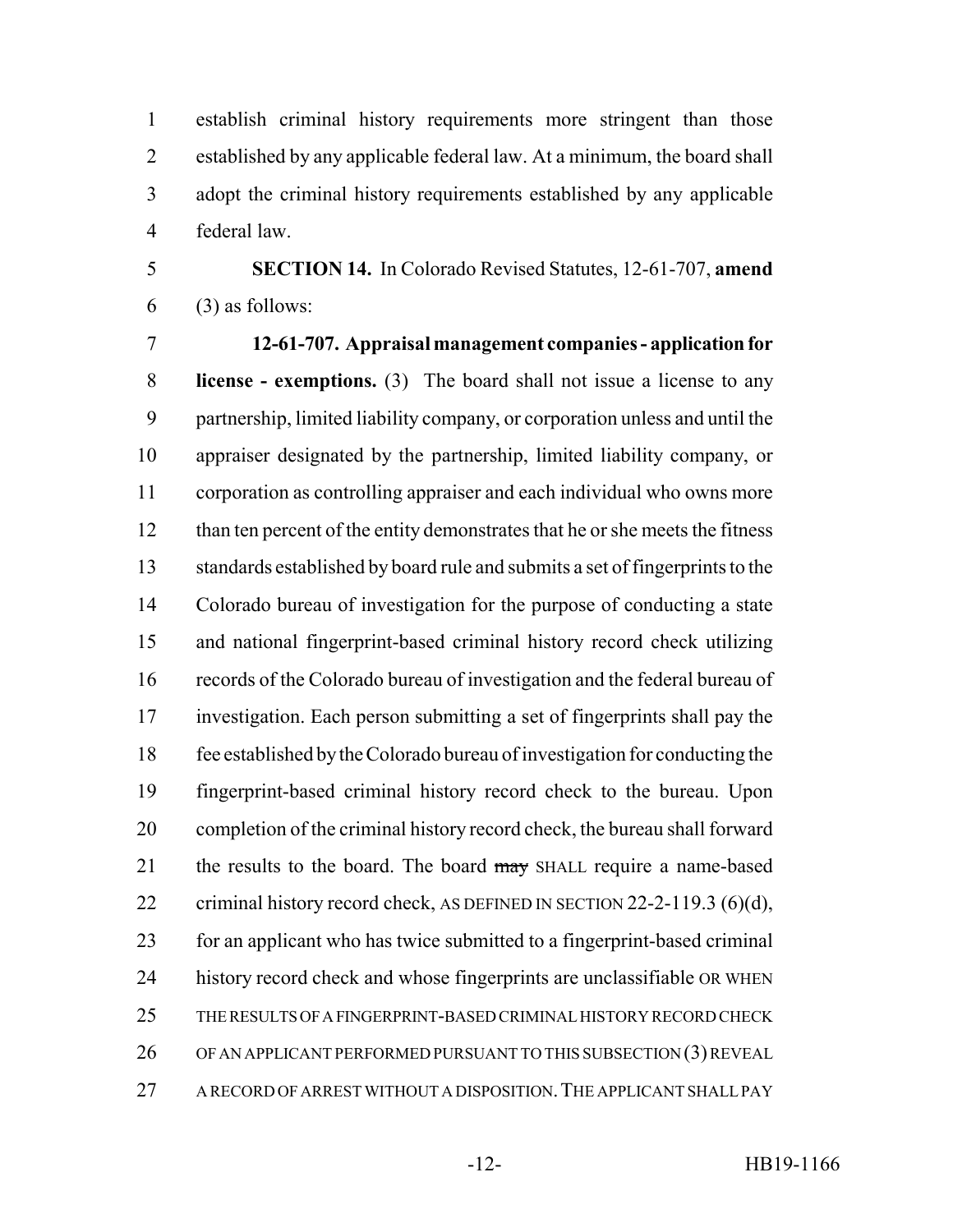THE COSTS ASSOCIATED WITH A NAME-BASED CRIMINAL HISTORY RECORD CHECK. The board may deny an application for licensure or refuse to renew a license based on the outcome of the criminal history record check. The board may require criminal history requirements more stringent than those established by any applicable federal law. At a minimum, the board shall adopt the criminal history requirements established by any applicable federal law.

 **SECTION 15.** In Colorado Revised Statutes, 12-61-710, **amend**  $9 \qquad (4)$  as follows:

 **12-61-710. Expiration of licenses - renewal - penalties - fees - rules.** (4) At the time of renewal or reinstatement, every licensee, certificate holder, and person or individual who owns more than ten percent of an appraisal management company shall submit a set of fingerprints to the Colorado bureau of investigation for the purpose of conducting a state and national fingerprint-based criminal history record check utilizing records of the Colorado bureau of investigation and the federal bureau of investigation, if the person has not previously done so for issuance of a license or certification by the board. Each person submitting a set of fingerprints shall pay the fee established by the Colorado bureau of investigation for conducting the fingerprint-based criminal history record check to the bureau. The bureau shall forward the 22 results to the board. The board may SHALL require a name-based criminal 23 history record check, AS DEFINED IN SECTION 22-2-119.3 (6)(d), for an applicant who has twice submitted to a fingerprint-based criminal history record check and whose fingerprints are unclassifiable OR WHEN THE RESULTS OF A FINGERPRINT-BASED CRIMINAL HISTORY RECORD CHECK OF AN APPLICANT PERFORMED PURSUANT TO THIS SECTION REVEAL A RECORD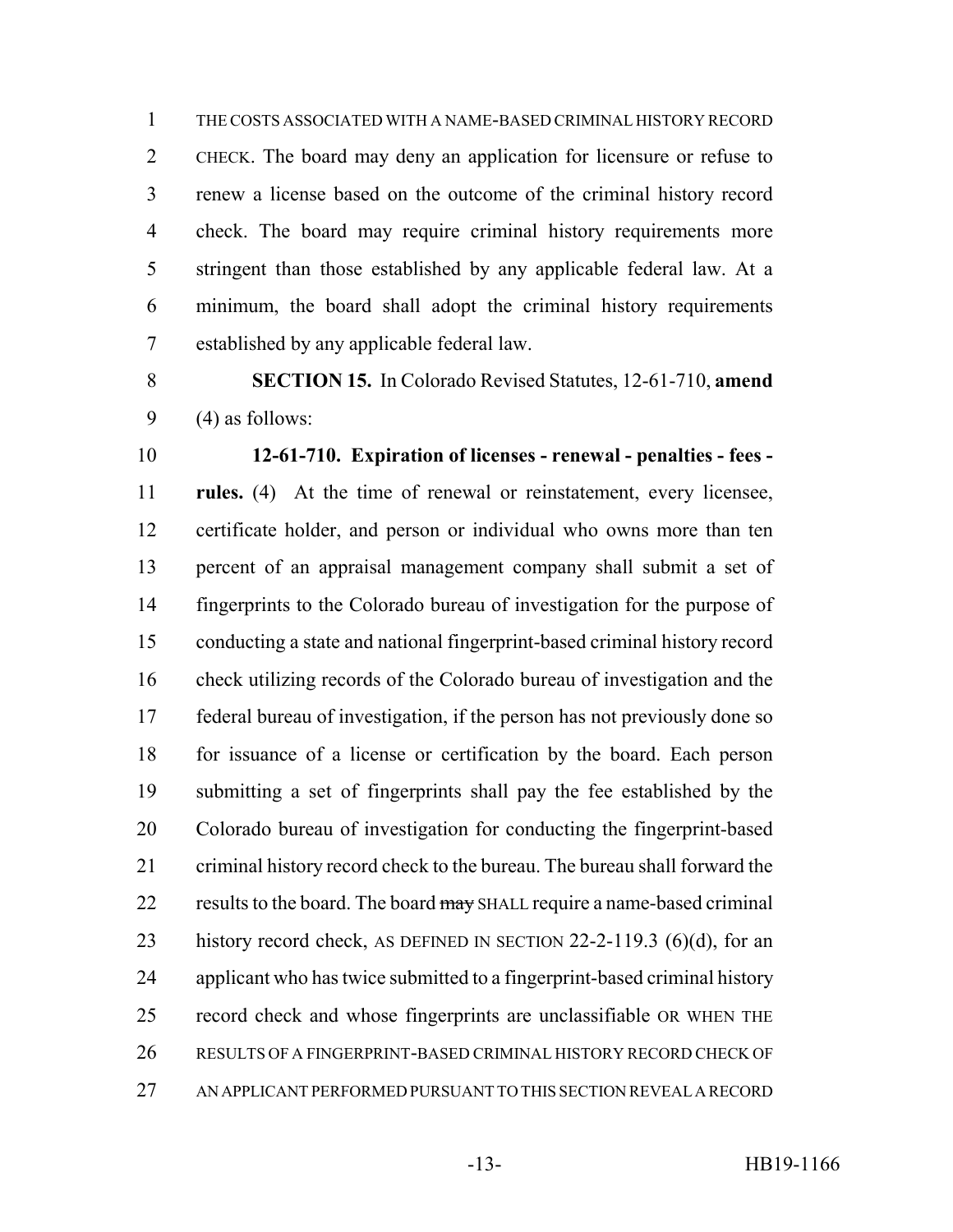OF ARREST WITHOUT A DISPOSITION. THE APPLICANT SHALL PAY THE COSTS ASSOCIATED WITH A NAME-BASED CRIMINAL HISTORY RECORD CHECK. The board may refuse to renew or reinstate a license or certification based on the outcome of the criminal history record check.

 **SECTION 16.** In Colorado Revised Statutes, 12-61-903, **amend** 6 (5)(a) and  $(5.5)(c)$  as follows:

 **12-61-903. License required - rules.** (5) (a) Prior to submitting an application for a license, an applicant shall submit a set of fingerprints to the Colorado bureau of investigation. Upon receipt of the applicant's fingerprints, the Colorado bureau of investigation shall use the fingerprints to conduct a state and national criminal history record check using records of the Colorado bureau of investigation and the federal bureau of investigation. All costs arising from such criminal history 14 record check shall MUST be borne by the applicant and shall MUST be paid when the set of fingerprints is submitted. Upon completion of the criminal history record check, the bureau shall forward the results to the board. 17 The board may SHALL acquire a name-based criminal history record 18 check, AS DEFINED IN SECTION 22-2-119.3 (6)(d), for an applicant who has twice submitted to a fingerprint-based criminal history record check and whose fingerprints are unclassifiable OR WHEN THE RESULTS OF A FINGERPRINT-BASED CRIMINAL HISTORY RECORD CHECK OF AN APPLICANT PERFORMED PURSUANT TO THIS SECTION REVEAL A RECORD OF ARREST WITHOUT A DISPOSITION. THE APPLICANT SHALL PAY THE COSTS ASSOCIATED WITH A NAME-BASED CRIMINAL HISTORY RECORD CHECK.

25 (5.5) (c) The board  $\frac{may}{may}$  SHALL acquire a name-based criminal 26 history record check, AS DEFINED IN SECTION 22-2-119.3 (6)(d), for an applicant who has twice submitted to a fingerprint-based criminal history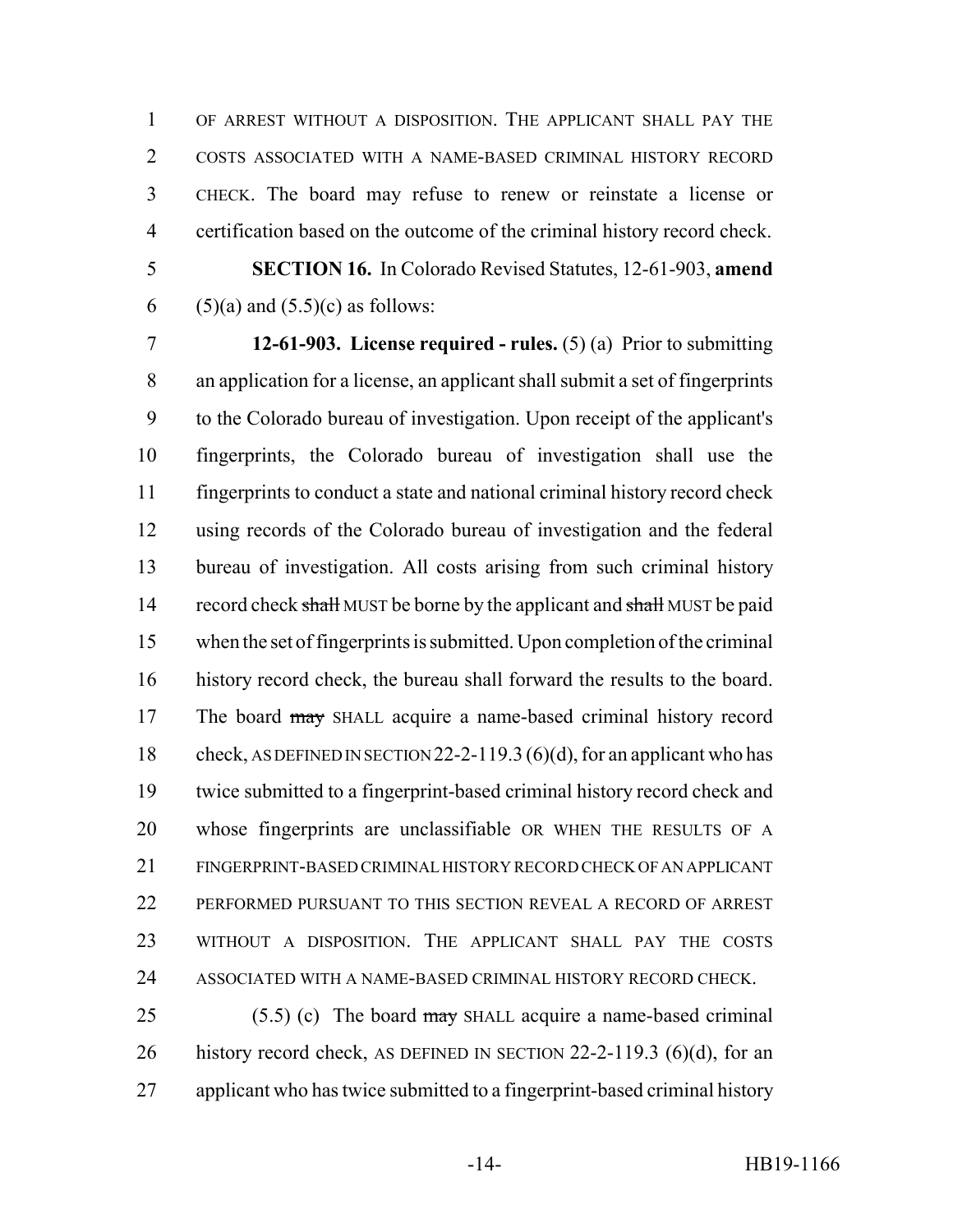record check and whose fingerprints are unclassifiable OR WHEN THE RESULTS OF A FINGERPRINT-BASED CRIMINAL HISTORY RECORD CHECK OF AN APPLICANT PERFORMED PURSUANT TO THIS SECTION REVEAL A RECORD OF ARREST WITHOUT A DISPOSITION. THE APPLICANT SHALL PAY THE COSTS ASSOCIATED WITH A NAME-BASED CRIMINAL HISTORY RECORD CHECK.

 **SECTION 17.** In Colorado Revised Statutes, 13-93-101, **amend** (3) as follows:

 **13-93-101. License to practice necessary.** (3) Upon request of the supreme court or a representative of its office of attorney regulation counsel, the Colorado bureau of investigation shall also provide a name-based criminal history record check, AS DEFINED IN SECTION 22-2-119.3 (6)(d), for any applicant whose fingerprints are unclassifiable OR WHEN THE RESULTS OF A FINGERPRINT-BASED CRIMINAL HISTORY RECORD CHECK OF AN APPLICANT PERFORMED PURSUANT TO THIS SECTION REVEAL A RECORD OF ARREST WITHOUT A DISPOSITION.

 **SECTION 18.** In Colorado Revised Statutes, 14-10-116.5, **amend** (4)(b) as follows:

 **14-10-116.5. Appointment in domestic relations cases - child and family investigator - disclosure - background check.** (4) (b) FOR 21 ANY PERSON WHOSE FINGERPRINTS ARE UNCLASSIFIABLE OR WHEN THE RESULTS OF A FINGERPRINT-BASED CRIMINAL HISTORY RECORD CHECK OF A PERSON PERFORMED PURSUANT TO THIS SECTION REVEAL A RECORD OF ARREST WITHOUT A DISPOSITION, THE DEPARTMENT SHALL REQUIRE THAT APPLICANT TO SUBMIT TO A NAME-BASED CRIMINAL HISTORY RECORD CHECK, AS DEFINED IN SECTION 22-2-119.3 (6)(d). Upon request of the department PURSUANT TO THIS SECTION, the Colorado bureau of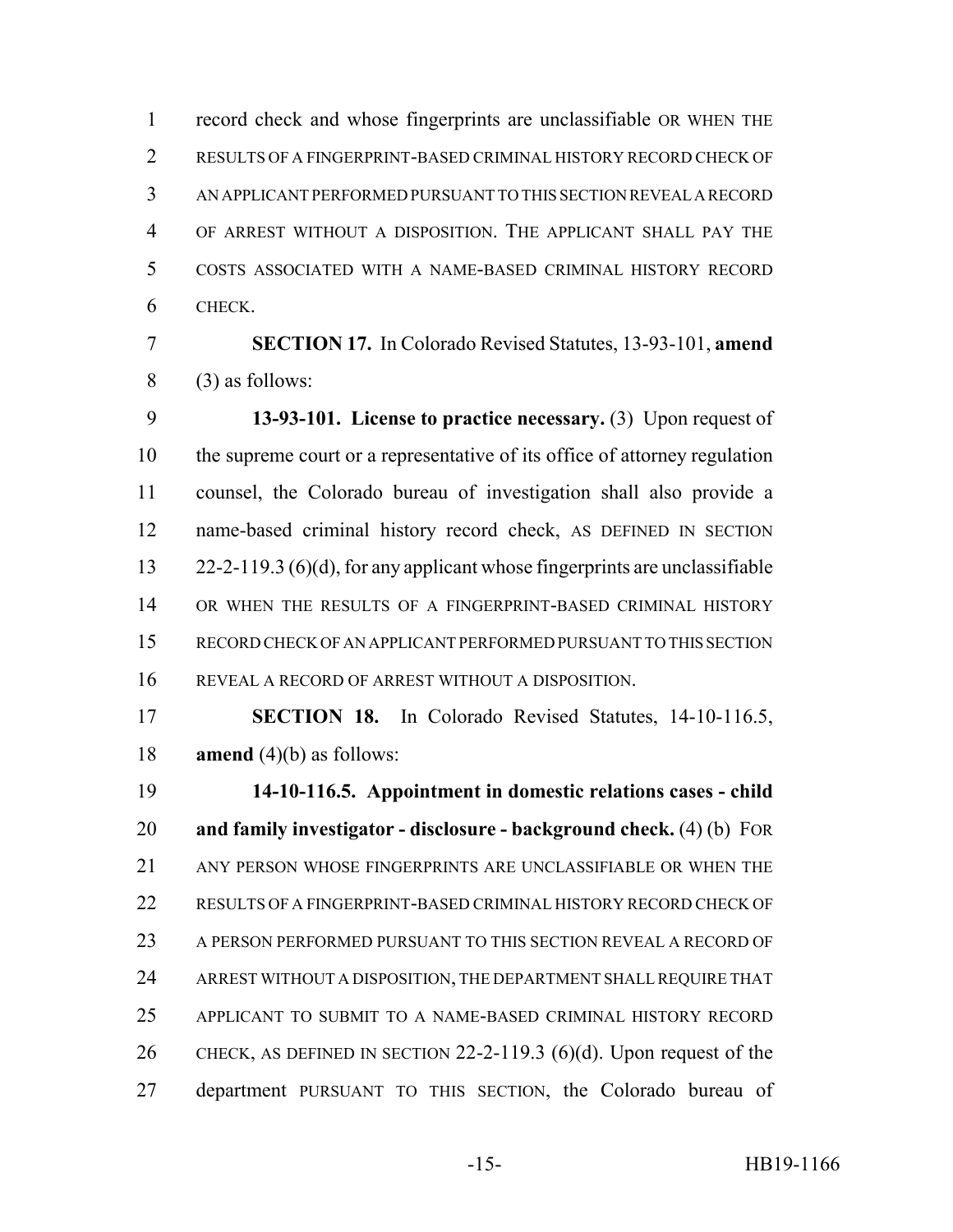investigation shall also provide a name-based criminal history record 2 check for any person. whose fingerprints are unclassifiable.

 **SECTION 19.** In Colorado Revised Statutes, 15-14-110, **amend** (5) as follows:

 **15-14-110. Letters of office.** (5) (a) Nothing in this section shall be construed to prohibit the court from requiring a nominee to obtain additional background information as the court deems necessary to assist the court in determining the fitness of the nominee for the appointment sought by the nominee, including requiring a nominee to obtain fingerprint-based criminal history record checks through the Colorado bureau of investigation and the federal bureau of investigation. If the court requires a nominee to submit fingerprint-based criminal history record checks, the nominee shall be responsible for providing a complete set of fingerprints to the Colorado bureau of investigation and for obtaining the fingerprint-based criminal history record checks and presenting them with the acceptance of office. The nominee shall also be responsible for the cost of the fingerprint-based criminal history record checks.

 (b) WHEN THE RESULTS OF A FINGERPRINT-BASED CRIMINAL HISTORY RECORD CHECK OF AN APPLICANT PERFORMED PURSUANT TO THIS 21 SUBSECTION (5) REVEAL A RECORD OF ARREST WITHOUT A DISPOSITION, THE COURT SHALL REQUIRE THAT NOMINEE TO SUBMIT TO A NAME-BASED CRIMINAL HISTORY RECORD CHECK, AS DEFINED IN SECTION 22-2-119.3 24 (6)(d). THE APPLICANT IS RESPONSIBLE FOR THE COST OF THE NAME-BASED CRIMINAL HISTORY RECORD CHECK.

 **SECTION 20.** In Colorado Revised Statutes, 19-2-411.5, **amend** (4) as follows: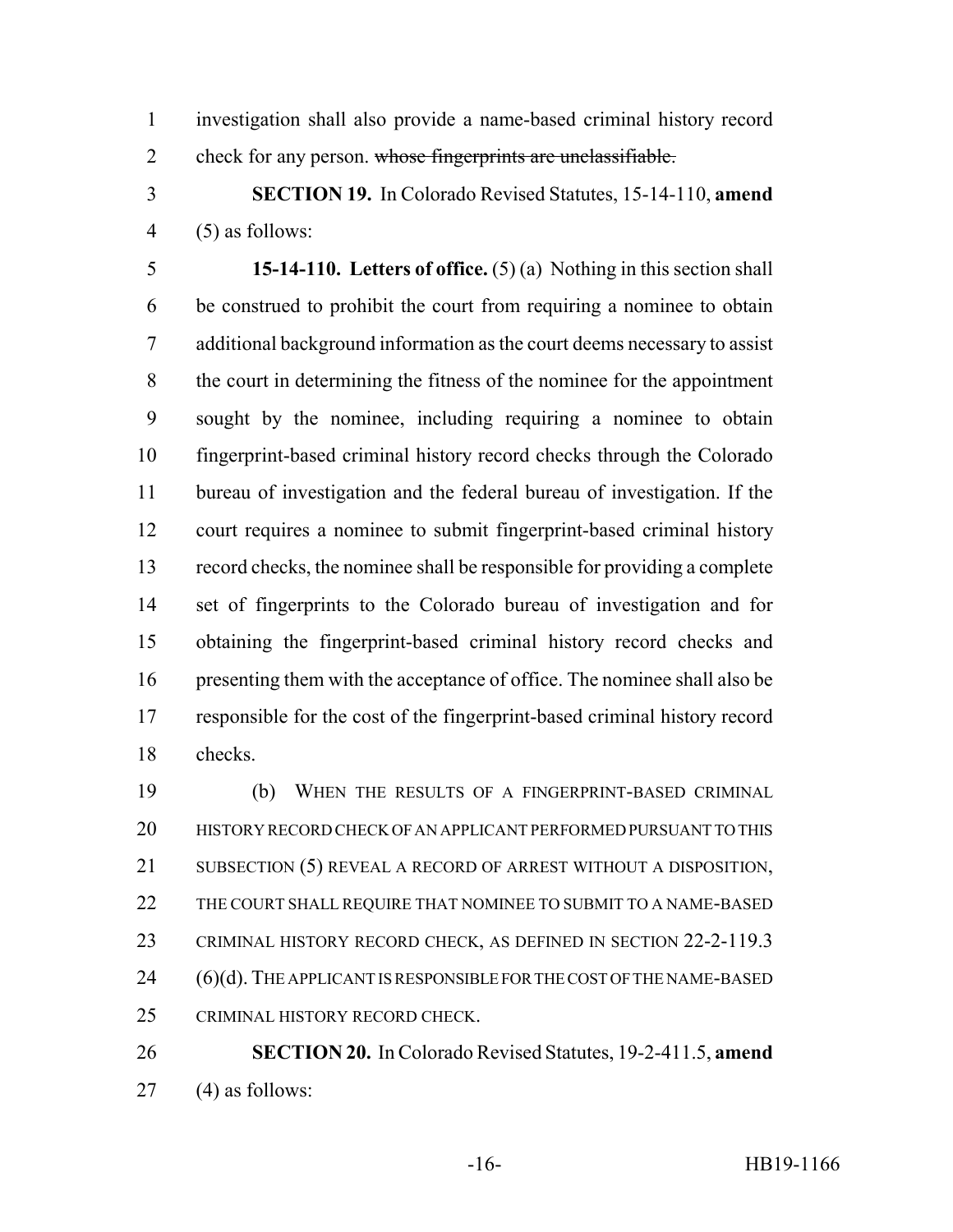**19-2-411.5. Juvenile facility - contract for operation.** (4) The contractor shall require applicants for employment at the facility to submit a set of fingerprints to the Colorado bureau of investigation for a criminal background check, and the Colorado bureau of investigation may accept such fingerprints. For the purpose of conducting background checks, to the extent authorized by federal law, the Colorado bureau of investigation may exchange with the department any state, multistate, and federal criminal history records of individuals who apply for employment at the facility. WHEN THE RESULTS OF A FINGERPRINT-BASED CRIMINAL HISTORY RECORD CHECK OF AN APPLICANT PERFORMED PURSUANT TO THIS SECTION REVEAL A RECORD OF ARREST WITHOUT A DISPOSITION, THE CONTRACTOR SHALL REQUIRE THAT APPLICANT TO SUBMIT TO A NAME-BASED CRIMINAL 13 HISTORY RECORD CHECK, AS DEFINED IN SECTION 22-2-119.3 (6)(d).

 **SECTION 21.** In Colorado Revised Statutes, 22-1-121, **amend** (1.7)(b); and **add** (1.7)(a.5) as follows:

 **22-1-121. Nonpublic schools - employment of personnel - notification by department of education.** (1.7) (a.5) WHEN THE RESULTS OF A FINGERPRINT-BASED CRIMINAL HISTORY RECORD CHECK OF AN APPLICANT OR EMPLOYEE PERFORMED PURSUANT TO THIS SECTION REVEAL A RECORD OF ARREST WITHOUT A DISPOSITION, THE GOVERNING BOARD SHALL REQUIRE THAT APPLICANT OR EMPLOYEE TO SUBMIT TO A NAME-BASED CRIMINAL HISTORY RECORD CHECK, AS DEFINED IN SECTION  $22 - 2 - 119.3$  (6)(d).

 (b) All costs arising from a fingerprint-based criminal history record check performed by the Colorado bureau of investigation and the federal bureau of investigation pursuant to the provisions of this section 27 shall OR A NAME-BASED CRIMINAL HISTORY RECORD CHECK PERFORMED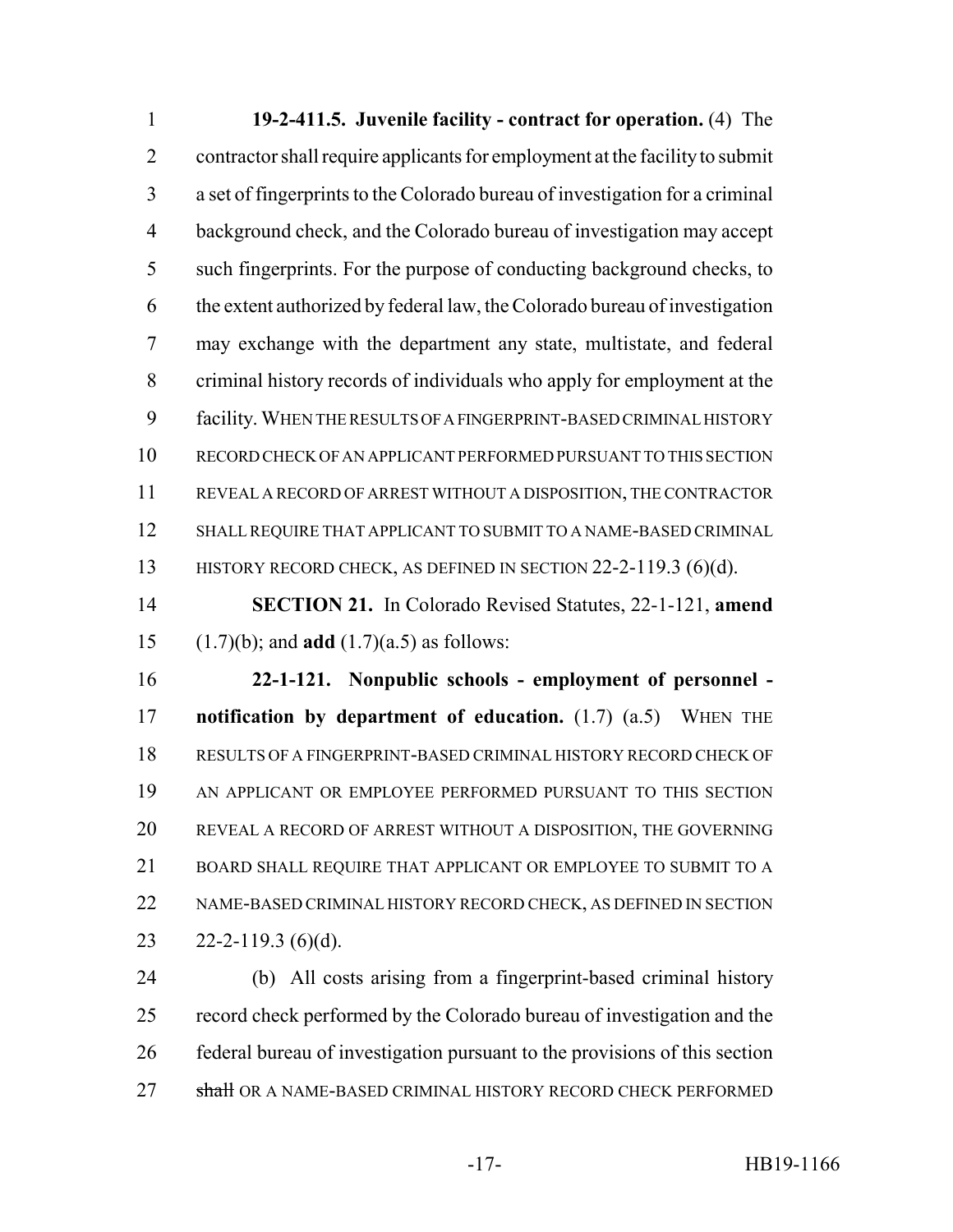PURSUANT TO THIS SECTION MUST be borne by the nonpublic school. Such costs may be passed on to the employee or the prospective employee.

 **SECTION 22.** In Colorado Revised Statutes, 22-30.5-110.5, **amend** (2) introductory portion and (2)(b)(I) as follows:

 **22-30.5-110.5. Background investigation - charter school employees - information provided to department.** (2) The background investigation of an applicant, at a minimum, shall MUST include:

 (b) (I) A fingerprint-based criminal history record check AND, IF NECESSARY, A NAME-BASED CRIMINAL HISTORY RECORD CHECK, as described in section 22-30.5-110.7.

 **SECTION 23.** In Colorado Revised Statutes, 22-30.5-110.7, **amend** (4), (5)(a) introductory portion, (6), (6.5), and (9) as follows:

 **22-30.5-110.7. Fingerprint-based criminal history record checks - charter school employees - procedures - definitions - exceptions.** (4) (a) A charter school to which fingerprints are submitted 16 pursuant to subsection (1) of this section shall forward the fingerprints to the Colorado bureau of investigation for the purpose of conducting a state and national fingerprint-based criminal history record check utilizing the records of the Colorado bureau of investigation and the federal bureau of investigation.

21 (b) WHEN THE RESULTS OF A FINGERPRINT-BASED CRIMINAL HISTORY RECORD CHECK OF AN EMPLOYEE PERFORMED PURSUANT TO THIS SUBSECTION (4) REVEAL A RECORD OF ARREST WITHOUT A DISPOSITION, THE CHARTER SCHOOL SHALL REQUIRE THAT EMPLOYEE TO SUBMIT TO A NAME-BASED CRIMINAL HISTORY RECORD CHECK, AS DEFINED IN SECTION  $26 \quad 22 - 2 - 119.3$  (6)(d).

(5) (a) A charter school may employ a person in the charter school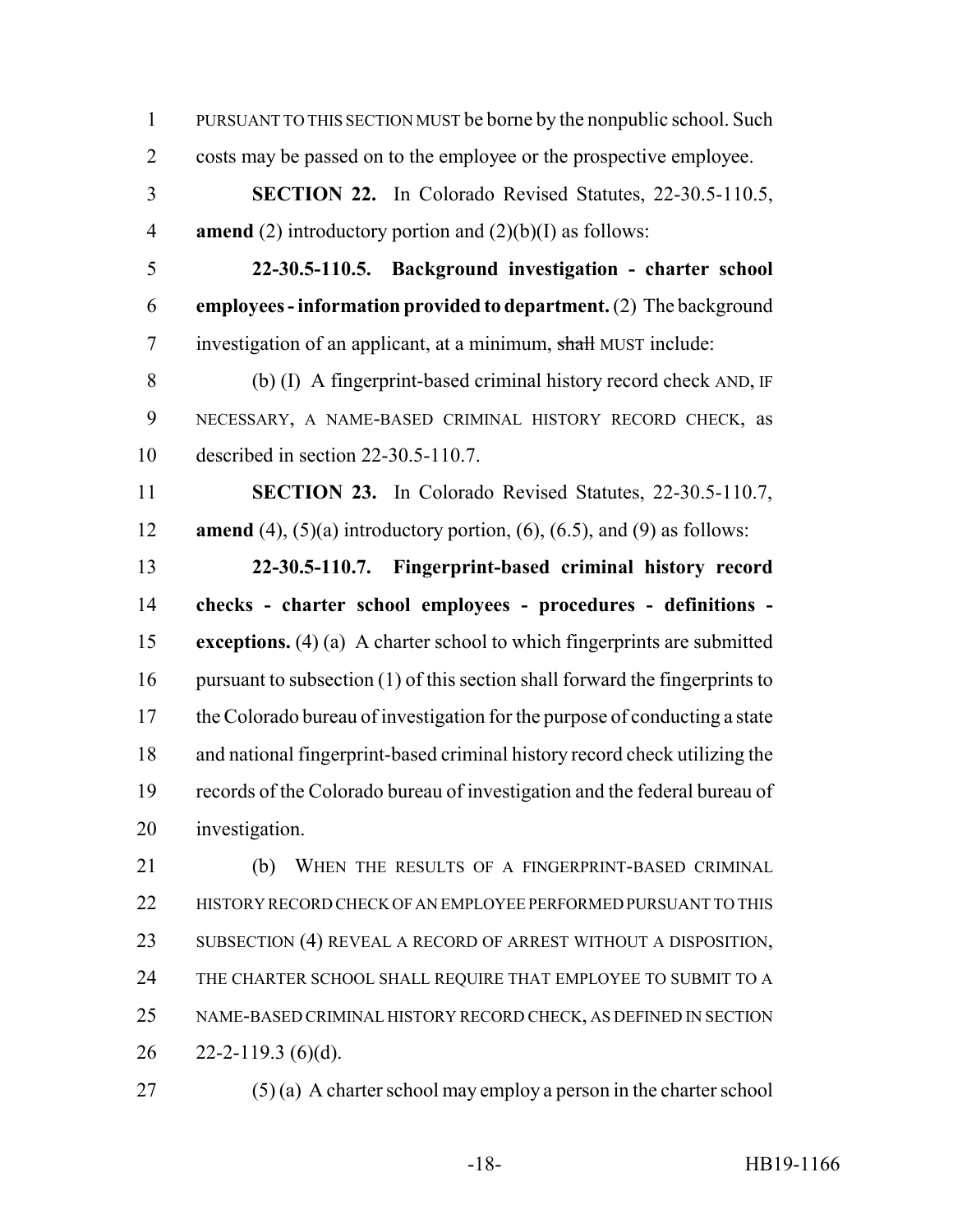prior to receiving the results of the person's fingerprint-based criminal 2 history record check OR NAME-BASED CRIMINAL HISTORY RECORD CHECK; except that:

 (6) (a) When a charter school finds good cause to believe that a person employed by the charter school has been convicted of a felony or misdemeanor, other than a misdemeanor traffic offense or traffic infraction, subsequent to such employment, the charter school shall require the person to submit to the charter school a complete set of his or her fingerprints taken by a qualified law enforcement agency, an authorized employee of the charter school, or any third party approved by the Colorado bureau of investigation. If an approved third party takes the person's fingerprints, the fingerprints may be electronically captured using Colorado bureau of investigation-approved livescan equipment. Third-party vendors shall not keep the applicant information for more than thirty days unless requested to do so by the applicant. The employee shall submit his or her fingerprints within twenty days after receipt of written notification from the charter school. The charter school shall forward the employee's fingerprints to the Colorado bureau of investigation for the purpose of conducting a state and national fingerprint-based criminal history record check utilizing the records of the Colorado bureau of investigation and the federal bureau of investigation.

22 (b) WHEN THE RESULTS OF A FINGERPRINT-BASED CRIMINAL HISTORY RECORD CHECK OF AN EMPLOYEE PERFORMED PURSUANT TO 24 SUBSECTION (6)(a) OF THIS SECTION REVEAL A RECORD OF ARREST WITHOUT A DISPOSITION, THE CHARTER SCHOOL SHALL REQUIRE THAT EMPLOYEE TO SUBMIT TO A NAME-BASED CRIMINAL HISTORY RECORD CHECK, AS DEFINED IN SECTION 22-2-119.3 (6)(d).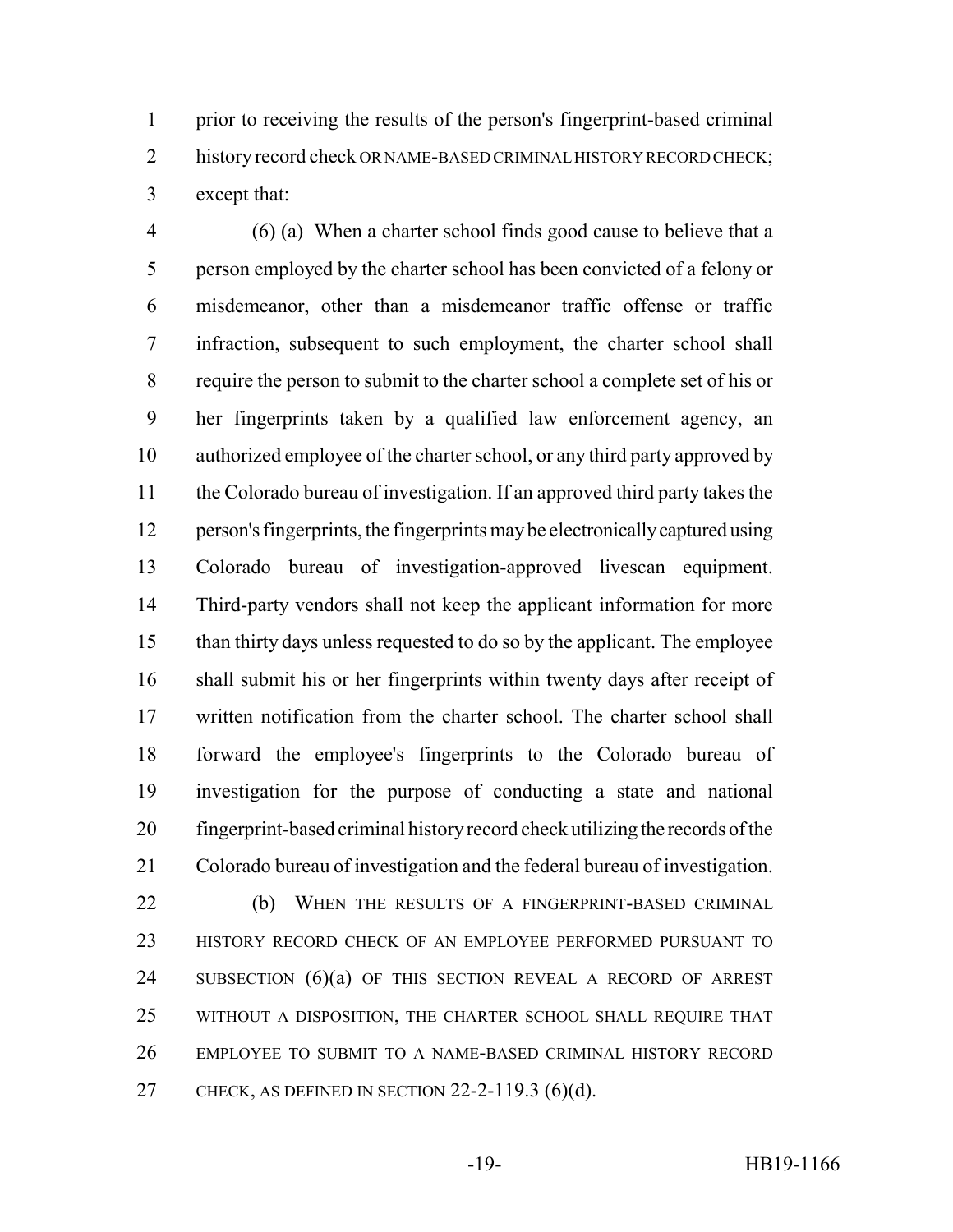(6.5) An employee or an applicant for employment with a charter school is disqualified from employment if the results of a fingerprint-based criminal history record check OR NAME-BASED CRIMINAL HISTORY RECORD CHECK completed on or after August 10, 2011, disclose a conviction for an offense described in section 6 22-32-109.8 (6.5). Nothing in this section or in section 22-32-109.8 shall create CREATES for a person a property right in or entitlement to 8 employment or continued employment with a charter school or impair IMPAIRS a charter school's right to terminate employment for a nondiscriminatory reason.

 (9) (a) The employing charter school shall be responsible for costs arising from a fingerprint-based criminal history record check performed by the Colorado bureau of investigation and the federal bureau of investigation pursuant to the provisions of this section. The charter school may collect the costs from the employee or the prospective employee.

 (b) THE EMPLOYING CHARTER SCHOOL SHALL BE RESPONSIBLE FOR COSTS ARISING FROM A NAME-BASED CRIMINAL HISTORY RECORD CHECK PERFORMED PURSUANT TO THIS SECTION. THE CHARTER SCHOOL MAY COLLECT THE COSTS FROM THE EMPLOYEE OR THE PROSPECTIVE EMPLOYEE.

 **SECTION 24.** In Colorado Revised Statutes, 22-30.5-511.5, **amend** (1), (2), and (2.5) as follows:

 **22-30.5-511.5. Background investigation - prohibition against employing persons - institute charter school employees' information provided to department.** (1) An institute charter school shall conduct a background investigation, including a fingerprint-based criminal history record check, as described in sections 22-30.5-110.5 and 22-30.5-110.7,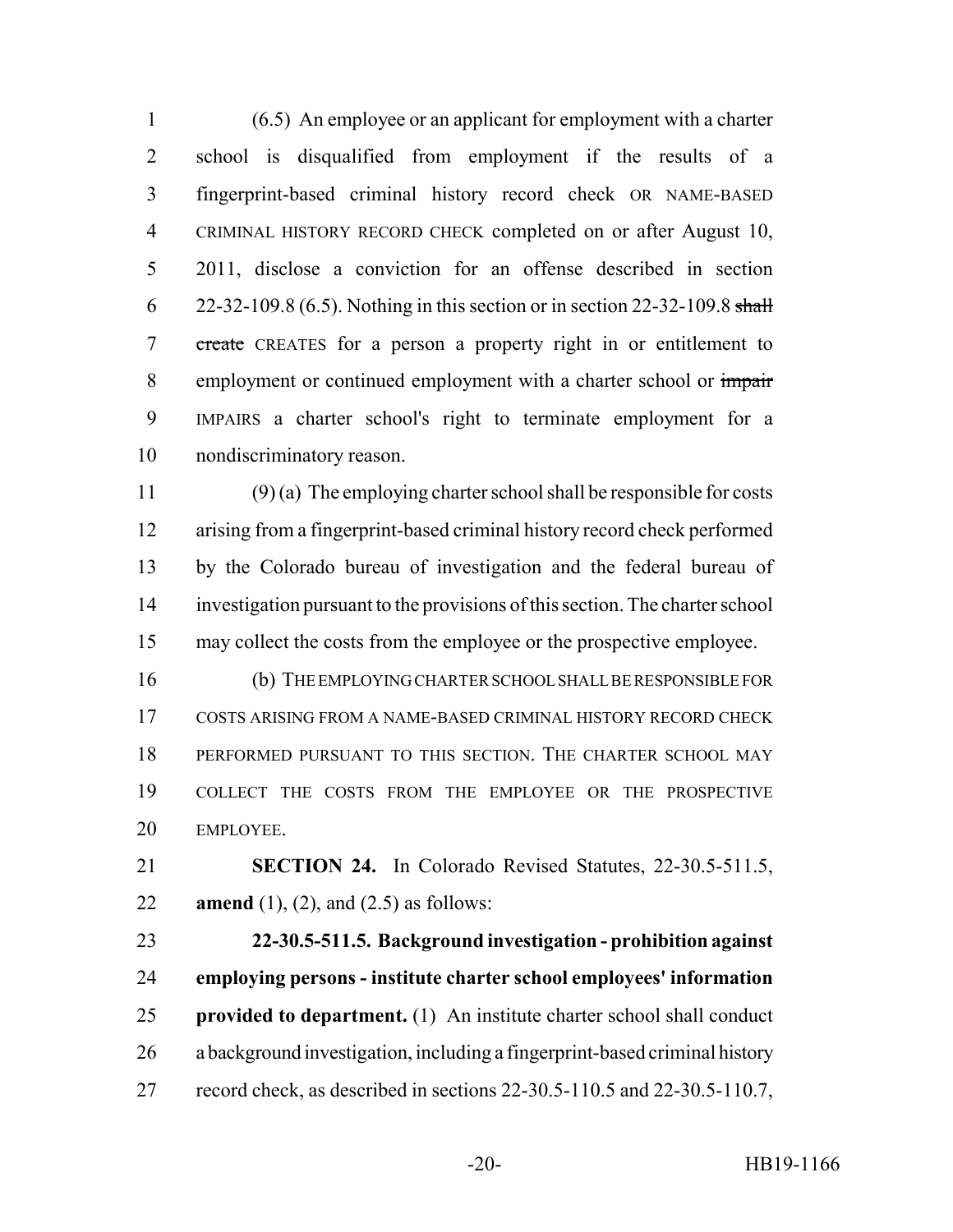of an applicant to whom an offer of employment is extended by the institute charter school to determine whether the applicant is suitable to work in an environment with children. An applicant who applies for a position of employment with an institute charter school shall submit to a background investigation, including a fingerprint-based criminal history record check, AND, AS NECESSARY, A NAME-BASED CRIMINAL HISTORY RECORD CHECK, as described in sections 22-30.5-110.5 and 22-30.5-110.7.

 (2) When an institute charter school finds good cause to believe that a person employed by the institute charter school has been convicted of a felony or misdemeanor, other than a misdemeanor traffic offense or traffic infraction subsequent to such employment, the institute charter school shall require the person to submit to the institute charter school a complete set of his or her fingerprints for a fingerprint-based criminal history record check AND, AS NECESSARY, A NAME-BASED CRIMINAL HISTORY RECORD CHECK, as described in section 22-30.5-110.7 (6).

 (2.5) An employee or an applicant for employment with an institute charter school is disqualified from employment if the results of a fingerprint-based criminal history record check OR A NAME-BASED CRIMINAL HISTORY RECORD CHECK completed on or after August 10, 2011, disclose a conviction for an offense described in section 22 22-32-109.8 (6.5). Nothing in this section or in section 22-32-109.8 shall 23 create CREATES for a person a property right in or entitlement to employment or continued employment with an institute charter school or 25 impair IMPAIRS an institute charter school's right to terminate employment for a nondiscriminatory reason.

**SECTION 25.** In Colorado Revised Statutes, 22-30.7-111,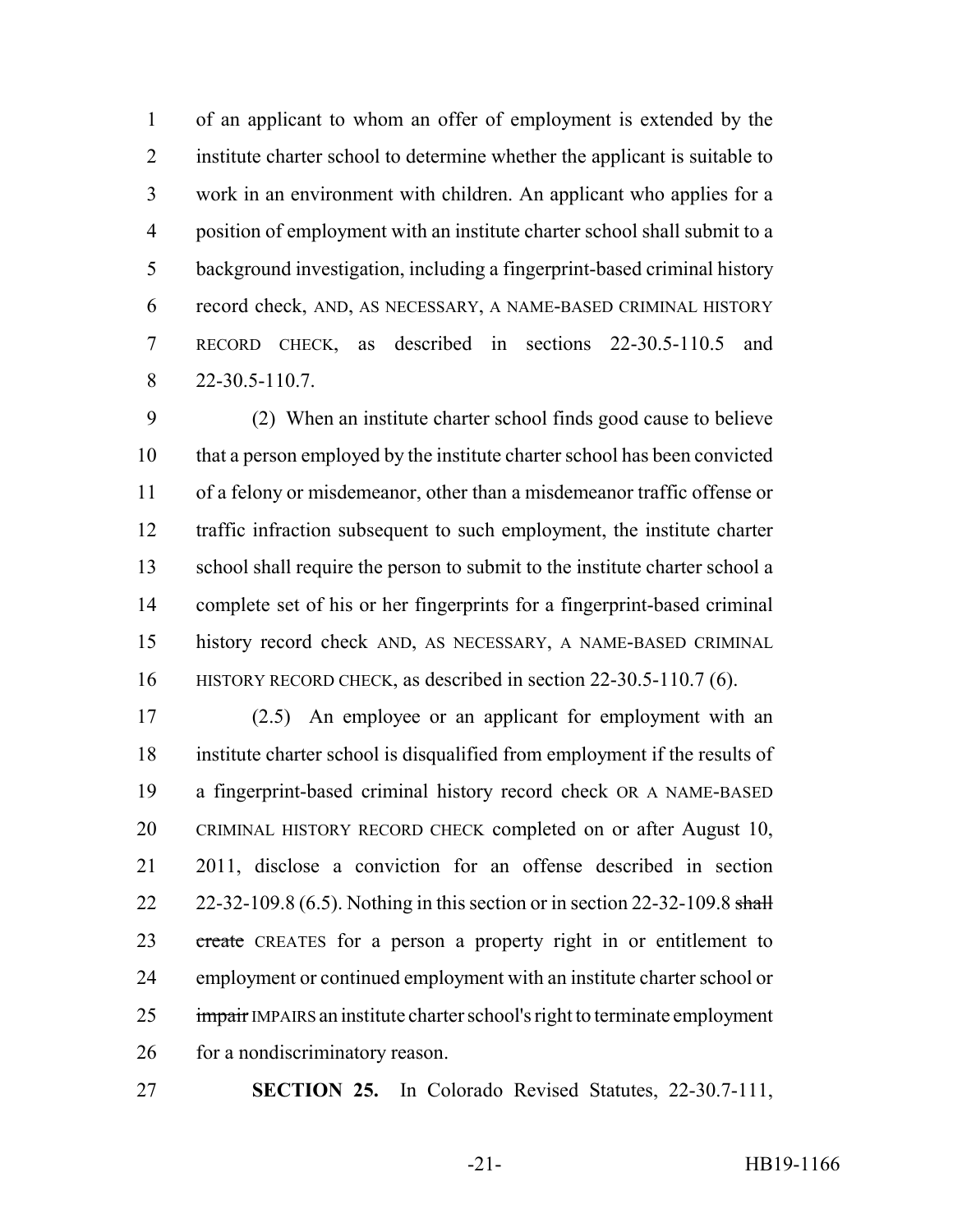**amend** (1)(b) introductory portion and (1)(b)(VII) as follows:

## **22-30.7-111. Learning centers - memoranda of understanding**

 **- rules - appeal process.** (1) (b) A multi-district online school that intends to provide instruction to students within a learning center shall notify the school district in which the proposed learning center is located of the multi-district online school's intention in writing at least ninety days before the multi-district online school intends to commence 8 providing such instruction. The notice shall MUST include the standard MOU form that addresses, at a minimum, the following information as it applies to each learning center to be located within the school district:

 (VII) Measures to ensure compliance with state and federal laws 12 concerning educator licensing and LICENSING, fingerprint-based criminal history record CHECKS, AND NAME-BASED CRIMINAL HISTORY RECORD checks;

 **SECTION 26.** In Colorado Revised Statutes, 22-32-109.8, **amend** (4), (5)(a) introductory portion, and (5)(a)(II); and **add** (6)(a.5) as follows:

 **22-32-109.8. Applicants selected for nonlicensed positions - submittal of form and fingerprints - prohibition against employing persons - department database.** (4) (a) Any school district to which fingerprints are submitted pursuant to subsection (1) of this section shall forward such fingerprints to the Colorado bureau of investigation for the purpose of conducting a state and national fingerprint-based criminal history record check utilizing the records of the Colorado bureau of investigation and the federal bureau of investigation.

 (b) WHEN THE RESULTS OF A FINGERPRINT-BASED CRIMINAL HISTORY RECORD CHECK OF AN APPLICANT PERFORMED PURSUANT TO THIS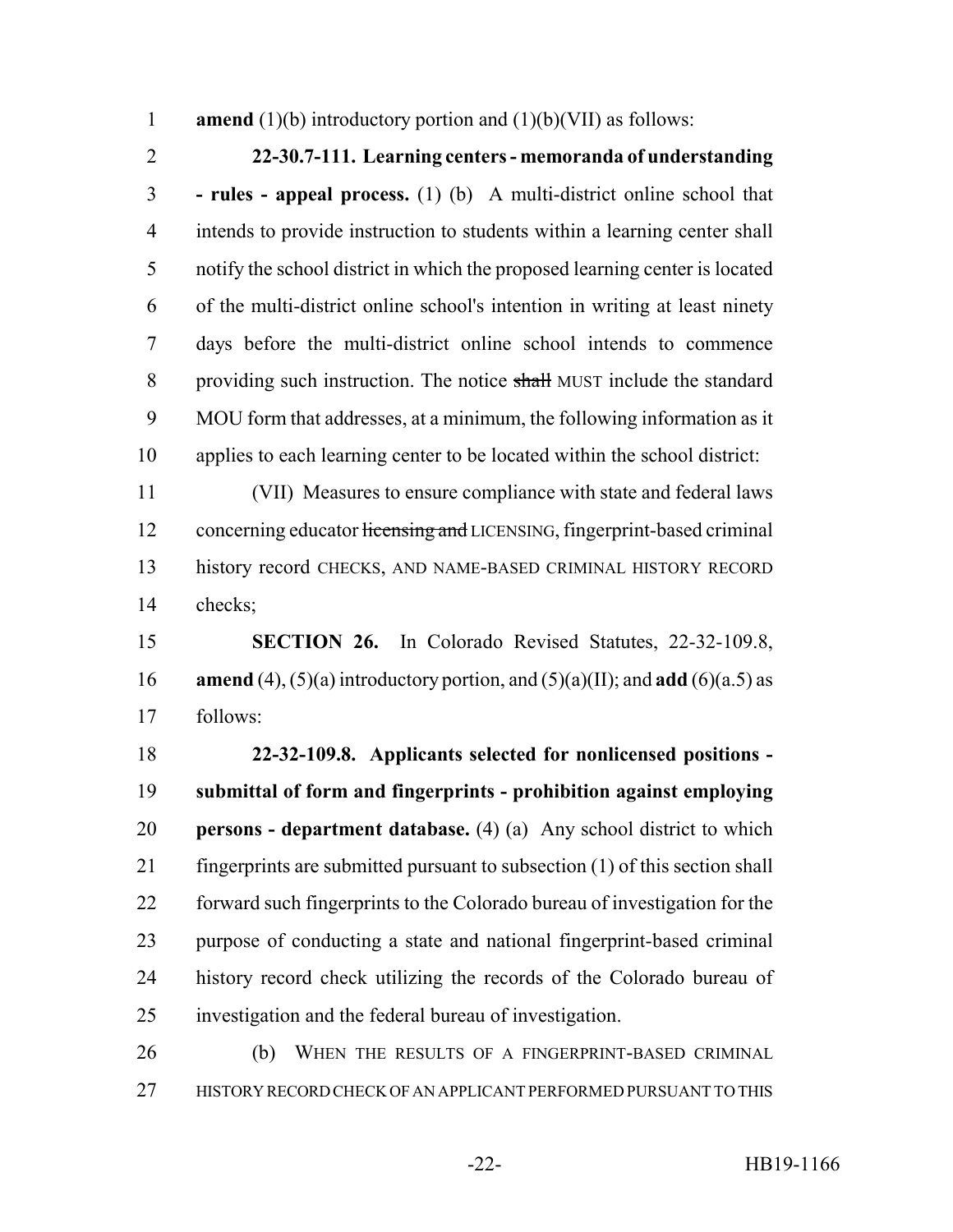SUBSECTION (4) REVEAL A RECORD OF ARREST WITHOUT A DISPOSITION, THE SCHOOL DISTRICT SHALL REQUIRE THAT APPLICANT TO SUBMIT TO A NAME-BASED CRIMINAL HISTORY RECORD CHECK, AS DEFINED IN SECTION 4 22-2-119.3 (6)(d).

 (5) (a) A school district may employ a person in a nonlicensed position in the school district prior to receiving the results regarding the 7 selected applicant's fingerprints FINGERPRINT-BASED OR NAME-BASED CRIMINAL HISTORY RECORD CHECK; however:

 (II) The school district shall terminate the person's employment if the results of a fingerprint-based criminal history record check OR NAME-BASED CRIMINAL HISTORY RECORD CHECK completed on or after August 10, 2011, disclose a conviction for an offense described in subsection (6.5) of this section.

14 (6) (a.5) WHEN THE RESULTS OF A FINGERPRINT-BASED CRIMINAL HISTORY RECORD CHECK OF AN EMPLOYEE PERFORMED PURSUANT TO THIS SUBSECTION (6) REVEAL A RECORD OF ARREST WITHOUT A DISPOSITION, THE SCHOOL DISTRICT SHALL REQUIRE THAT EMPLOYEE TO SUBMIT TO A NAME-BASED CRIMINAL HISTORY RECORD CHECK, AS DEFINED IN SECTION  $19 \qquad 22 - 2 - 119.3$  (6)(d).

 **SECTION 27.** In Colorado Revised Statutes, 22-32-109.9, **amend** (2) and (3) as follows:

 **22-32-109.9. Licensed personnel - submittal of fingerprints.** (2) (a) Any school district to which fingerprints are submitted pursuant to subsection (1) of this section shall forward such fingerprints to the Colorado bureau of investigation for the purpose of conducting a state and national fingerprint-based criminal history record check utilizing the records of the Colorado bureau of investigation and the federal bureau of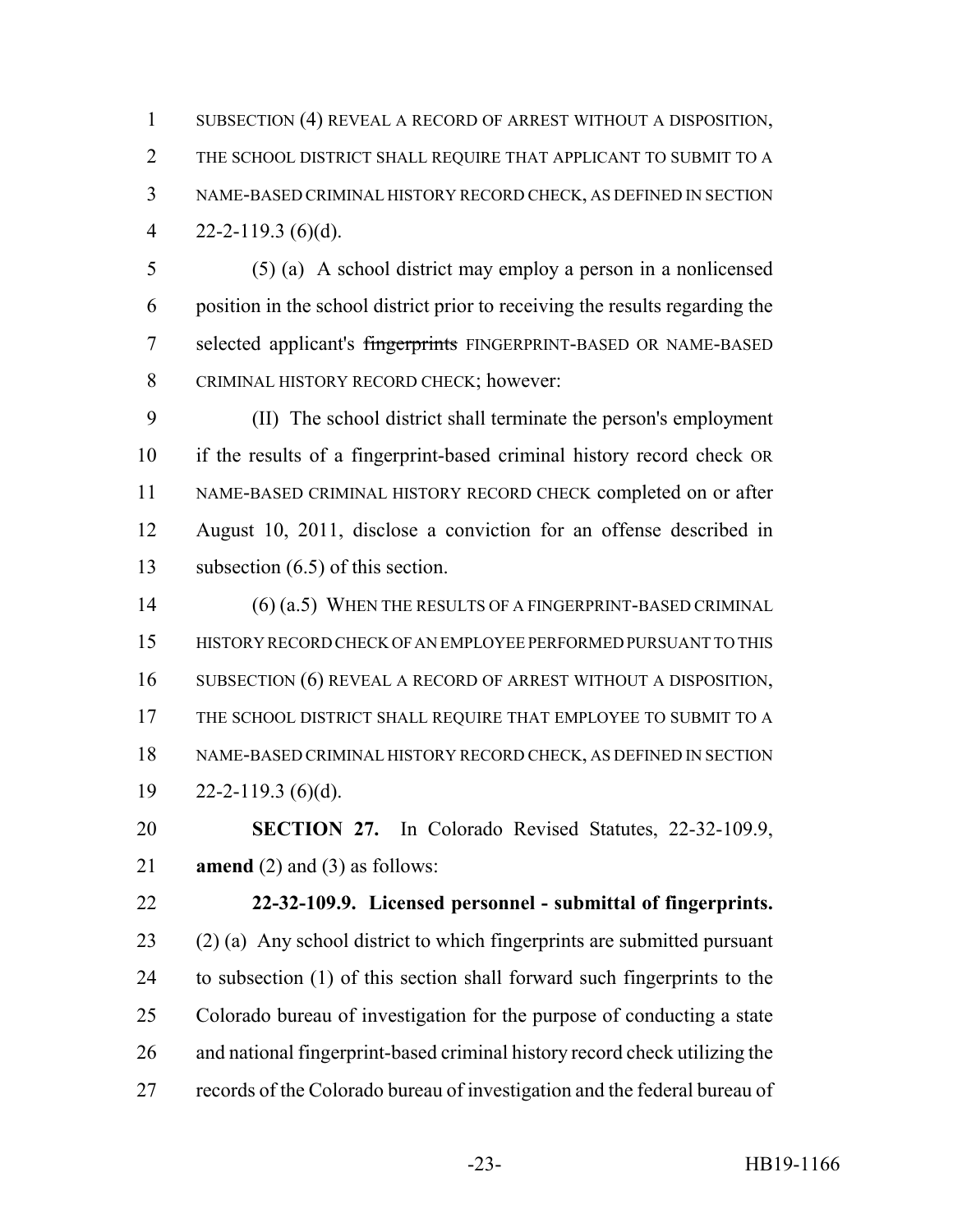investigation.

 (b) WHEN THE RESULTS OF A FINGERPRINT-BASED CRIMINAL HISTORY RECORD CHECK OF AN EMPLOYEE PERFORMED PURSUANT TO THIS SECTION REVEAL A RECORD OF ARREST WITHOUT A DISPOSITION, THE SCHOOL DISTRICT SHALL REQUIRE THAT EMPLOYEE TO SUBMIT TO A NAME-BASED CRIMINAL HISTORY RECORD CHECK, AS DEFINED IN SECTION  $7 \qquad 22 - 2 - 119.3$  (6)(d).

 (3) All costs arising from the taking of fingerprints and from any fingerprint processing performed by the Colorado bureau of investigation 10 pursuant to the provisions of subsection (1) of this section shall AND COSTS ARISING FROM THE PERFORMANCE OF A NAME-BASED CRIMINAL HISTORY RECORD CHECK MUST be borne by school districts. School districts shall not charge licensed personnel any fees for the direct and indirect costs of such school district for fingerprint processing OR CRIMINAL HISTORY RECORD CHECKS performed pursuant to the provisions of subsection (1) of this section.

 **SECTION 28.** In Colorado Revised Statutes, 22-60.5-103, **add** (7) as follows:

 **22-60.5-103. Applicants - licenses - authorizations - submittal of form and fingerprints - failure to comply constitutes grounds for denial.** (7) WHEN THE RESULTS OF A FINGERPRINT-BASED CRIMINAL 22 HISTORY RECORD CHECK OF AN APPLICANT OR A SEARCH OF ANY OTHER SOURCE OF CRIMINAL HISTORY INFORMATION PERFORMED PURSUANT TO THIS SECTION REVEALS A RECORD OF ARREST WITHOUT A DISPOSITION, THE DEPARTMENT OF EDUCATION SHALL REQUIRE THAT APPLICANT TO SUBMIT TO A NAME-BASED CRIMINAL HISTORY RECORD CHECK, AS DEFINED IN SECTION 22-2-119.3 (6)(d).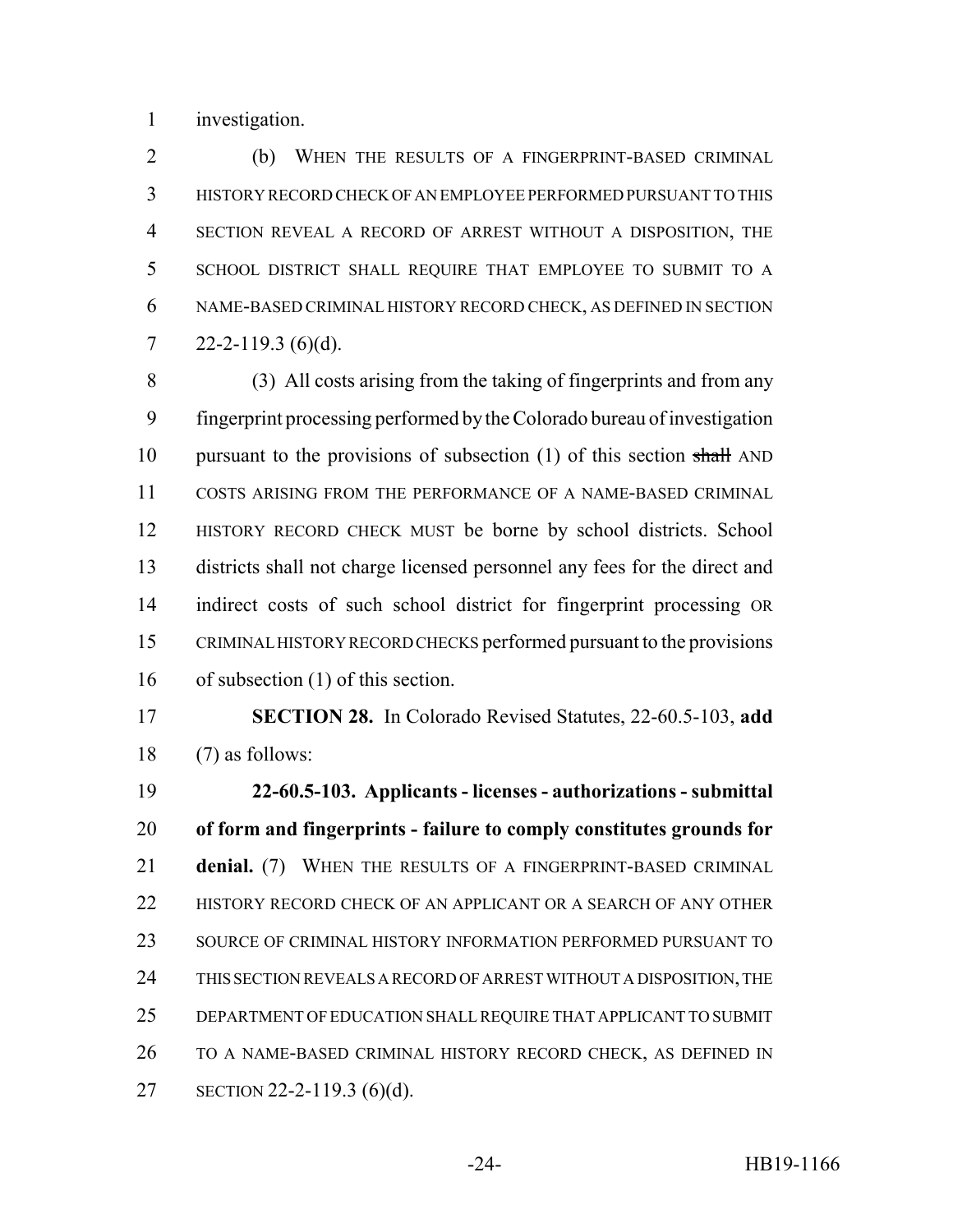**SECTION 29.** In Colorado Revised Statutes, 23-64-110, **amend** 2  $(1)(a)$  as follows:

 **23-64-110. Submittal of fingerprints for persons teaching at designated schools - fingerprint-based criminal history record checks - prerequisite for commencing or continuing employment.**  $\mathfrak{h}$  (1) (a) (I) Instructional staff or prospective instructional staff who may be teaching students in a school designated by the board pursuant to section 23-64-108 (1)(l) shall, beginning July 1, 2006, in order to commence or continue employment at a designated school, submit a set of his or her fingerprints to the Colorado bureau of investigation for the purpose of conducting a state and national fingerprint-based criminal history record check utilizing records of the Colorado bureau of investigation and the federal bureau of investigation. Nothing in this 14 section shall preclude PRECLUDES the board from making further inquiries into the background of instructional staff or prospective instructional staff. Instructional staff or prospective instructional staff shall pay the fee established by the Colorado bureau of investigation for conducting the fingerprint-based criminal history record check. Upon completion of the criminal history record check, the bureau shall forward the results to the board. The board shall conduct a review of the results of the criminal history record check forwarded by the bureau and consider the results in assessing whether instructional staff or prospective instructional staff meet minimum standards of qualification, as established by the board pursuant to section 23-64-112, necessary to commence or continue employment at the designated school.

26 (II) WHEN THE RESULTS OF A FINGERPRINT-BASED CRIMINAL 27 HISTORY RECORD CHECK OF INSTRUCTIONAL STAFF OR PROSPECTIVE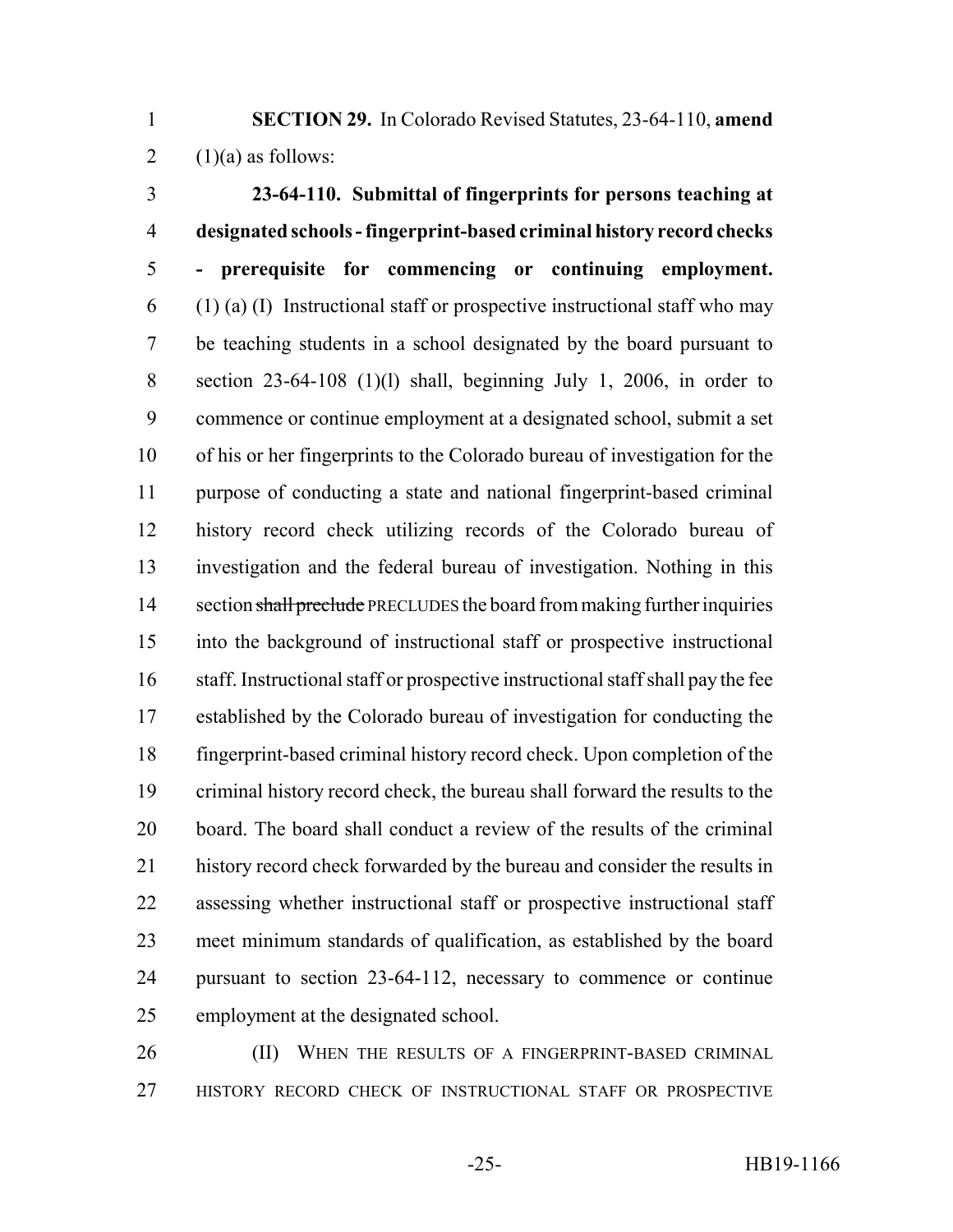INSTRUCTIONAL STAFF PERFORMED PURSUANT TO THIS SECTION REVEAL A RECORD OF ARREST WITHOUT A DISPOSITION, THE BOARD SHALL REQUIRE THE INSTRUCTIONAL STAFF OR PROSPECTIVE INSTRUCTIONAL STAFF TO SUBMIT TO A NAME-BASED CRIMINAL HISTORY RECORD CHECK, AS DEFINED IN SECTION 22-2-119.3 (6)(d). INSTRUCTIONAL STAFF OR PROSPECTIVE INSTRUCTIONAL STAFF SHALL PAY THE FEE ESTABLISHED BY THE BOARD FOR CONDUCTING THE NAMED-BASED CRIMINAL HISTORY RECORD CHECK. **SECTION 30.** In Colorado Revised Statutes, 24-31-304, **amend** (3) as follows:

 **24-31-304. Applicant for training - fingerprint-based criminal history record check.** (3) (a) A person seeking to enroll in a training academy shall submit a set of fingerprints to the training academy prior to enrolling in the academy. The training academy shall forward the fingerprints to the Colorado bureau of investigation for the purpose of obtaining a fingerprint-based criminal history record check. Upon receipt of fingerprints and payment for the costs, the Colorado bureau of investigation shall conduct a state and national fingerprint-based criminal history record check utilizing records of the Colorado bureau of investigation and the federal bureau of investigation. The P.O.S.T. board 20 shall be IS the authorized agency to receive information regarding the result of a national criminal history record check. The P.O.S.T. board shall notify the training academy if the fingerprint-based criminal history record check indicates that the person is prohibited from enrolling in the training academy pursuant to subsection (2) of this section. The person seeking to enroll in the training academy shall bear only the actual costs of the state and national fingerprint-based criminal history record check. (b) WHEN THE RESULTS OF A FINGERPRINT-BASED CRIMINAL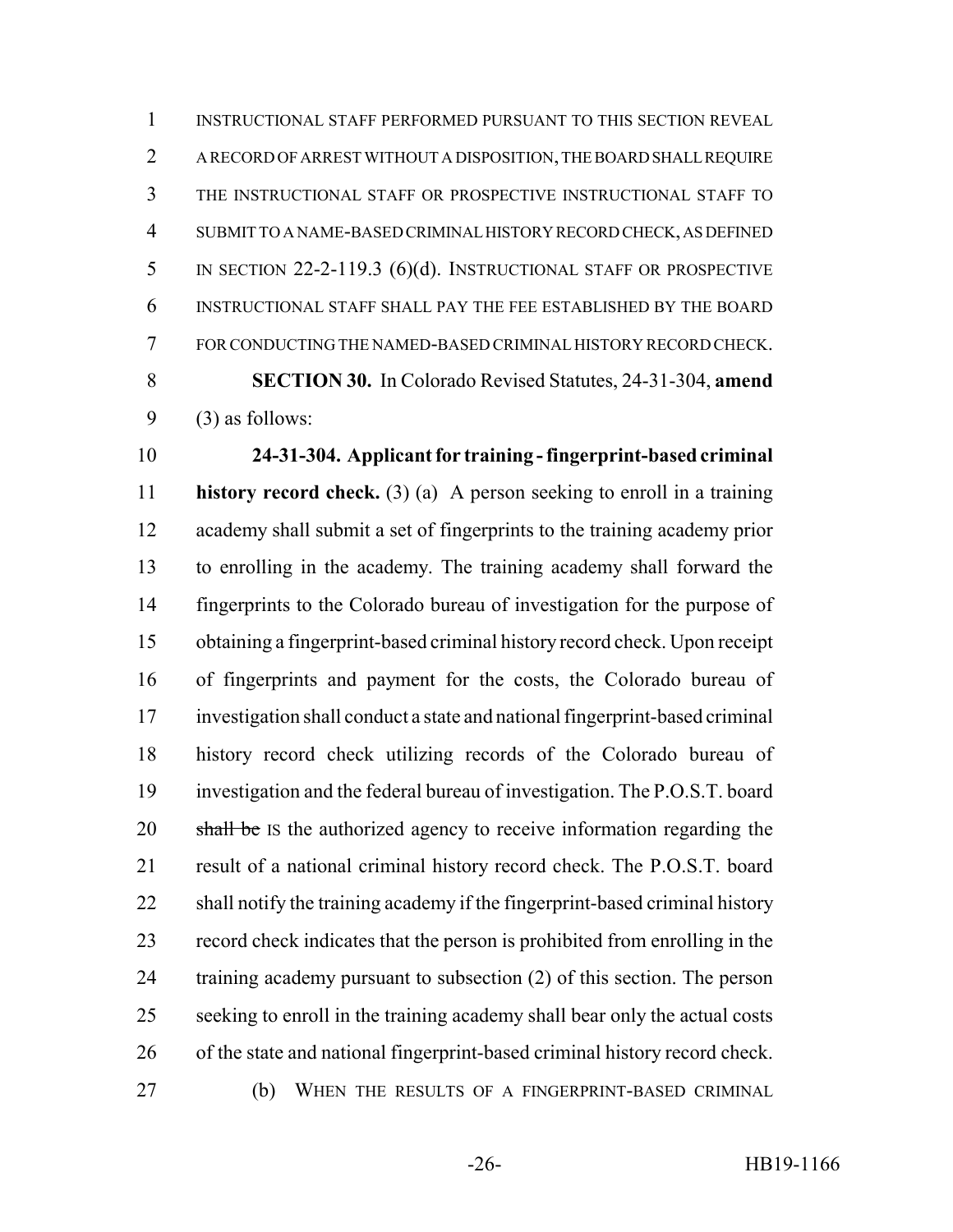HISTORY RECORD CHECK OF A PERSON SEEKING TO ENROLL IN A TRAINING ACADEMY PERFORMED PURSUANT TO THIS SECTION REVEAL A RECORD OF ARREST WITHOUT A DISPOSITION, THE P.O.S.T. BOARD SHALL REQUIRE THAT PERSON TO SUBMIT TO A NAME-BASED CRIMINAL HISTORY RECORD CHECK, AS DEFINED IN SECTION 22-2-119.3 (6)(d).

 **SECTION 31.** In Colorado Revised Statutes, 24-31-702, **amend** 7  $(2)(f)$  as follows:

 **24-31-702. Colorado domestic violence fatality review board - creation - membership - purpose - duties.** (2) (f) Before commencing his or her service on the review team, each member shall submit his or her fingerprints to the Colorado bureau of investigation for the purposes of a criminal background check. The bureau shall forward the results of each background check to the attorney general. WHEN THE RESULTS OF A FINGERPRINT-BASED CRIMINAL HISTORY RECORD CHECK OF A MEMBER PERFORMED PURSUANT TO THIS SECTION REVEAL A RECORD OF ARREST WITHOUT A DISPOSITION, THE ATTORNEY GENERAL SHALL REQUIRE THAT MEMBER TO SUBMIT TO A NAME-BASED CRIMINAL HISTORY RECORD CHECK, AS DEFINED IN SECTION 22-2-119.3 (6)(d).

 **SECTION 32.** In Colorado Revised Statutes, 24-33.5-705.5, **amend** (4)(b) as follows:

 **24-33.5-705.5. Auxiliary emergency communications unit - powers and duties of unit and office of emergency management regarding auxiliary communications - definitions.** (4) In connection with the powers and duties of the unit as specified in this section, the director of the office may:

 (b) Conduct criminal background investigations on candidates for credentialing as auxiliary emergency communicators in accordance with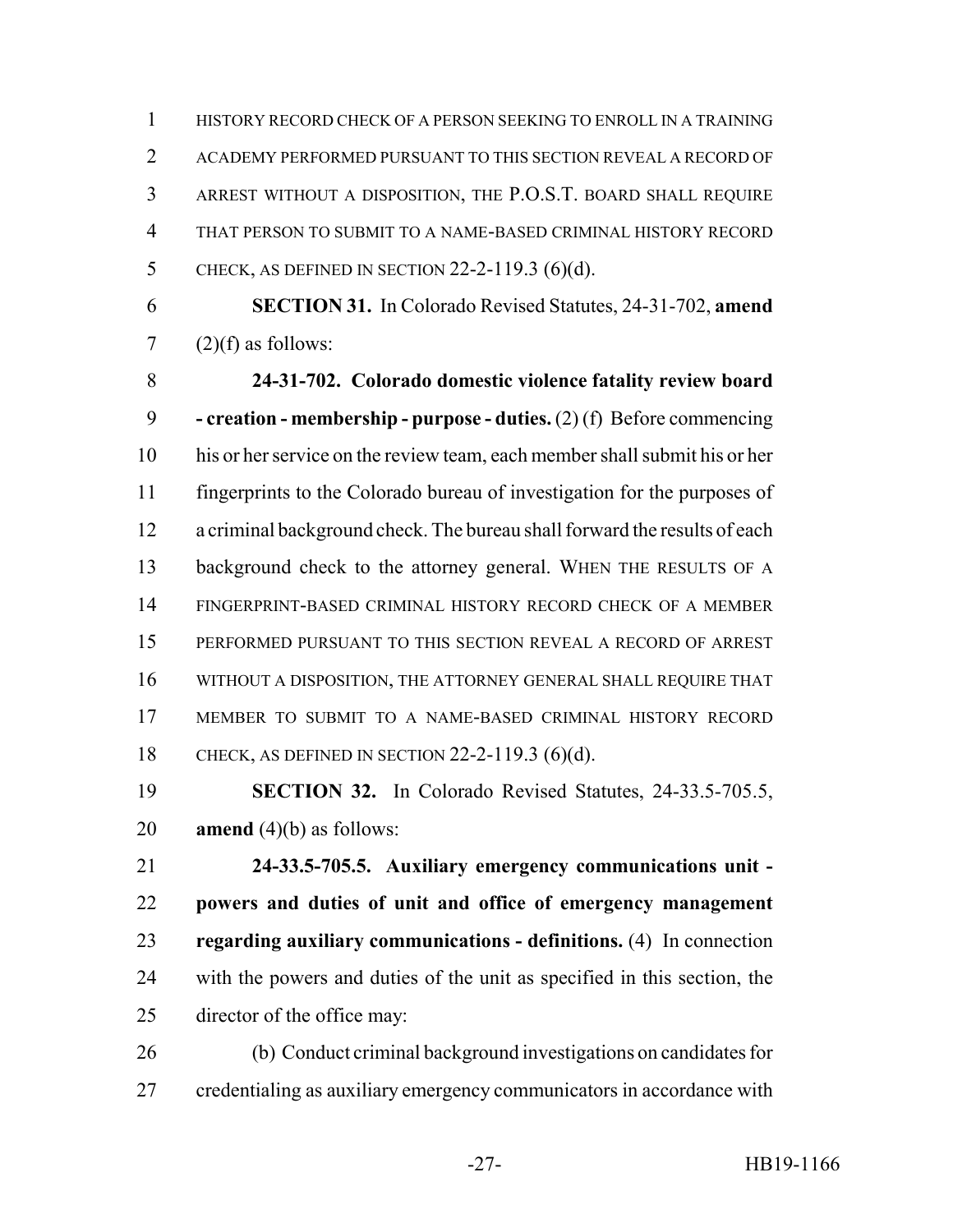the security needs of the department. WHEN THE RESULTS OF A FINGERPRINT-BASED CRIMINAL HISTORY RECORD CHECK OF AN APPLICANT PERFORMED PURSUANT TO THIS SECTION REVEAL A RECORD OF ARREST WITHOUT A DISPOSITION, THE DIRECTOR SHALL REQUIRE THAT APPLICANT TO SUBMIT TO A NAME-BASED CRIMINAL HISTORY RECORD CHECK, AS 6 DEFINED IN SECTION 22-2-119.3 (6)(d). The unit may deny credentialing 7 to any candidate based upon the results of that A background check.

 **SECTION 33.** In Colorado Revised Statutes, **amend** 24-50-1002 as follows:

 **24-50-1002. State agencies with access to federal tax information - authorization for background checks - procedure - costs.** (1) Each applicant, state employee, state contractor, or other individual who has or may have access through a state agency to federal tax information received from the federal government shall submit a complete set of his or her fingerprints to the state agency. The state agency shall submit the fingerprints to the Colorado bureau of investigation for the purpose of conducting fingerprint-based criminal history record checks. The Colorado bureau of investigation shall forward the fingerprints to the federal bureau of investigation for the purpose of conducting fingerprint-based criminal history record checks. The state 21 agency may SHALL acquire a name-based criminal history record check, AS DEFINED IN SECTION 22-2-119.3 (6)(d), for an applicant, state employee, state contractor, or other individual who has twice submitted to a fingerprint-based criminal history record check and whose fingerprints are unclassifiable OR WHEN THE RESULTS OF A FINGERPRINT-BASED CRIMINAL HISTORY RECORD CHECK OF A PERSON PERFORMED PURSUANT TO THIS SECTION REVEAL A RECORD OF ARREST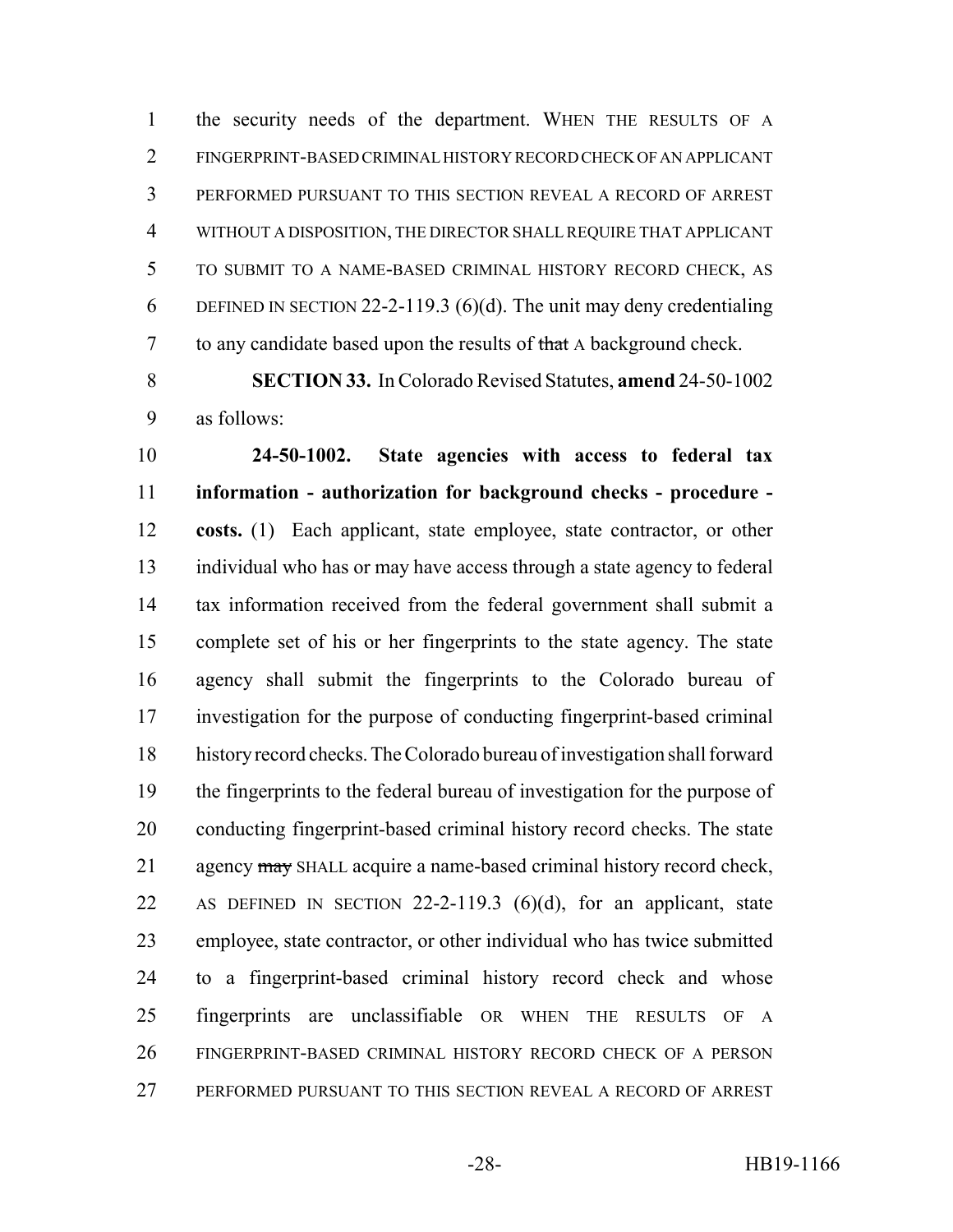WITHOUT A DISPOSITION. The state agency may collect the fingerprints of 2 the applicant, state employee, state contractor, or other individual or may use the fingerprinting services of another state agency or other entity authorized to collect fingerprints for the purpose of conducting fingerprint-based criminal history record checks.

 (2) The state agency shall use the information resulting from the fingerprint-based OR NAME-BASED criminal history record check to investigate and determine whether the applicant, state employee, state contractor, or other individual is qualified to have access to federal tax information in accordance with federal internal revenue service publication 1075. The state agency may verify the information an individual is required to submit. The state agency shall deny access to federal tax information received from the federal government to an applicant, state employee, state contractor, or other individual who does 15 not pass the fingerprint-based criminal history record check required by this section.

 (3) The state agency shall pay the costs associated with fingerprint-based criminal history record checks to the Colorado bureau of investigation AND PAY THE COSTS ASSOCIATED WITH A NAME-BASED CRIMINAL HISTORY RECORD CHECK.

 **SECTION 34.** In Colorado Revised Statutes, 24-50-1003, **amend** 22 (2), (3), and (4) as follows:

 **24-50-1003. County departments with access to federal tax information - authorization for background checks - procedure - costs.** (2) Each applicant, county employee, county contractor, or other individual who has or may have access to federal tax information subject to an agreement authorized under subsection (1) of this section shall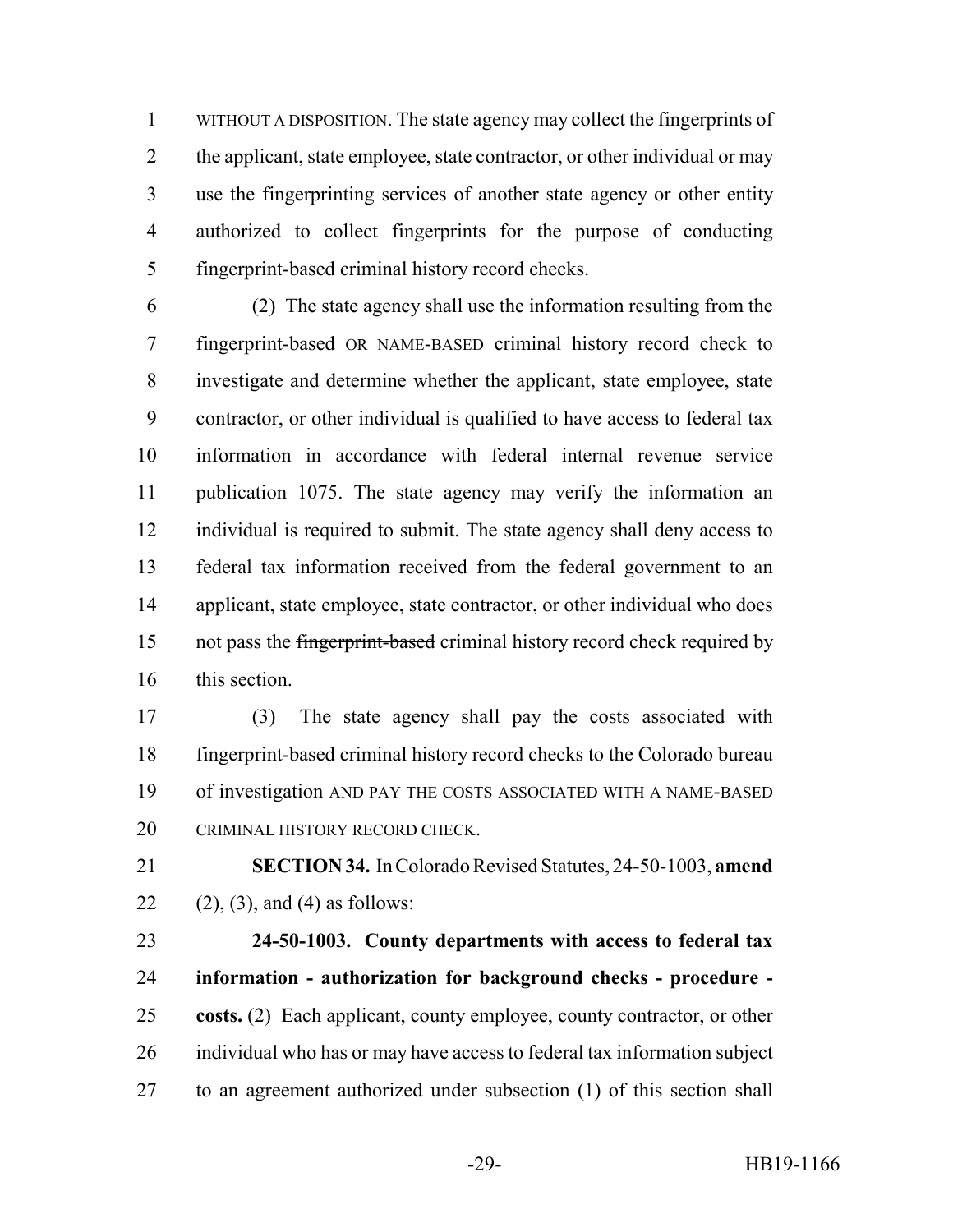submit a complete set of his or her fingerprints to the county department. The county department shall submit the fingerprints to the Colorado bureau of investigation for the purpose of conducting fingerprint-based criminal history record checks. The Colorado bureau of investigation shall forward the fingerprints to the federal bureau of investigation for the purpose of conducting fingerprint-based criminal history record checks. 7 The county department may SHALL acquire a name-based criminal history 8 record check, AS DEFINED IN SECTION 22-2-119.3 (6)(d), for an applicant, county employee, county contractor, or other individual who has twice submitted to a fingerprint-based criminal history record check and whose fingerprints are unclassifiable OR WHEN THE RESULTS OF A FINGERPRINT-BASED CRIMINAL HISTORY RECORD CHECK OF A PERSON PERFORMED PURSUANT TO THIS SECTION REVEAL A RECORD OF ARREST WITHOUT A DISPOSITION.

 (3) The county department shall use the information resulting 16 from the fingerprint-based OR NAME-BASED criminal history record check to investigate and determine whether the applicant, county employee, county contractor, or other individual is qualified to have access to the shared federal tax information in accordance with federal internal revenue service publication 1075. The county department may verify the information an individual is required to submit. The county department shall deny access to the shared federal tax information to an applicant, county employee, county contractor, or other individual who does not 24 pass the fingerprint-based criminal history record check required in accordance with this section.

 (4) The county department shall pay the costs associated with fingerprint-based criminal history record checks to the Colorado bureau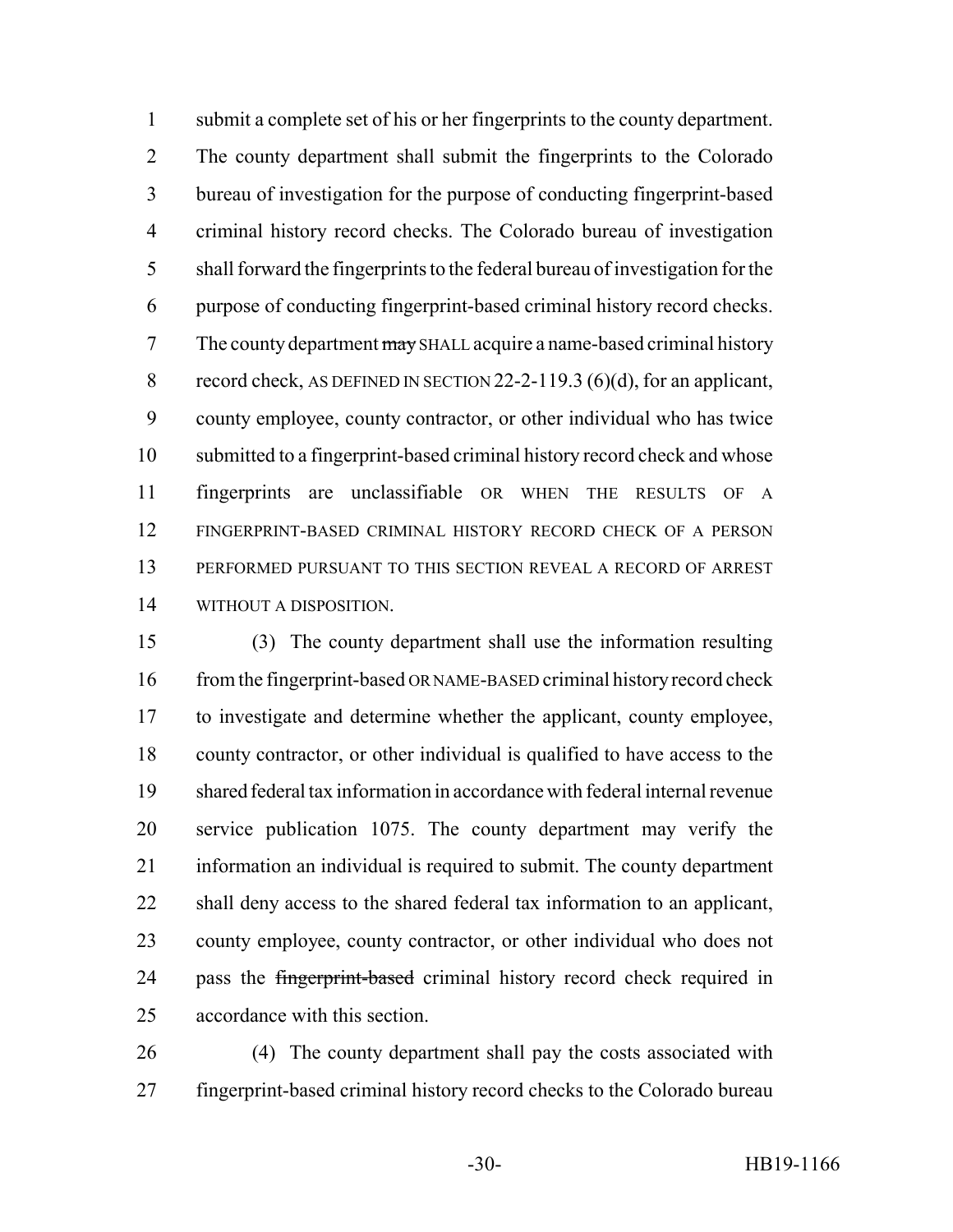of investigation AND PAY THE COSTS ASSOCIATED WITH A NAME-BASED CRIMINAL HISTORY RECORD CHECK.

 **SECTION 35.** In Colorado Revised Statutes, 25-1-124.5, **amend** (1) as follows:

 **25-1-124.5. Nursing care facilities - employees - criminal history check - adult protective services data system check.** (1) On and after September 1, 1996, prior to employing any person, a nursing care facility or the person seeking employment at a nursing care facility shall make an inquiry to the director of the Colorado bureau of investigation or to private criminal background check companies authorized to do business in the state of Colorado to ascertain whether such person has a criminal history, including arrest and conviction records. The Colorado bureau of investigation or private criminal background check companies are authorized to utilize fingerprints to ascertain from the federal bureau of investigation whether such person has a criminal history record. WHEN THE RESULTS OF A FINGERPRINT-BASED CRIMINAL HISTORY RECORD CHECK OF AN APPLICANT PERFORMED PURSUANT TO THIS SECTION REVEAL A RECORD OF ARREST WITHOUT A DISPOSITION, THE NURSING CARE FACILITY SHALL REQUIRE THAT APPLICANT TO SUBMIT TO A NAME-BASED CRIMINAL HISTORY RECORD CHECK, AS DEFINED IN SECTION 22-2-119.3 (6)(d). The nursing 22 care facility or the person seeking employment in a nursing care facility 23 shall pay the costs of such inquiry AN INQUIRY OR A NAME-BASED CRIMINAL HISTORY RECORD CHECK PERFORMED PURSUANT TO THIS 25 SECTION. The criminal history check shall MUST be conducted not more 26 than ninety days prior to the employment of the applicant. For purposes 27 of this section, criminal background check companies shall MUST be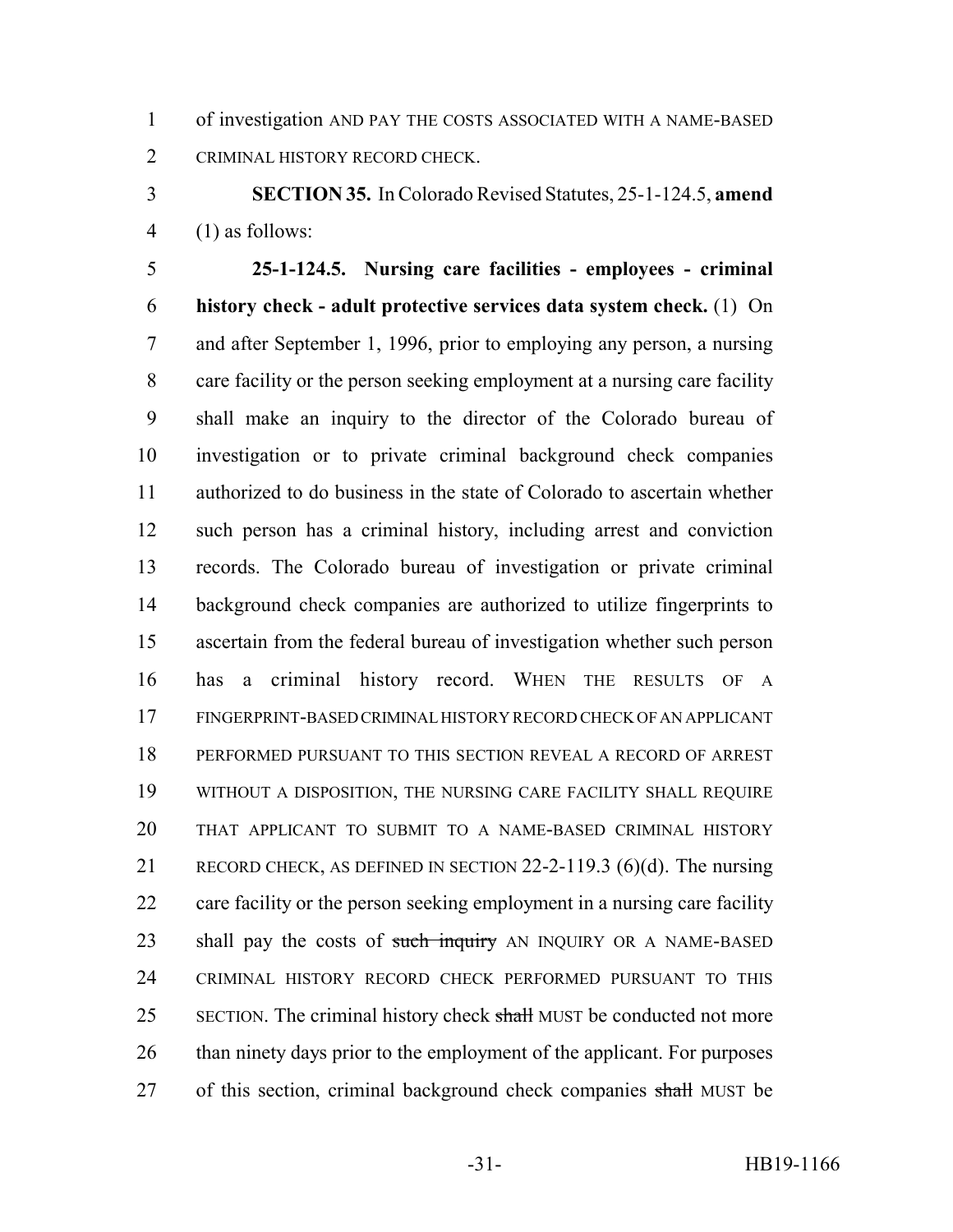approved by the state board of nursing. In approving such companies, 2 approval shall MUST be based upon the provision of lawfully available, accurate, and thorough information pertaining to criminal histories, including arrest and conviction records.

 **SECTION 36.** In Colorado Revised Statutes, 25-1.5-302, **amend**  $6 \qquad (8)$  as follows:

 **25-1.5-302. Administration of medications - powers and duties of department - criminal history record checks.** (8) Each owner, operator, or supervisor of a facility who employs a person who is not licensed to administer medications shall conduct a criminal background 11 check on each employee prior to employment or promotion to a position 12 in which the person has access to medications. WHEN THE RESULTS OF A FINGERPRINT-BASED CRIMINAL HISTORY RECORD CHECK OF AN EMPLOYEE PERFORMED PURSUANT TO THIS SECTION REVEAL A RECORD OF ARREST WITHOUT A DISPOSITION, THE OWNER, OPERATOR, OR SUPERVISOR OF THE FACILITY SHALL REQUIRE THAT EMPLOYEE TO SUBMIT TO A NAME-BASED CRIMINAL HISTORY RECORD CHECK, AS DEFINED IN SECTION 22-2-119.3 18  $(6)(d)$ .

 **SECTION 37.** In Colorado Revised Statutes, 25-3.5-203, **add** 20  $(4)(f)$  as follows:

 **25-3.5-203. Emergency medical service providers - certification - renewal of certificate - duties of department - rules - criminal history record checks - definitions.** (4) (f) WHEN THE RESULTS OF A FINGERPRINT-BASED CRIMINAL HISTORY RECORD CHECK OF A PERSON PERFORMED PURSUANT TO THIS SUBSECTION (4) REVEAL A RECORD OF ARREST WITHOUT A DISPOSITION, THE DEPARTMENT, GOVERNMENT ENTITY, OR PRIVATE, NOT-FOR-PROFIT, OR FOR-PROFIT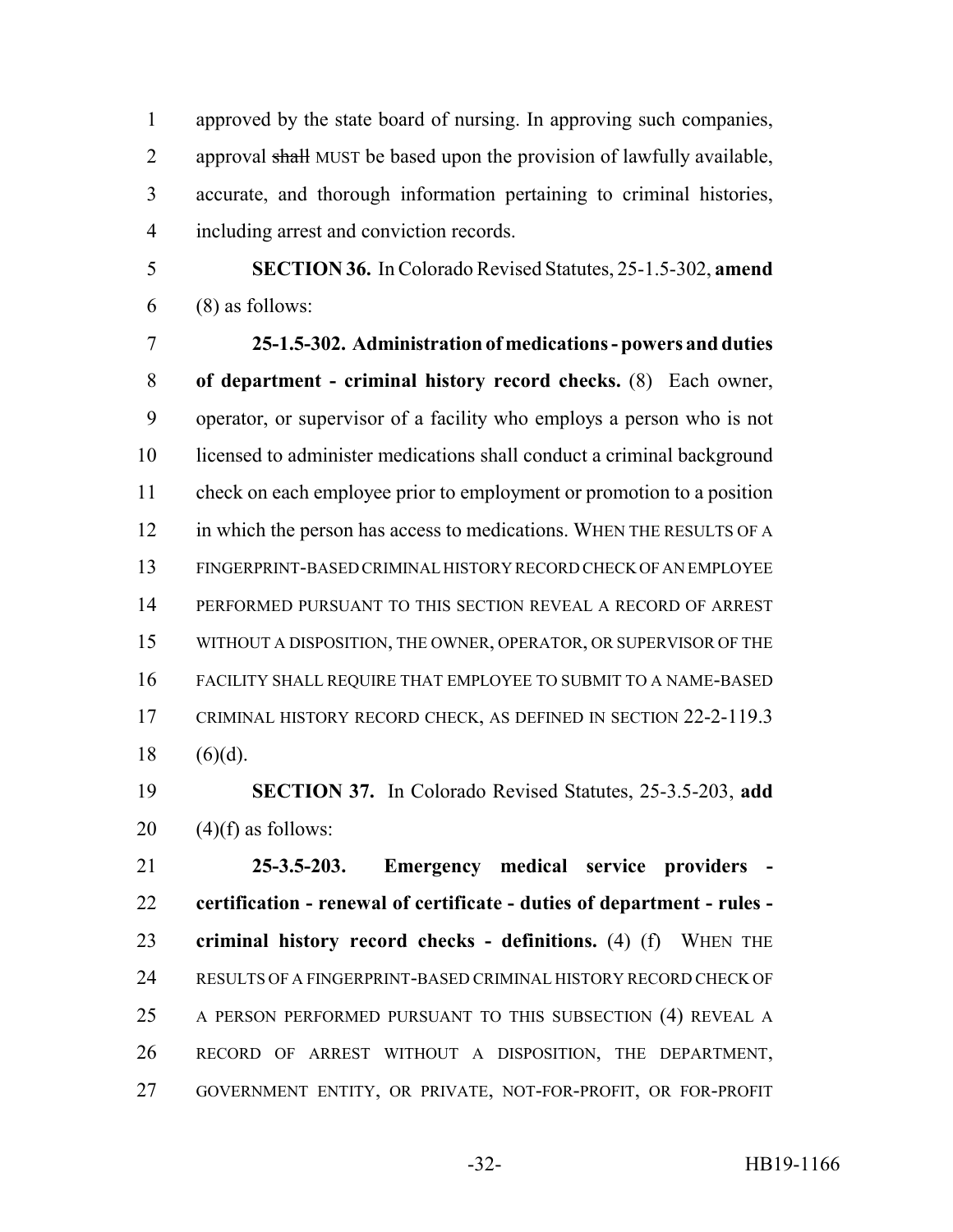| $\mathbf{1}$   | ORGANIZATION THAT REQUIRED THE FINGERPRINT-BASED CRIMINAL           |
|----------------|---------------------------------------------------------------------|
| $\overline{2}$ | HISTORY RECORD CHECK SHALL REQUIRE THAT PERSON TO SUBMIT TO A       |
| 3              | NAME-BASED CRIMINAL HISTORY RECORD CHECK, AS DEFINED IN SECTION     |
| $\overline{4}$ | $22 - 2 - 119.3$ (6)(d).                                            |
| 5              | <b>SECTION 38.</b> In Colorado Revised Statutes, 25-3.5-1103, add   |
| 6              | $(5)(c)$ as follows:                                                |
| $\overline{7}$ | 25-3.5-1103. Registration - rules - funds. $(5)$ (c) WHEN THE       |
| 8              | RESULTS OF A FINGERPRINT-BASED CRIMINAL HISTORY RECORD CHECK OF     |
| 9              | A PERSON PERFORMED PURSUANT TO THIS SUBSECTION (5) REVEAL A         |
| 10             | RECORD OF ARREST WITHOUT A DISPOSITION, THE DEPARTMENT SHALL        |
| 11             | REQUIRE THAT PERSON TO SUBMIT TO A NAME-BASED CRIMINAL HISTORY      |
| 12             | RECORD CHECK, AS DEFINED IN SECTION $22-2-119.3$ (6)(d).            |
| 13             | <b>SECTION 39.</b> In Colorado Revised Statutes, 25-3.5-1305, add   |
| 14             | $(3)(a)(IV)$ as follows:                                            |
| 15             | 25-3.5-1305. License - application - inspection - criminal          |
| 16             | history record check - issuance. (3) (a) (IV) WHEN THE RESULTS OF A |
| 17             | FINGERPRINT-BASED CRIMINAL HISTORY RECORD CHECK OF A PERSON         |
| 18             | PERFORMED PURSUANT TO THIS SUBSECTION (3) REVEAL A RECORD OF        |
| 19             | ARREST WITHOUT A DISPOSITION, THE DEPARTMENT SHALL REQUIRE THAT     |
| 20             | PERSON TO SUBMIT TO A NAME-BASED CRIMINAL HISTORY RECORD CHECK,     |
| 21             | AS DEFINED IN SECTION 22-2-119.3 (6)(d).                            |
| 22             | <b>SECTION 40.</b> In Colorado Revised Statutes, 25-27-105, add     |
|                |                                                                     |

23  $(2.5)(a.7)$  as follows:

 **25-27-105. License - application - inspection - issuance.** (2.5) (a.7) WHEN THE RESULTS OF A FINGERPRINT-BASED CRIMINAL HISTORY RECORD CHECK OF AN APPLICANT PERFORMED PURSUANT TO THIS SECTION REVEAL A RECORD OF ARREST WITHOUT A DISPOSITION, THE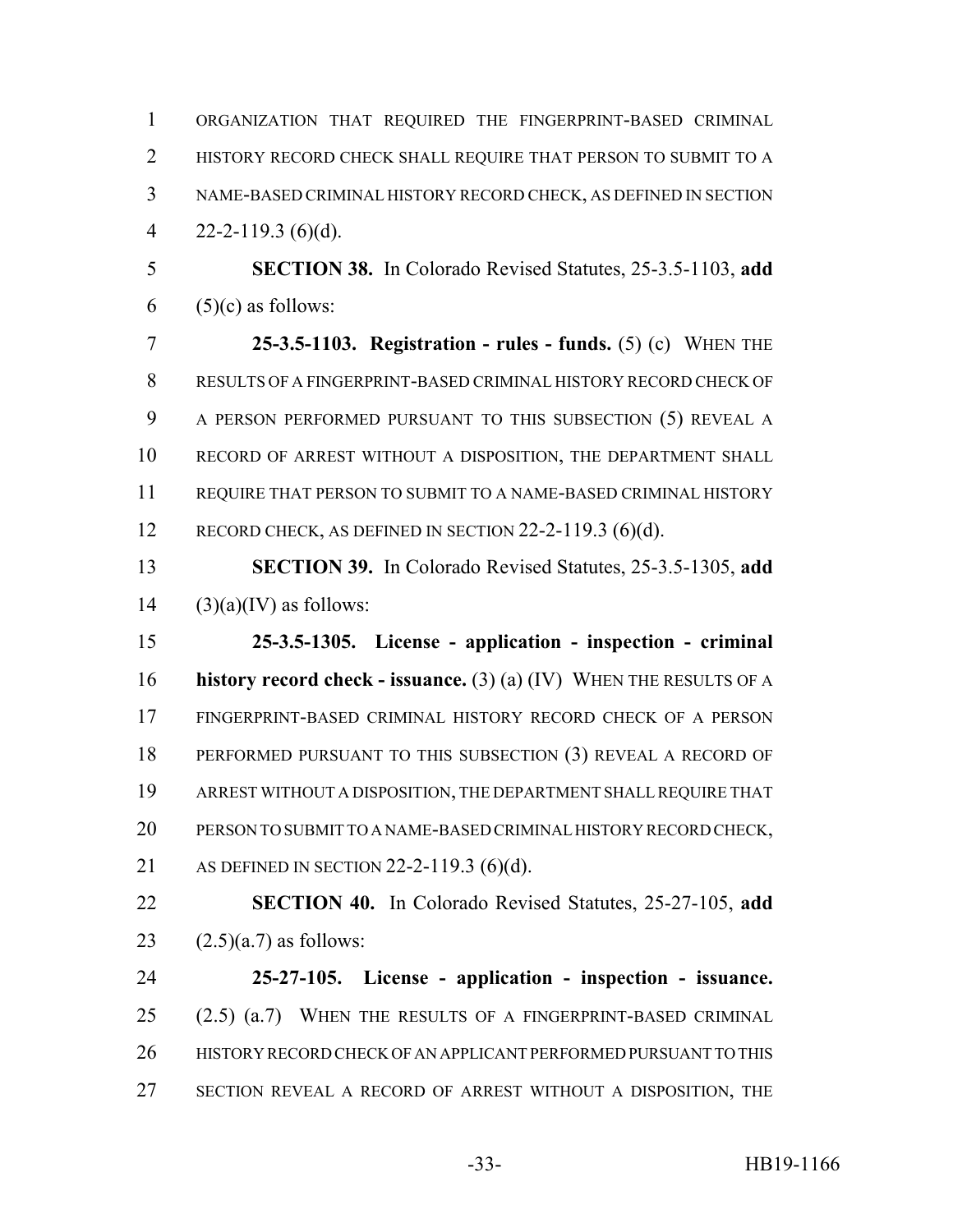DEPARTMENT SHALL REQUIRE THAT APPLICANT TO SUBMIT TO A NAME-BASED CRIMINAL HISTORY RECORD CHECK, AS DEFINED IN SECTION 3 22-2-119.3 (6)(d).

 **SECTION 41.** In Colorado Revised Statutes, 25-27.5-106, **amend** (7); and **add** (3)(a.5) as follows:

 **25-27.5-106. License or registration - application - inspection - issuance - rules.** (3) (a.5) WHEN THE RESULTS OF A FINGERPRINT-BASED CRIMINAL HISTORY RECORD CHECK OF A PERSON PERFORMED PURSUANT TO THIS SUBSECTION (3) REVEAL A RECORD OF ARREST WITHOUT A DISPOSITION, THE DEPARTMENT SHALL REQUIRE THAT PERSON TO SUBMIT TO A NAME-BASED CRIMINAL HISTORY RECORD CHECK, AS DEFINED IN SECTION 22-2-119.3 (6)(d).

 (7) If requested by the Colorado department of health care policy and financing, the department may issue a provisional license for a period of ninety days to an agency that has applied to be a certified home care agency as defined in section 25-27.5-102. A provisional license shall not 17 be granted prior to the completion of a fingerprint-based criminal history record check in accordance with subsection (3) of this section and a finding in accordance with subsection (4) of this section. A second provisional license may be issued, for a like term and fee, to effect compliance. No further provisional licenses may be issued for the current year after the second issuance.

 **SECTION 42.** In Colorado Revised Statutes, 26-3.1-107, **amend** 24  $(1)$  as follows:

 **26-3.1-107. Background check - adult protective services data system check.** (1) Each county department shall require each protective services employee hired on or after May 29, 2012, to complete a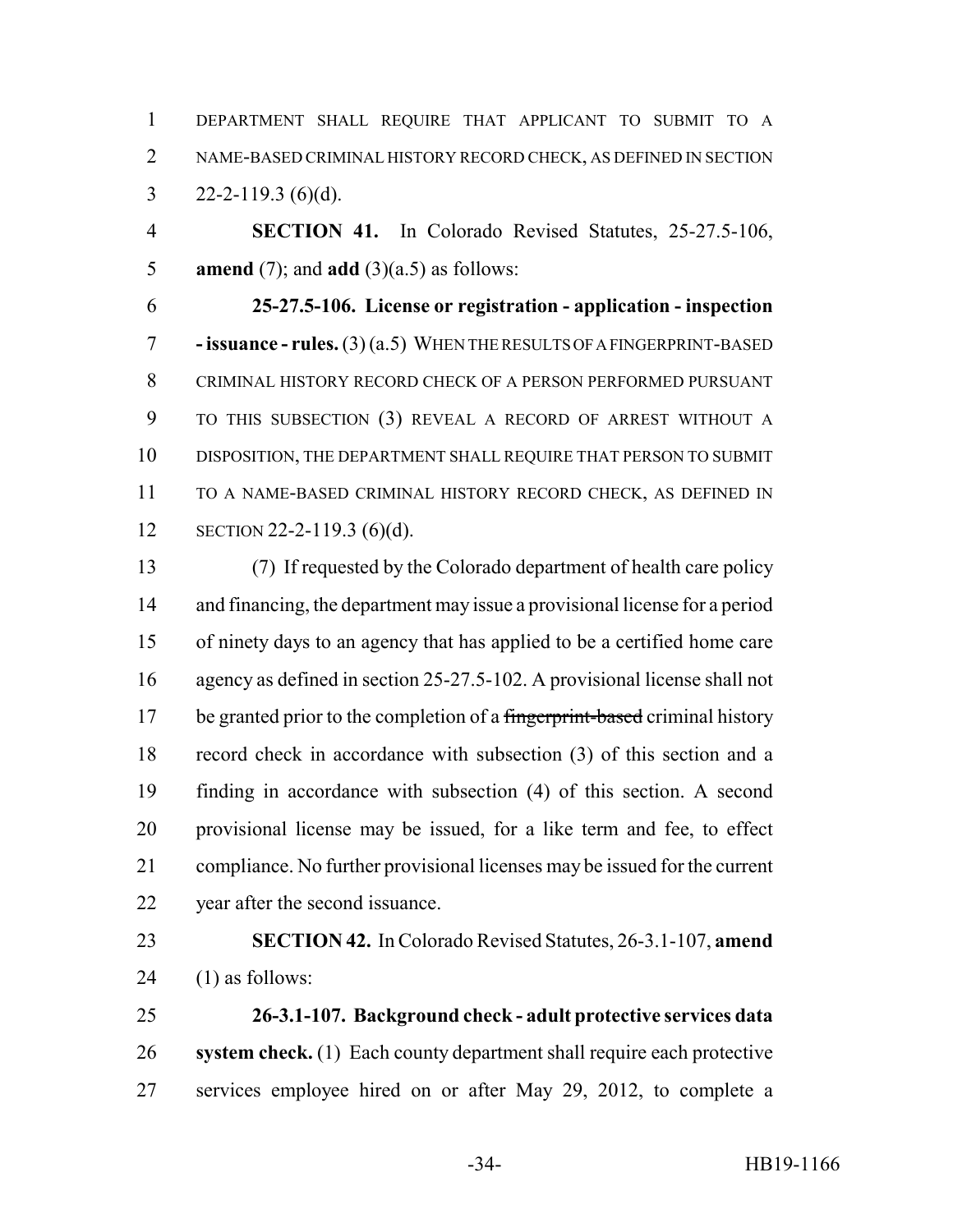fingerprint-based criminal history records RECORD check utilizing the records of the Colorado bureau of investigation and the federal bureau of investigation. The employee shall pay the cost of the fingerprint-based 4 criminal history records RECORD check unless the county department 5 chooses to pay the cost. Upon completion of the criminal history records RECORD check, the Colorado bureau of investigation shall forward the 7 results to the county department. The county department may SHALL require a name-based criminal history records RECORD check for an applicant or an employee who has twice submitted to a fingerprint-based 10 criminal history records RECORD check and whose fingerprints are unclassifiable OR WHEN THE RESULTS OF A FINGERPRINT-BASED CRIMINAL HISTORY RECORD CHECK OF AN APPLICANT PERFORMED PURSUANT TO THIS SECTION REVEAL A RECORD OF ARREST WITHOUT A DISPOSITION, AS DEFINED IN SECTION 22-2-119.3 (6)(d).

 **SECTION 43.** In Colorado Revised Statutes, 26-6-103.3, **amend** (2) as follows:

 **26-6-103.3. Substitute child care providers - substitute placement agency - licensing - rules.** (2) The state board shall promulgate rules for substitute placement agencies and substitute child care providers. At a minimum, state board rules must require that the substitute child care provider demonstrate that he or she has the training and certification for the child care license type and position in which the substitute child care provider is placed. Pursuant to section 26-6-107 (1)(a)(I)(C), each substitute child care provider shall pay for and submit to a fingerprint-based criminal history record check and a review of the records and reports of child abuse or neglect maintained by the state department to determine whether the substitute child care provider has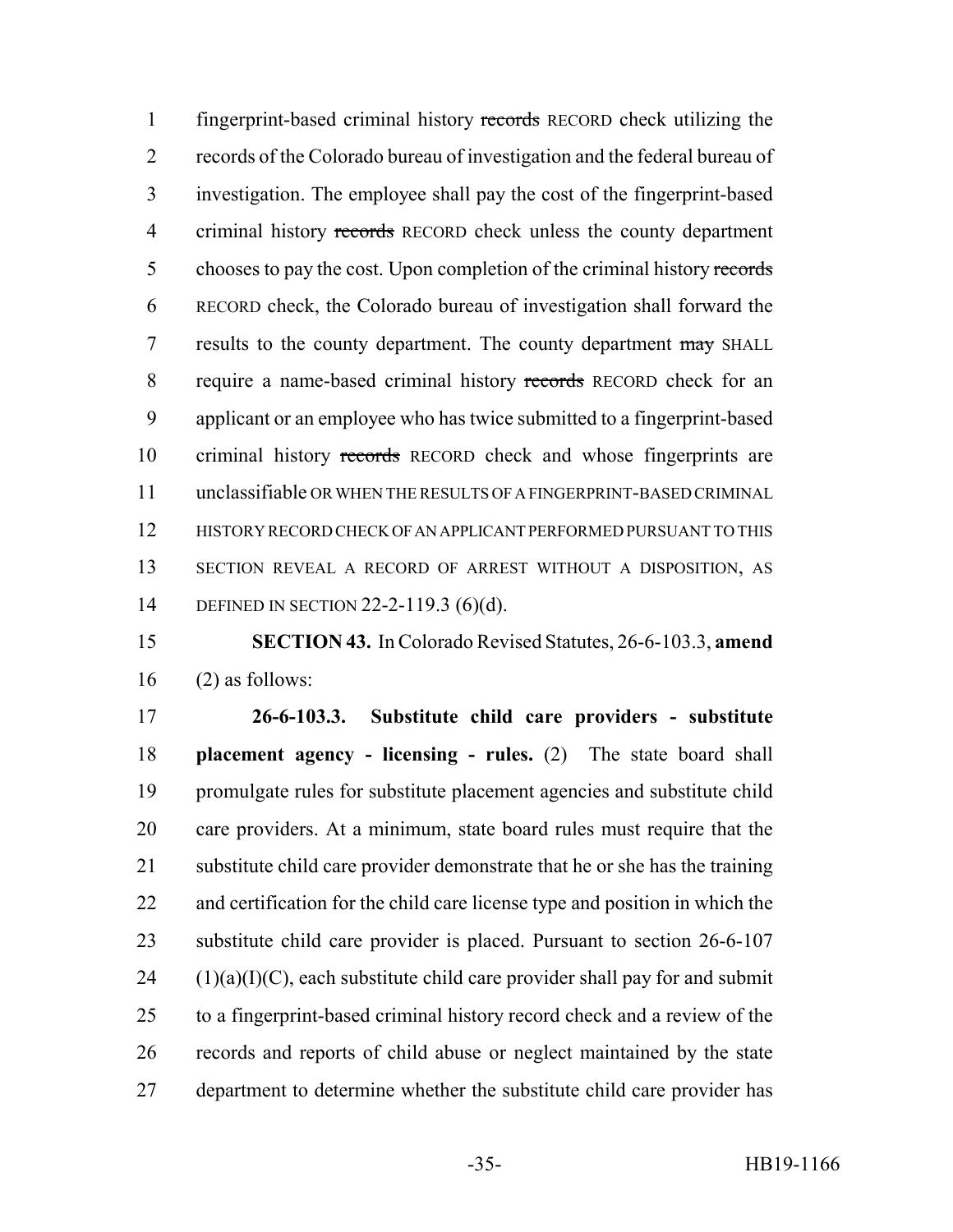been found to be responsible in a confirmed report of child abuse or neglect. WHEN THE RESULTS OF A FINGERPRINT-BASED CRIMINAL HISTORY RECORD CHECK OR ANY OTHER RECORDS CHECK PERFORMED ON A PERSON PURSUANT TO THIS SUBSECTION (2) REVEAL A RECORD OF ARREST WITHOUT A DISPOSITION, THE STATE BOARD SHALL REQUIRE THAT PERSON TO SUBMIT TO A NAME-BASED CRIMINAL HISTORY RECORD CHECK, AS DEFINED IN SECTION 22-2-119.3 (6)(d). The substitute placement agency shall not place a substitute child care provider who is convicted of any of the crimes specified in section 26-6-104 (7) or section 26-6-108. **SECTION 44.** In Colorado Revised Statutes, 26-6-103.5, **add**  $(2)(f)(V)$  as follows: **26-6-103.5. Application of part - guest child care facilities - public services short-term child care facilities - definition.** (2) A person or entity shall not operate a guest child care facility or a public services short-term child care facility unless the following requirements are met: **(f) (V) WHEN THE RESULTS OF A FINGERPRINT-BASED CRIMINAL**  HISTORY RECORD CHECK OR ANY OTHER RECORDS CHECK PERFORMED PURSUANT TO THIS SUBSECTION (2)(f) REVEAL A RECORD OF ARREST WITHOUT A DISPOSITION, THE GUEST CHILD CARE FACILITY OR PUBLIC SERVICES SHORT-TERM CHILD CARE FACILITY SHALL REQUIRE THE SUPERVISORY EMPLOYEE OR APPLICANT FOR A SUPERVISORY EMPLOYEE POSITION TO SUBMIT TO A NAME-BASED CRIMINAL HISTORY RECORD CHECK, AS DEFINED IN SECTION 22-2-119.3 (6)(d); **SECTION 45.** In Colorado Revised Statutes, 26-6-104, **amend** (7.5) as follows:

**26-6-104. Licenses - out-of-state notices and consent -**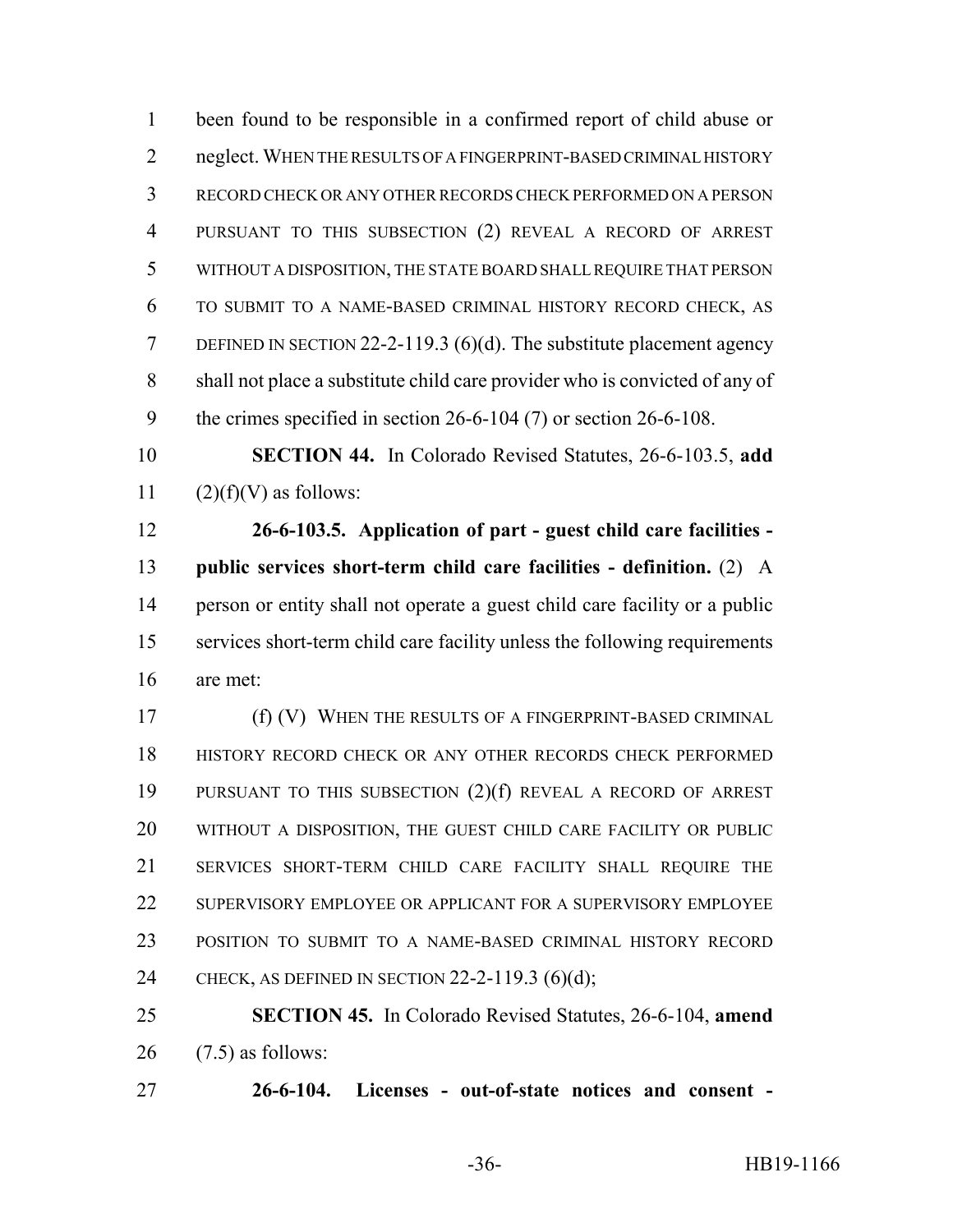**demonstration pilot program - rules.** (7.5) (a) No later than January 1, 2 2004, the state board shall promulgate rules that require all current and prospective employees of a county department who in their position have direct contact with any child in the process of being placed, or who has been placed, in foster care to submit a set of fingerprints for purposes of obtaining a fingerprint-based criminal history record check, unless the 7 person has already submitted a set of fingerprints. The check shall MUST be conducted in the same manner as provided in subsection (7) of this 9 section and in section 26-6-107 (1)(a). The person's employment shall be IS conditional upon a satisfactory criminal background check and subject to the same grounds for denial or dismissal as set forth in subsection (7) of this section and in section 26-6-107 (1)(a). The costs for the 13 fingerprint-based criminal history record check shall MUST be borne by the applicant.

 (b) WHEN THE RESULTS OF A FINGERPRINT-BASED CRIMINAL 16 HISTORY RECORD CHECK PERFORMED PURSUANT TO THIS SUBSECTION (7.5) REVEAL A RECORD OF ARREST WITHOUT A DISPOSITION, THE STATE DEPARTMENT SHALL REQUIRE THE PERSON TO SUBMIT TO A NAME-BASED CRIMINAL HISTORY RECORD CHECK, AS DEFINED IN SECTION 22-2-119.3 20 (6)(d). THE COSTS FOR THE NAME-BASED CRIMINAL HISTORY RECORD CHECK MUST BE BORNE BY THE APPLICANT.

 **SECTION 46.** In Colorado Revised Statutes, 26-6-106.3, **amend** 23 (6)(a); and **add** (5)(e) as follows:

 **26-6-106.3. Certification and annual recertification of foster care homes by county departments and licensed child placement agencies - background and reference check requirements - definitions.** (5) Prior to issuing a certificate or a recertification to an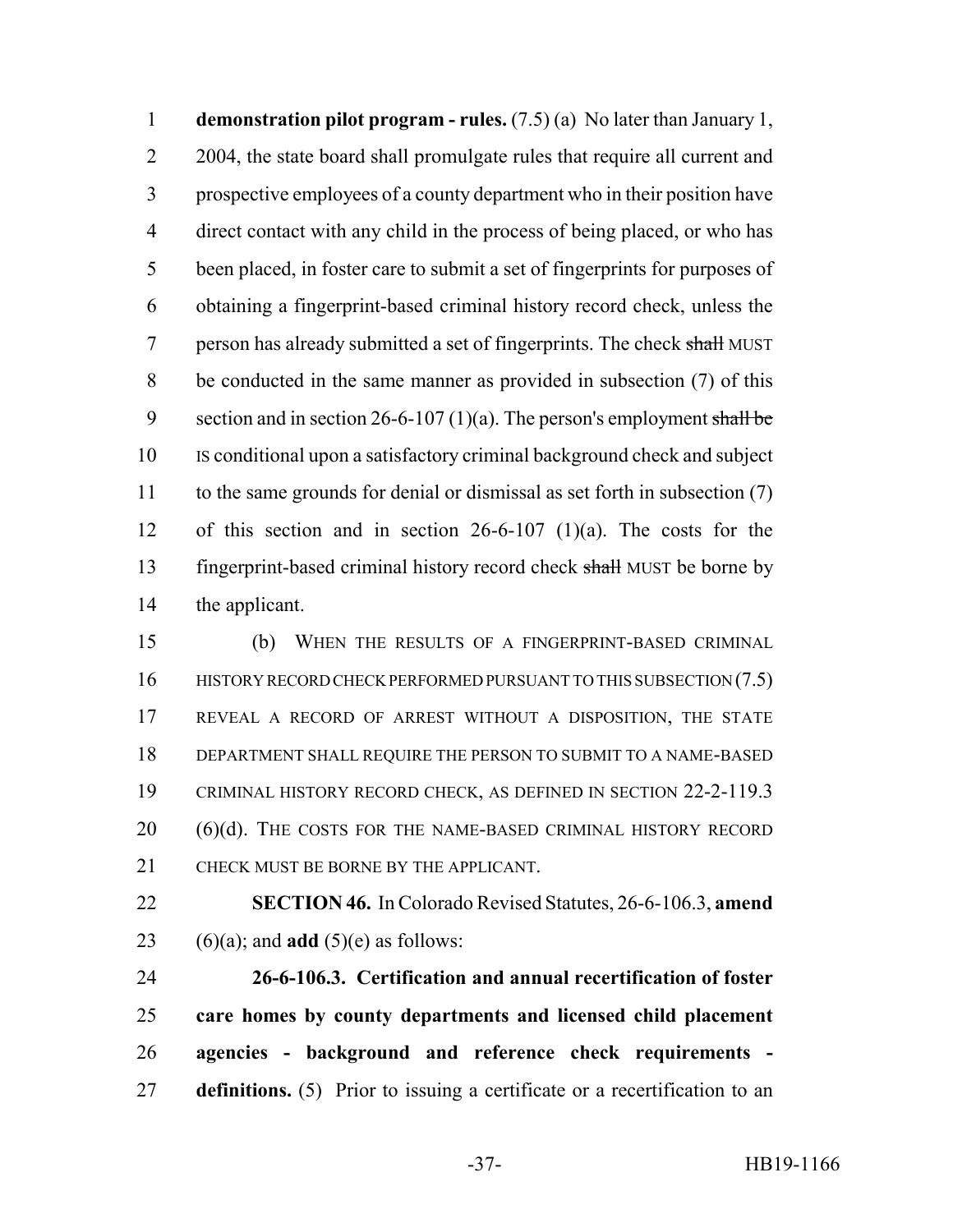applicant to operate a foster care home, a county department or a child placement agency licensed under the provisions of this part 1 shall conduct the following background checks for the applicant for a certificate, a person employed by the applicant, or a person who resides at the facility or the home:

 (e) WHEN THE RESULTS OF A FINGERPRINT-BASED CRIMINAL HISTORY RECORD CHECK OR ANY OTHER RECORDS CHECK PERFORMED PURSUANT TO THIS SUBSECTION (5) REVEAL A RECORD OF ARREST WITHOUT A DISPOSITION, THE COUNTY DEPARTMENT OR CHILD PLACEMENT AGENCY SHALL REQUIRE THE PERSON TO SUBMIT TO A NAME-BASED CRIMINAL HISTORY RECORD CHECK, AS DEFINED IN SECTION 22-2-119.3 12 (6)(d).

 (6) A county department or a child placement agency licensed under the provisions of this part 1 shall not issue a certificate to operate, or a recertification to operate, a foster care home and shall revoke or suspend a certificate if the applicant for the certificate, a person employed by the applicant, or a person who resides at the facility or home:

18 (a) Has been convicted of any of the crimes listed in paragraph  $(a)$ 19 of subsection  $(5)$  SUBSECTION  $(5)(a)$  of this section as verified through A 20 fingerprint-based criminal history record checks CHECK, A NAME-BASED CRIMINAL HISTORY RECORD CHECK, IF NECESSARY, and a check of the ICON system at the state judicial department;

 **SECTION 47.** In Colorado Revised Statutes, 26-6-107, **amend** 24 (1)(a)(I.5), (1)(a.7)(I)(C), and (1)(a.7)(I)(D); and **add** and (1)(a.7)(I)(E) as follows:

 **26-6-107. Investigations and inspections - local authority - reports - rules.** (1) (a) (I.5) Rules promulgated by the state board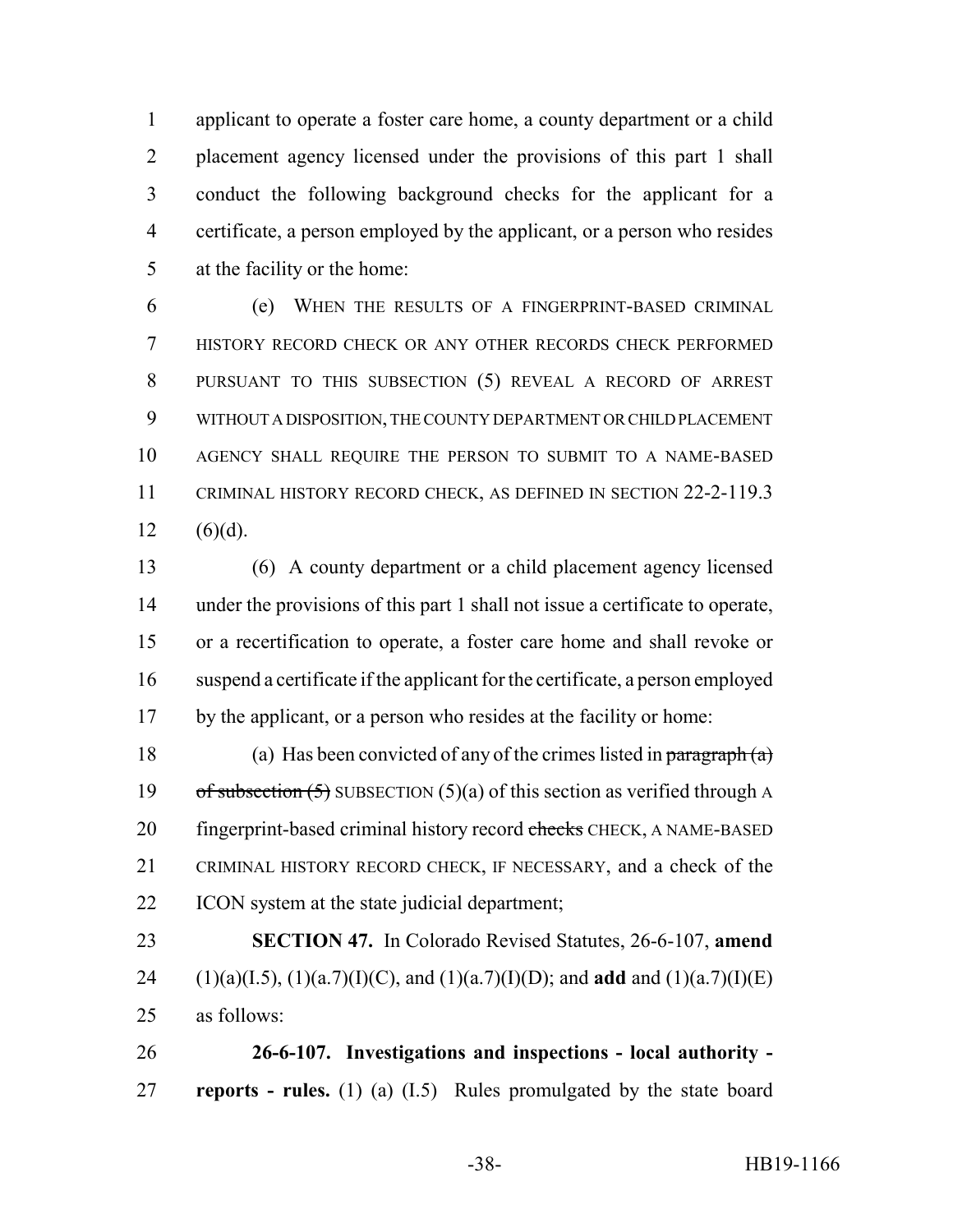1 pursuant to subparagraph (I) of this paragraph (a) shall SUBSECTION  $2 \quad (1)(a)(I)$  OF THIS SECTION MUST also include:

 (A) A comparison search on the ICON system at the state judicial department with the name and date of birth information and any other available source of criminal history information that the state department determines is appropriate for each circumstance in which the CBI fingerprint check either does not confirm a criminal history or confirms a criminal history, in order to determine the crime or crimes for which the 9 person was arrested or convicted and the disposition thereof; and

 (B) Any other recognized database, if any, that is accessible on a 11 statewide basis as set forth by rules promulgated by the state board; AND **(C)** WHEN THE RESULTS OF AN INVESTIGATION PERFORMED 13 PURSUANT TO SUBSECTION (1)(a)(I) OF THIS SECTION OR THIS SUBSECTION (1)(a)(I.5) REVEAL A RECORD OF ARREST WITHOUT A DISPOSITION, A NAME-BASED CRIMINAL HISTORY RECORD CHECK, AS DEFINED IN SECTION  $16 \qquad 22 - 2 - 119.3 \text{ (6)}$ 

 (a.7) (I) For all applicants applying to be a foster care home or kinship foster care home, regardless of reimbursement, the county department or child placement agency shall require each adult who is eighteen years of age or older and who resides in the home to obtain a fingerprint-based criminal history record check through the Colorado bureau of investigation and the federal bureau of investigation. The applicant must provide the county department or child placement agency with the addresses where the applicant and any adult residing in the home has lived in the preceding five years, including addresses from other states. The county department or the child placement agency shall conduct the following background checks of the applicant or an adult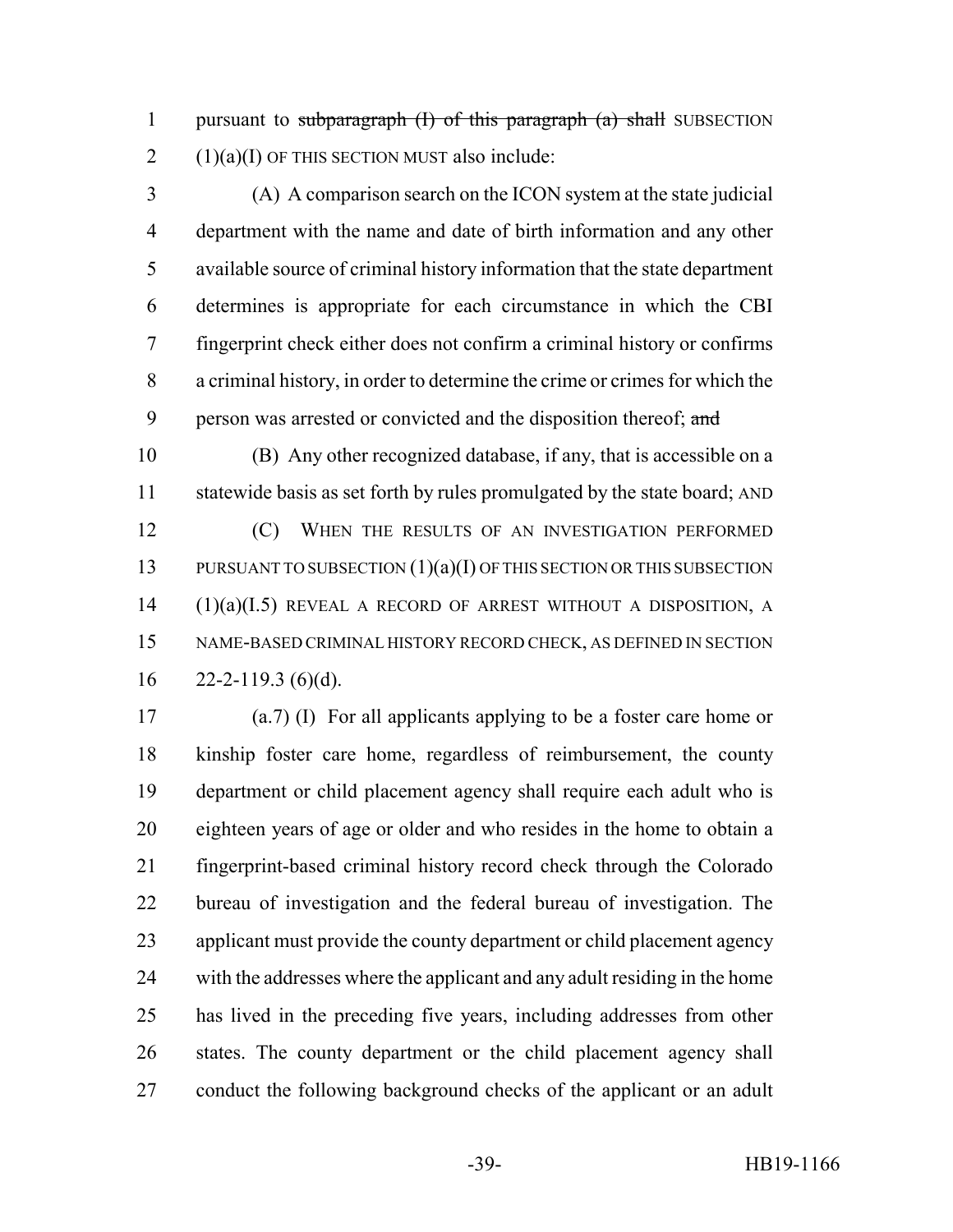residing in the home:

 (C) A check of the state department's automated database for information to determine if the applicant or adult who resides in the home has been identified as having a finding of child abuse or neglect and whether such finding has been determined to present an unsafe placement 6 for a child;  $\frac{and}{}$ 

 (D) A check against the state's sex offender registry and against the national sex offender public registry operated by the United States department of justice that checks names and addresses in the registries and the interactive database system for Colorado to determine if the applicant or adult who resides at the home is a registered sex offender; AND

 (E) WHEN THE RESULTS OF A FINGERPRINT-BASED CRIMINAL HISTORY RECORD CHECK PERFORMED PURSUANT TO THIS SUBSECTION (1)(a.7)(I) REVEAL A RECORD OF ARREST WITHOUT A DISPOSITION, A NAME-BASED CRIMINAL HISTORY RECORD CHECK, AS DEFINED IN SECTION  $17 \qquad 22 - 2 - 119.3$  (6)(d).

 **SECTION 48.** In Colorado Revised Statutes, 26-6-120, **amend** (5); and **add** (1.5) as follows:

 **26-6-120. Exempt family child care home providers - fingerprint-based criminal history record check - child care assistance program money - temporary care - rules - definitions.** 23 (1.5) (a) WHEN THE RESULTS OF AN FCC PERFORMED PURSUANT TO 24 SUBSECTION (1) OF THIS SECTION REVEAL A RECORD OF ARREST WITHOUT A DISPOSITION, THE STATE DEPARTMENT SHALL REQUIRE THAT PERSON TO SUBMIT TO A NAME-BASED CRIMINAL HISTORY RECORD CHECK, AS DEFINED IN SECTION 22-2-119.3 (6)(d).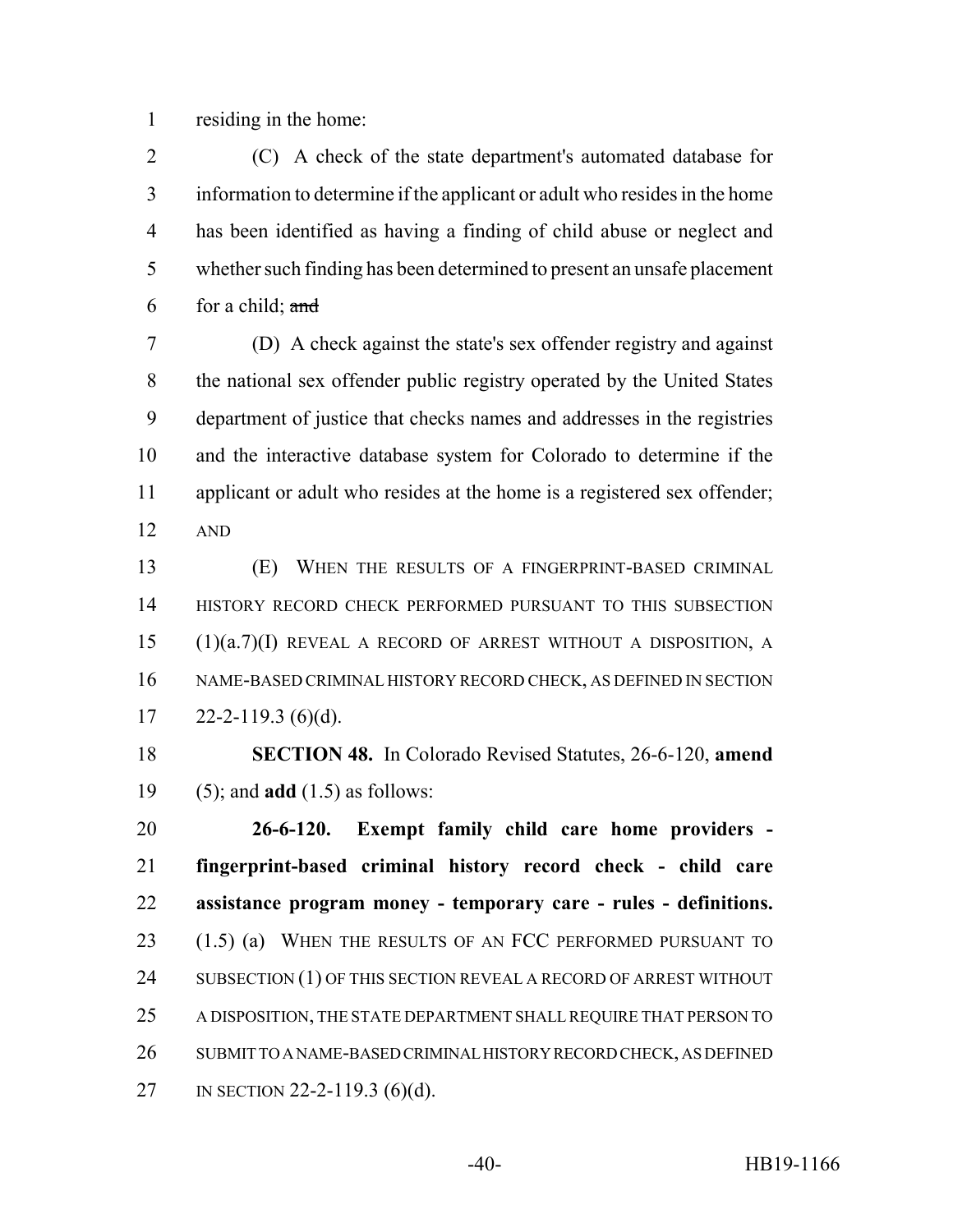(b) A PERSON WHO UNDERGOES A NAME-BASED CRIMINAL HISTORY RECORD CHECK SHALL PAY TO THE STATE DEPARTMENT A FEE ESTABLISHED BY RULE OF THE STATE BOARD PURSUANT TO SUBSECTION (5) OF THIS SECTION TO OFFSET THE COSTS ASSOCIATED WITH PERFORMING THE NAME-BASED CRIMINAL HISTORY RECORD CHECK.

 (5) The state board shall promulgate rules to establish the amount of the fee to collect from a qualified provider or qualified adult who is subject to an FCC pursuant to subsection (1) of this section OR A NAME-BASED CRIMINAL HISTORY RECORD CHECK PURSUANT TO SUBSECTION (1.5) OF THIS SECTION. The state department is authorized to collect the fee at the time of the FCC OR NAME-BASED CRIMINAL HISTORY RECORD CHECK.

 **SECTION 49.** In Colorado Revised Statutes, 27-90-111, **amend** 14  $(4)$  as follows:

 **27-90-111. Employment of personnel - screening of applicants - disqualifications from employment - contracts - rules - definitions.** (4) Prior to the department's permanent employment of a person in a position that would require that person to have direct contact with a vulnerable person, the executive director or any division head of the department shall make an inquiry to the director of the Colorado bureau of investigation to ascertain whether the person has a criminal history. The person's employment is conditional upon a satisfactory state and national fingerprint-based criminal history record check. A criminal history record check conducted pursuant to this subsection (4) must include but need not be limited to arrests, conviction records, and the disposition of any criminal charges. The department shall require the person to have his or her fingerprints taken by a local law enforcement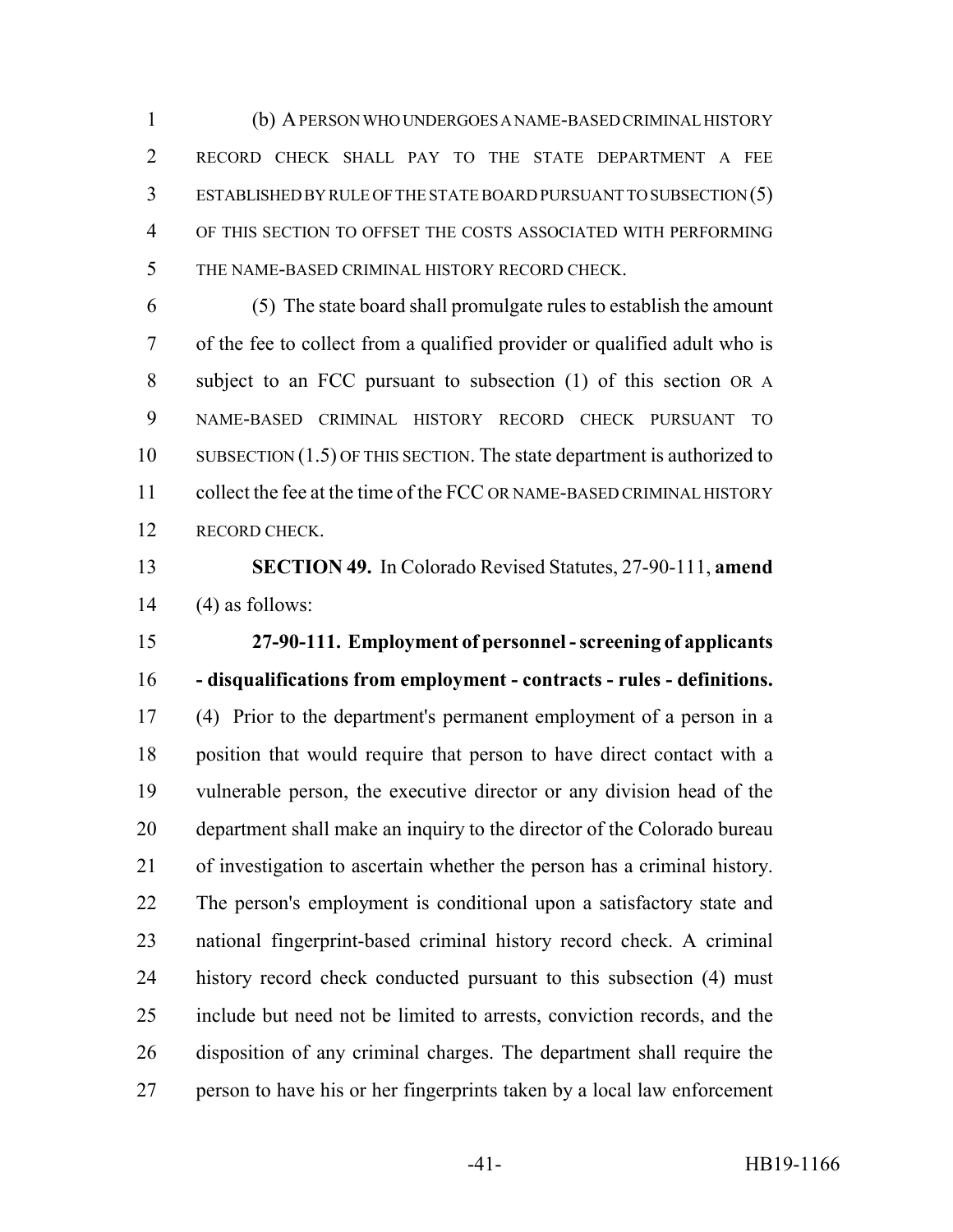agency or any third party approved by the Colorado bureau of investigation. If an approved third party takes the person's fingerprints, the fingerprints may be electronically captured using Colorado bureau of investigation-approved livescan equipment. Third-party vendors shall not keep the applicant information for more than thirty days unless requested to do so by the applicant. The department shall forward those fingerprints to the Colorado bureau of investigation for the purpose of fingerprint processing utilizing the files and records of the Colorado bureau of investigation and the federal bureau of investigation. WHEN THE RESULTS OF A FINGERPRINT-BASED CRIMINAL HISTORY RECORD CHECK OF A PERSON PERFORMED PURSUANT TO THIS SECTION REVEAL A RECORD OF ARREST WITHOUT A DISPOSITION, THE DEPARTMENT SHALL REQUIRE THAT PERSON TO SUBMIT TO A NAME-BASED CRIMINAL HISTORY RECORD CHECK, AS DEFINED IN SECTION 22-2-119.3 (6)(d). The department shall pay for the costs of criminal history record checks conducted pursuant to this section out of existing appropriations.

 **SECTION 50.** In Colorado Revised Statutes, 40-10.1-110, **add**  $18 \quad (1.5)$  as follows:

 **40-10.1-110. Criminal history record check - rules.** 20 (1.5) WHEN THE RESULTS OF A FINGERPRINT-BASED CRIMINAL HISTORY RECORD CHECK OF AN INDIVIDUAL PERFORMED PURSUANT TO THIS SECTION REVEAL A RECORD OF ARREST WITHOUT A DISPOSITION, THE COMMISSION SHALL REQUIRE THE INDIVIDUAL TO SUBMIT TO A NAME-BASED CRIMINAL HISTORY RECORD CHECK, AS DEFINED IN SECTION 25 22-2-119.3 (6)(d). The INDIVIDUAL SHALL PAY THE COSTS ASSOCIATED WITH A NAME-BASED CRIMINAL HISTORY RECORD CHECK.

**SECTION 51.** In Colorado Revised Statutes, **amend** 42-1-224 as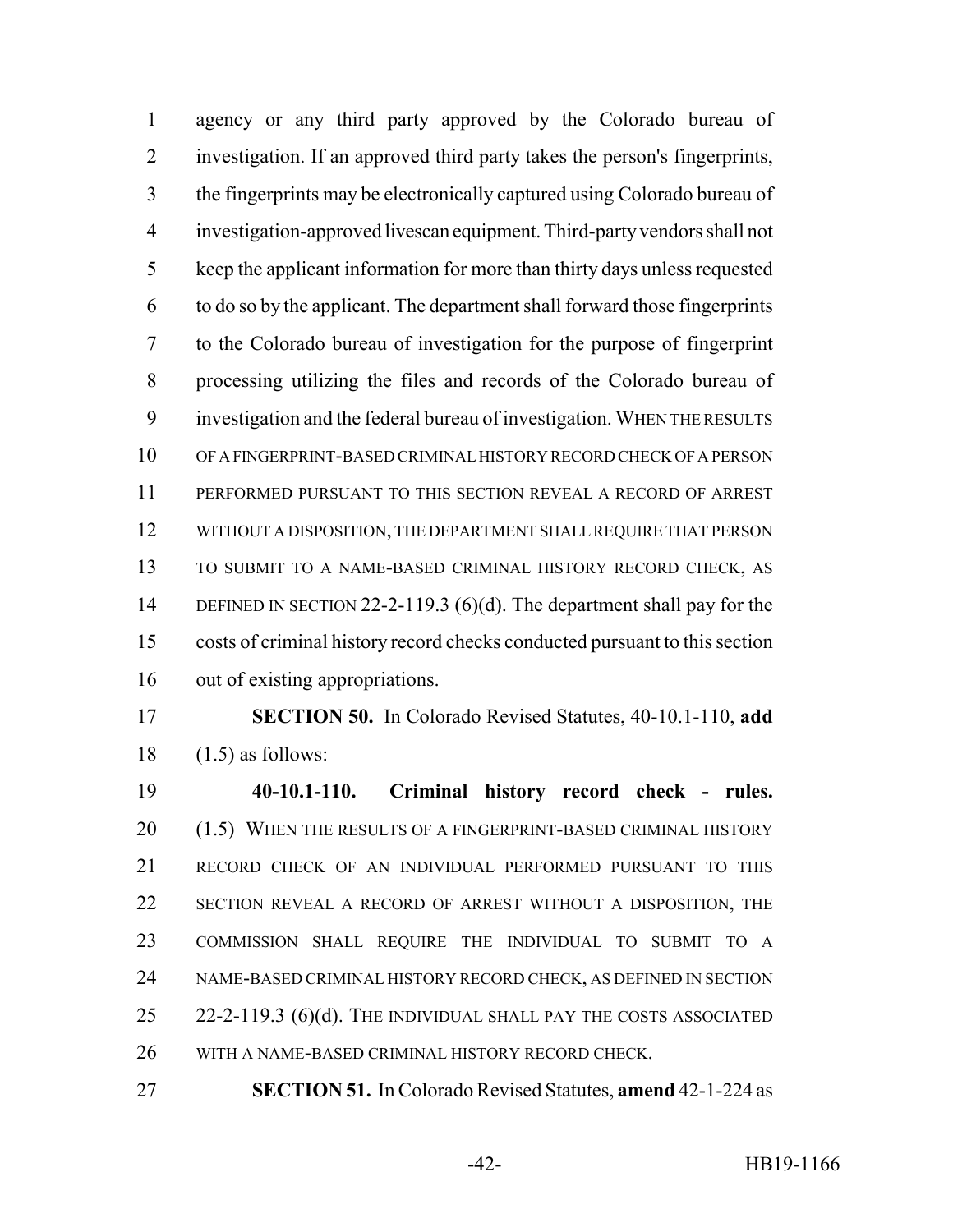follows:

 **42-1-224. Criminal history check.** (1) The department may submit fingerprints of an employee or prospective employee to the Colorado bureau of investigation to obtain a fingerprint-based criminal history record check if the employee's duties do or will provide them with access to Colorado driver's licenses and identification cards issued pursuant to article 2 of this title TITLE 42 or personal identifying information collected or stored by the department in order to issue driver's licenses or identification cards. The department of revenue shall require all such employees hired on or after April 15, 2010, to obtain a fingerprint-based criminal history record check prior to performing their official duties, and shall require all such employees hired before April 15, 2010, to obtain a fingerprint-based criminal history record check by July 14 1, 2011. The department may use this information to make employment decisions concerning such employees. Upon receipt of fingerprints and payment for the costs, the Colorado bureau of investigation shall conduct a state and national fingerprint-based criminal history record check utilizing records of the Colorado bureau of investigation and the federal bureau of investigation. The department shall be the authorized agency to receive information regarding the result of the national criminal history record check. The Colorado bureau of investigation shall charge the department a fee for record checks conducted pursuant to this section. The Colorado bureau of investigation shall set such fee at a level sufficient to cover the direct and indirect costs of processing requests 25 made pursuant to this section. Moneys MONEY collected by the bureau 26 pursuant to this section shall be IS subject to annual appropriation by the general assembly for the administration of this section.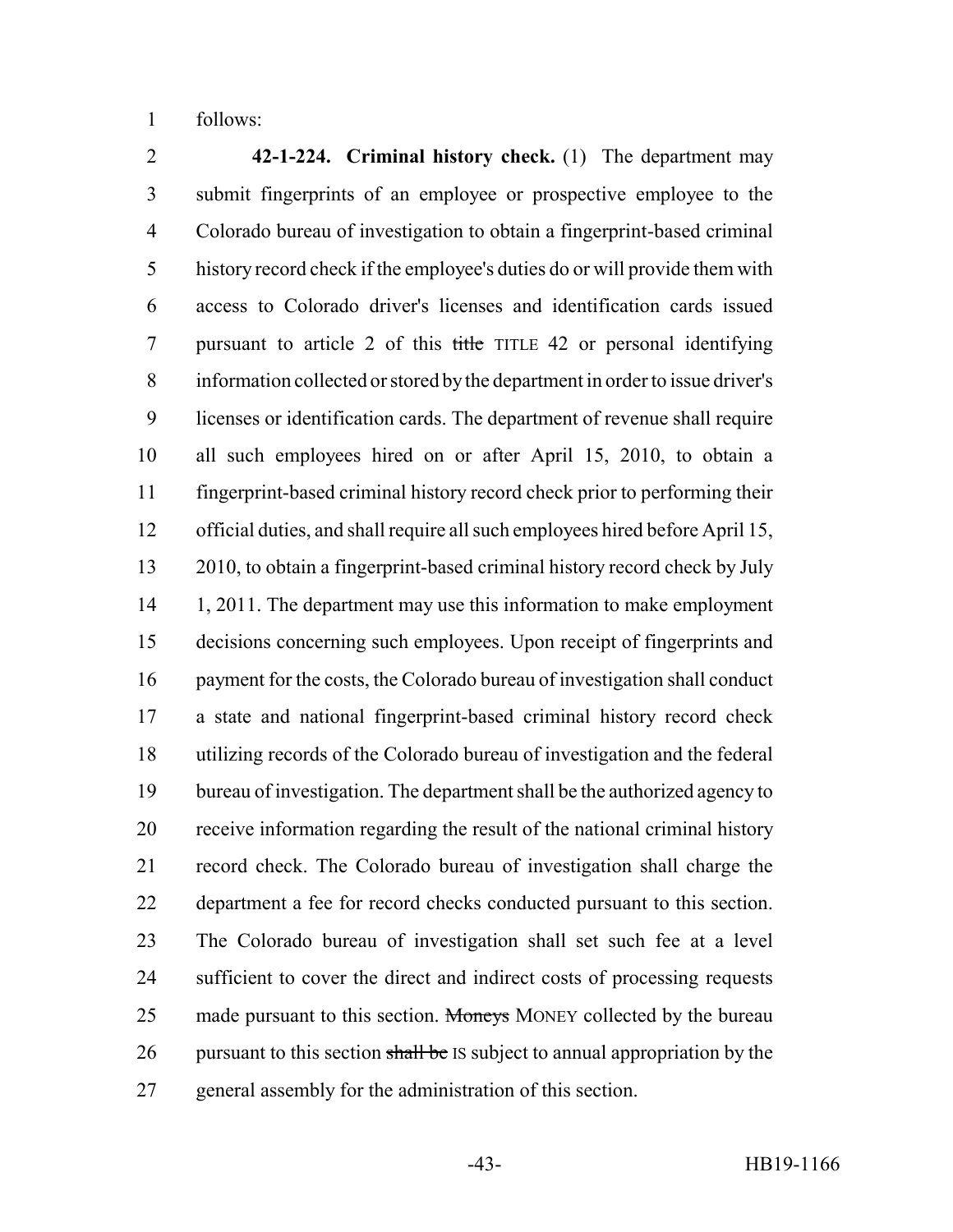(2) WHEN THE RESULTS OF A FINGERPRINT-BASED CRIMINAL HISTORY RECORD CHECK OF A PERSON PERFORMED PURSUANT TO THIS SECTION REVEAL A RECORD OF ARREST WITHOUT A DISPOSITION, THE DEPARTMENT SHALL REQUIRE THE PERSON TO SUBMIT TO A NAME-BASED CRIMINAL HISTORY RECORD CHECK, AS DEFINED IN SECTION 22-2-119.3 (6)(d). THE DEPARTMENT SHALL PAY THE COSTS ASSOCIATED WITH A NAME-BASED CRIMINAL HISTORY RECORD CHECK.

 **SECTION 52.** In Colorado Revised Statutes, 44-3-307, **amend** (3)(c) introductory portion as follows:

 **44-3-307. Persons prohibited as licensees - definition.** (3) (c) At the time of the application for a license, the applicant shall submit fingerprints and file personal history information concerning the applicant's qualifications for a license on forms prepared by the state licensing authority. The state and local licensing authorities shall submit such fingerprints to the Colorado bureau of investigation for the purpose 16 of conducting fingerprints-based FINGERPRINT-BASED criminal history record checks. The Colorado bureau of investigation shall forward the fingerprints to the federal bureau of investigation for the purpose of conducting fingerprints-based FINGERPRINT-BASED criminal history record checks. An applicant who has previously submitted fingerprints for alcohol beverage licensing purposes may request that the fingerprints on file be used. WHEN THE RESULTS OF A FINGERPRINT-BASED CRIMINAL HISTORY RECORD CHECK OF AN APPLICANT PERFORMED PURSUANT TO THIS SECTION REVEAL A RECORD OF ARREST WITHOUT A DISPOSITION, THE LICENSING AUTHORITY SHALL REQUIRE THE APPLICANT TO SUBMIT TO A NAME-BASED CRIMINAL HISTORY RECORD CHECK, AS DEFINED IN SECTION 22-2-119.3 (6)(d). The licensing authorities shall use the information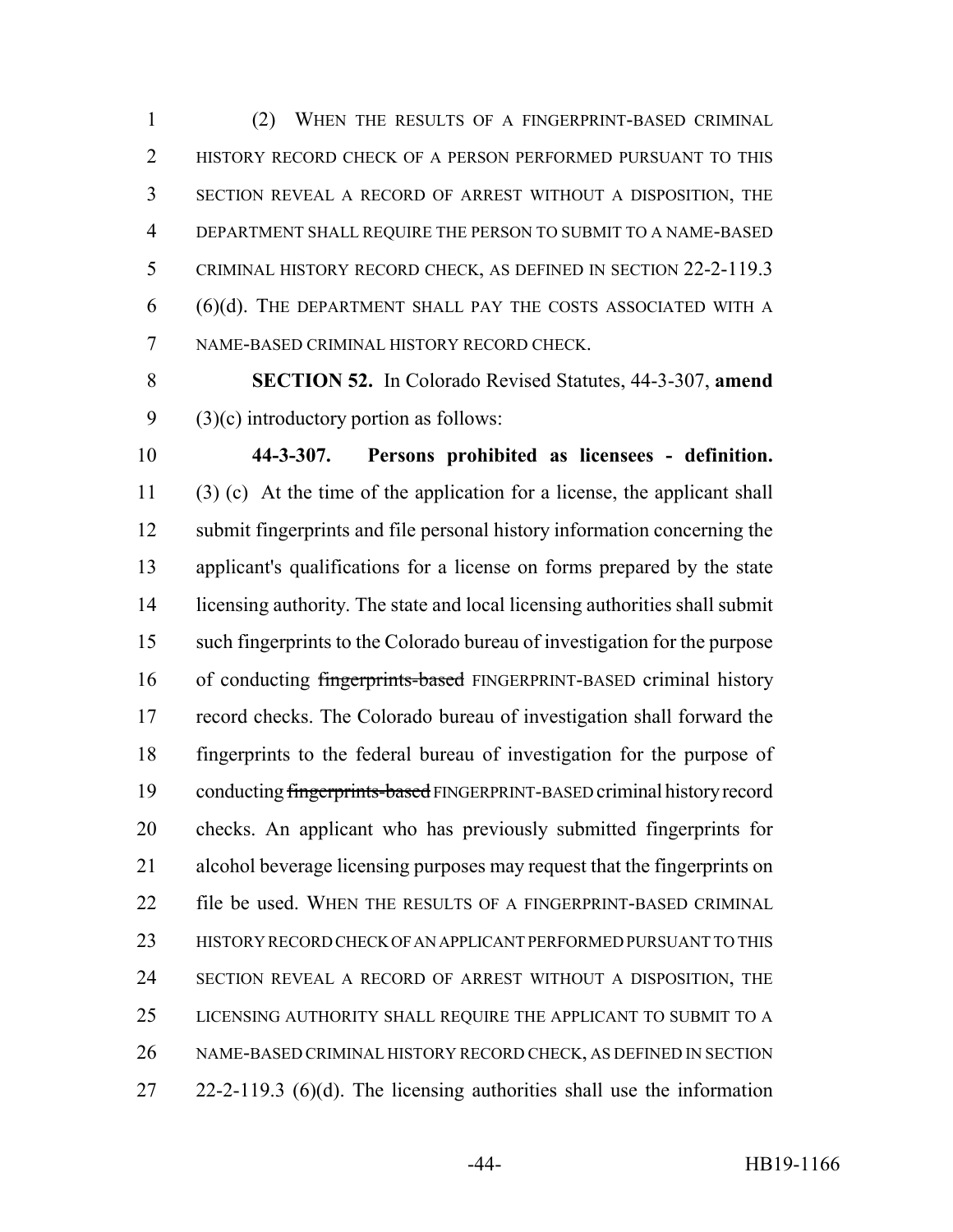resulting from the fingerprints-based FINGERPRINT-BASED AND, IF APPLICABLE, NAME-BASED criminal history record check to investigate and to determine if an applicant is qualified for a license pursuant to this 4 article 3 and article 4 of this title 44. The licensing authority shall IS not 5 be prohibited from verifying any of the information required to be submitted by an applicant pursuant to this section. An applicant shall not be required to submit additional information beyond that required in this subsection (3) unless the licensing authority has determined any of the following:

 **SECTION 53.** In Colorado Revised Statutes, 44-11-202, **amend** 11  $(2)(a)(VIII)$  as follows:

 **44-11-202. Powers and duties of state licensing authority - rules.** (2) (a) Rules promulgated pursuant to subsection (1)(b) of this section may include, but need not be limited to, the following subjects: (VIII) Development of individual identification cards for owners, officers, managers, contractors, employees, and other support staff of entities licensed pursuant to this article 11, including a fingerprint-based criminal history record check AND A NAME-BASED CRIMINAL HISTORY RECORD CHECK as may be required by the state licensing authority prior to issuing a card;

 **SECTION 54.** In Colorado Revised Statutes, 44-11-306, **amend** 22  $(2)(c)$  as follows:

 **44-11-306. Persons prohibited as licensees - definition.** 24 (2) (c) At the time of filing an application for issuance or renewal of a state medical marijuana center license, medical marijuana-infused product manufacturer license, or optional premises cultivation license, an applicant shall submit a set of his or her fingerprints and file personal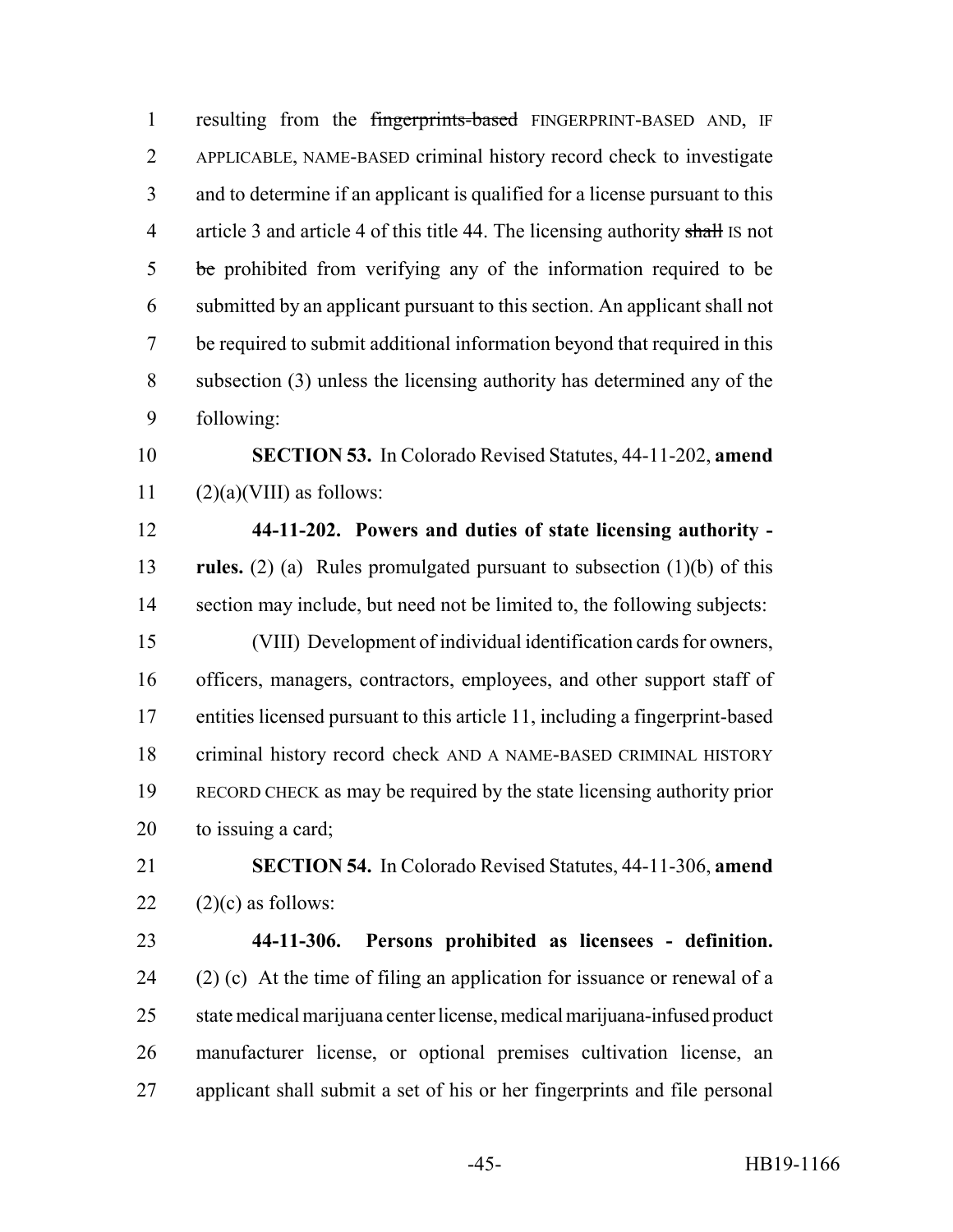history information concerning the applicant's qualifications for a state license on forms prepared by the state licensing authority. The state or local licensing authority shall submit the fingerprints to the Colorado bureau of investigation for the purpose of conducting fingerprint-based criminal history record checks. The Colorado bureau of investigation shall forward the fingerprints to the federal bureau of investigation for the purpose of conducting fingerprint-based criminal history record checks. The state or local licensing authority may acquire a name-based criminal history record check for an applicant or a license holder who has twice 10 submitted to a fingerprint-based criminal history record check and whose 11 fingerprints are unclassifiable. An applicant who has previously 12 submitted fingerprints for state licensing purposes may request that the fingerprints on file be used. THE STATE OR LOCAL LICENSING AUTHORITY SHALL ACQUIRE A NAME-BASED CRIMINAL HISTORY RECORD CHECK, AS 15 DEFINED IN SECTION 22-2-119.3 (6)(d), FOR AN APPLICANT OR LICENSE HOLDER WHO HAS TWICE SUBMITTED TO A FINGERPRINT-BASED CRIMINAL HISTORY RECORD CHECK AND WHOSE FINGERPRINTS ARE UNCLASSIFIABLE OR WHEN THE RESULTS OF A FINGERPRINT-BASED CRIMINAL HISTORY RECORD CHECK OF AN APPLICANT OR LICENSE HOLDER PERFORMED PURSUANT TO THIS SECTION REVEAL A RECORD OF ARREST WITHOUT A DISPOSITION. The state or local licensing authority shall use the information resulting from the fingerprint-based OR NAME-BASED criminal history record check to investigate and determine whether an applicant is qualified to hold a state license pursuant to this article 11. The state or local licensing authority may verify any of the information an applicant is required to submit.

**SECTION 55.** In Colorado Revised Statutes, 44-11-307, **amend**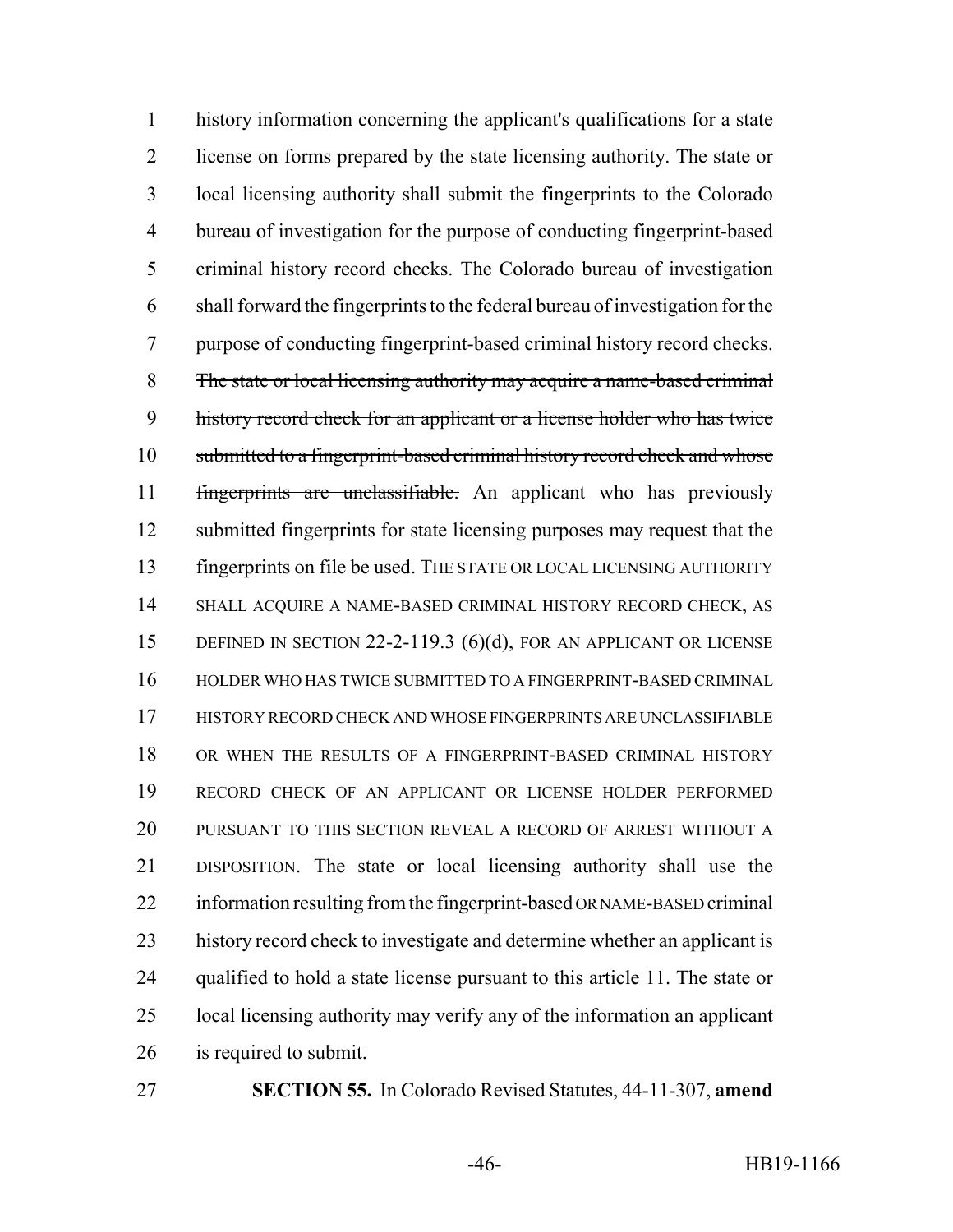1  $(5)(b)$  as follows:

 **44-11-307. Business and owner requirements - legislative declaration - definition.** (5) (b) The state licensing authority shall perform a limited initial background check on qualified limited passive investors. If the initial background check provides reasonable cause for additional investigation, the state licensing authority may require a full background check. WHEN THE RESULTS OF A FULL BACKGROUND CHECK PERFORMED ON A PERSON PURSUANT TO THIS SECTION REVEAL A RECORD OF ARREST WITHOUT A DISPOSITION, THE STATE LICENSING AUTHORITY SHALL REQUIRE THAT PERSON TO SUBMIT TO A NAME-BASED CRIMINAL 11 HISTORY RECORD CHECK, AS DEFINED IN SECTION 22-2-119.3 (6)(d).

 **SECTION 56.** In Colorado Revised Statutes, 44-11-310, **amend** 13  $(4)$  as follows:

 **44-11-310. Licensing in general.** (4) A medical marijuana center, optional premises cultivation operation, or medical marijuana-infused products manufacturer shall notify the state licensing authority in writing of the name, address, and date of birth of an owner, officer, or manager before the new owner, officer, or manager begins managing, owning, or associating with the operation. Any owner, officer, 20 manager, or employee shall MUST pass a fingerprint-based criminal history record check AND, IF NECESSARY, A NAME-BASED CRIMINAL HISTORY CHECK, as required by the state licensing authority and obtain the required identification prior to being associated with, managing, owning, or working at the operation.

 **SECTION 57.** In Colorado Revised Statutes, 44-11-313, **amend** (2) as follows:

**44-11-313. Unlawful financial assistance.** (2) A person shall not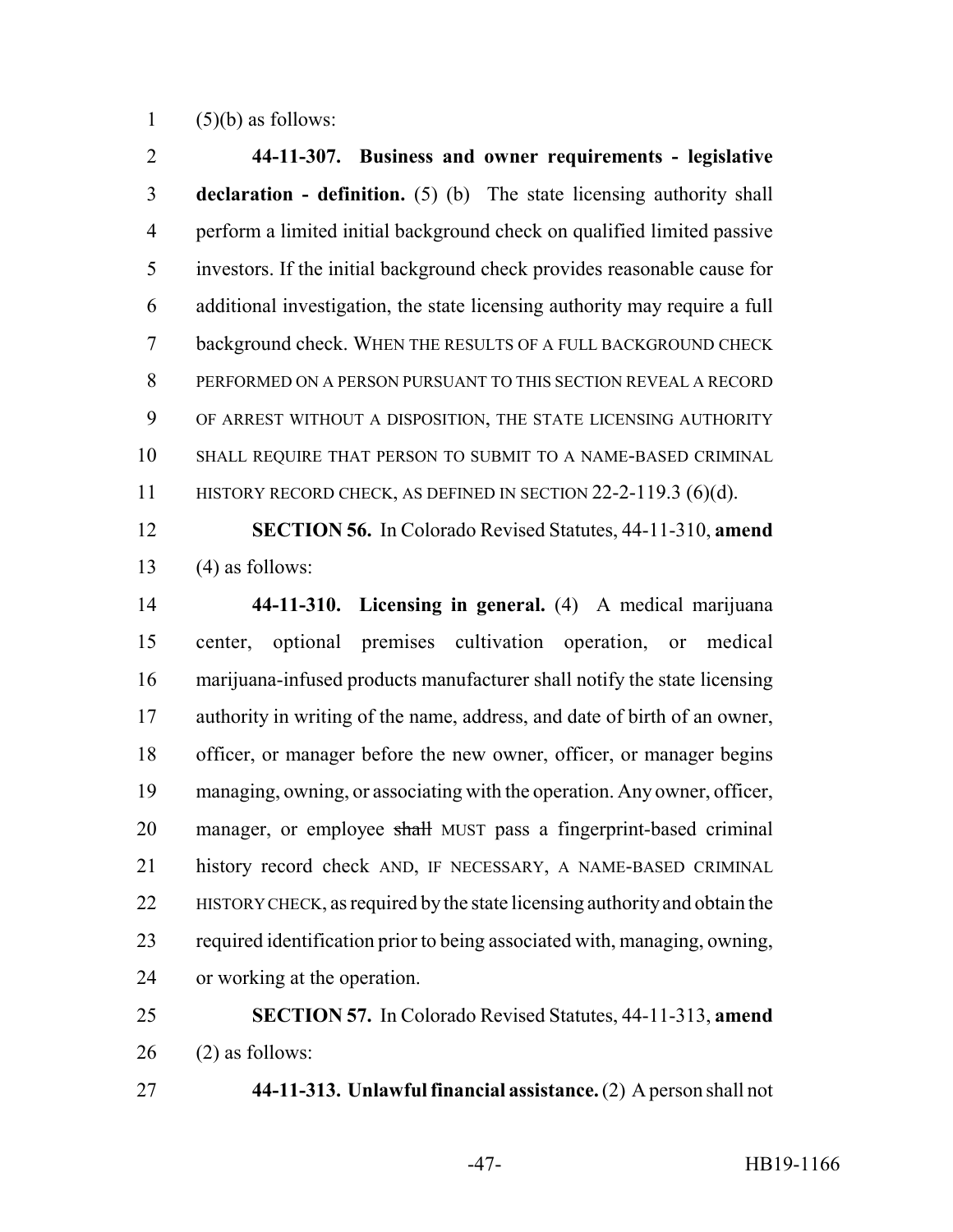have an unreported financial interest in a license pursuant to this article 2 11 unless that person has undergone a fingerprint-based criminal history record check AND, IF NECESSARY, A NAME-BASED CRIMINAL HISTORY CHECK, as provided for by the state licensing authority in its rules; except that this subsection (2) does not apply to banks or savings and loan associations supervised and regulated by an agency of the state or federal government, or to FHA-approved mortgagees, or to stockholders, directors, or officers thereof.

 **SECTION 58.** In Colorado Revised Statutes, 44-12-202, **amend** 10 (3)(a)(III) and  $(3)(c)(IV)$  as follows:

 **44-12-202. Powers and duties of state licencing authority - rules.** (3) (a) Rules promulgated pursuant to subsection (2)(b) of this section must include, but need not be limited to, the following subjects: (III) Qualifications for licensure under this article 12, including but not limited to the requirement for a fingerprint-based criminal history record check, AND A NAME-BASED CRIMINAL HISTORY RECORD CHECK AS NECESSARY, for all owners, officers, managers, contractors, employees, 18 and other support staff of entities licensed pursuant to this article 12;

 (c) Rules promulgated pursuant to subsection (2)(b) of this section must also include the following subjects:

 (IV) Development of individual identification cards for owners, officers, managers, contractors, employees, and other support staff of entities licensed pursuant to this article 12, including a fingerprint-based criminal history record check OR NAME-BASED CRIMINAL HISTORY RECORD CHECK, as may be required by the state licensing authority prior to issuing a card;

**SECTION 59.** In Colorado Revised Statutes, 44-12-305, **amend**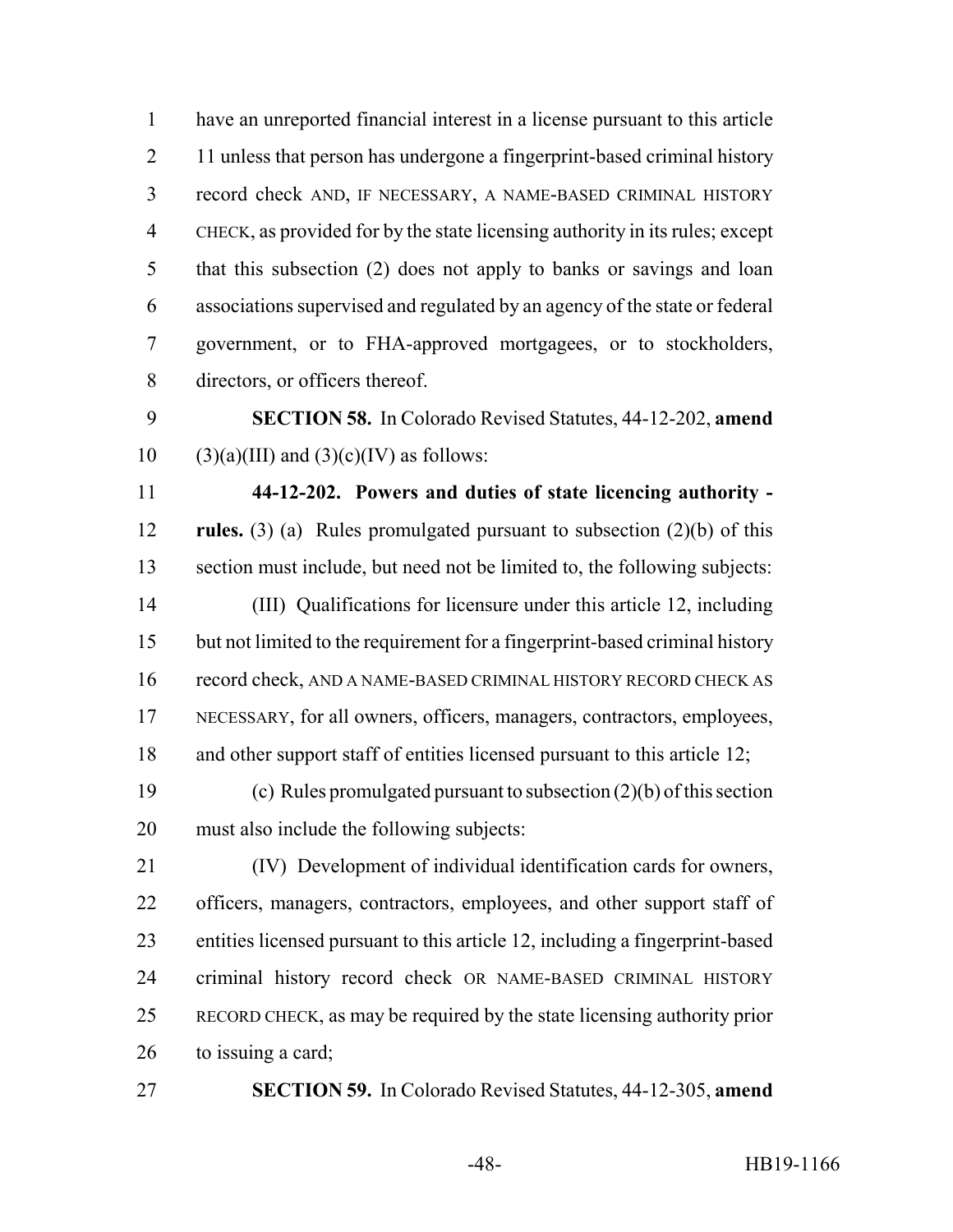1  $(2)(c)$  as follows:

 **44-12-305. Persons prohibited as licensees - definition.** (2) (c) At the time of filing an application for issuance of a state retail marijuana establishment license, an applicant shall submit a set of his or her fingerprints and file personal history information concerning the applicant's qualifications for a state license on forms prepared by the state licensing authority. The state licensing authority or local jurisdiction shall submit the fingerprints to the Colorado bureau of investigation for the purpose of conducting fingerprint-based criminal history record checks. The Colorado bureau of investigation shall forward the fingerprints to the federal bureau of investigation for the purpose of conducting fingerprint-based criminal history record checks. The state licensing 13 authority or local jurisdiction may acquire a name-based criminal history 14 record check for an applicant or a license holder who has twice submitted to a fingerprint-based criminal history record check and whose fingerprints are unclassifiable. An applicant who has previously submitted fingerprints for state or local licensing purposes may request that the fingerprints on file be used. THE STATE LICENCING AUTHORITY OR LOCAL JURISDICTION SHALL ACQUIRE A NAME-BASED CRIMINAL HISTORY RECORD CHECK, AS DEFINED IN SECTION 22-2-119.3 (6)(d), FOR AN APPLICANT OR LICENSE HOLDER WHO HAS TWICE SUBMITTED TO A FINGERPRINT-BASED CRIMINAL HISTORY RECORD CHECK AND WHOSE FINGERPRINTS ARE UNCLASSIFIABLE OR WHEN THE RESULTS OF A FINGERPRINT-BASED CRIMINAL HISTORY RECORD CHECK OF AN APPLICANT OR LICENSE HOLDER PERFORMED PURSUANT TO THIS SECTION REVEAL A RECORD OF ARREST WITHOUT A DISPOSITION. The state licensing authority or local jurisdiction shall use the information resulting from the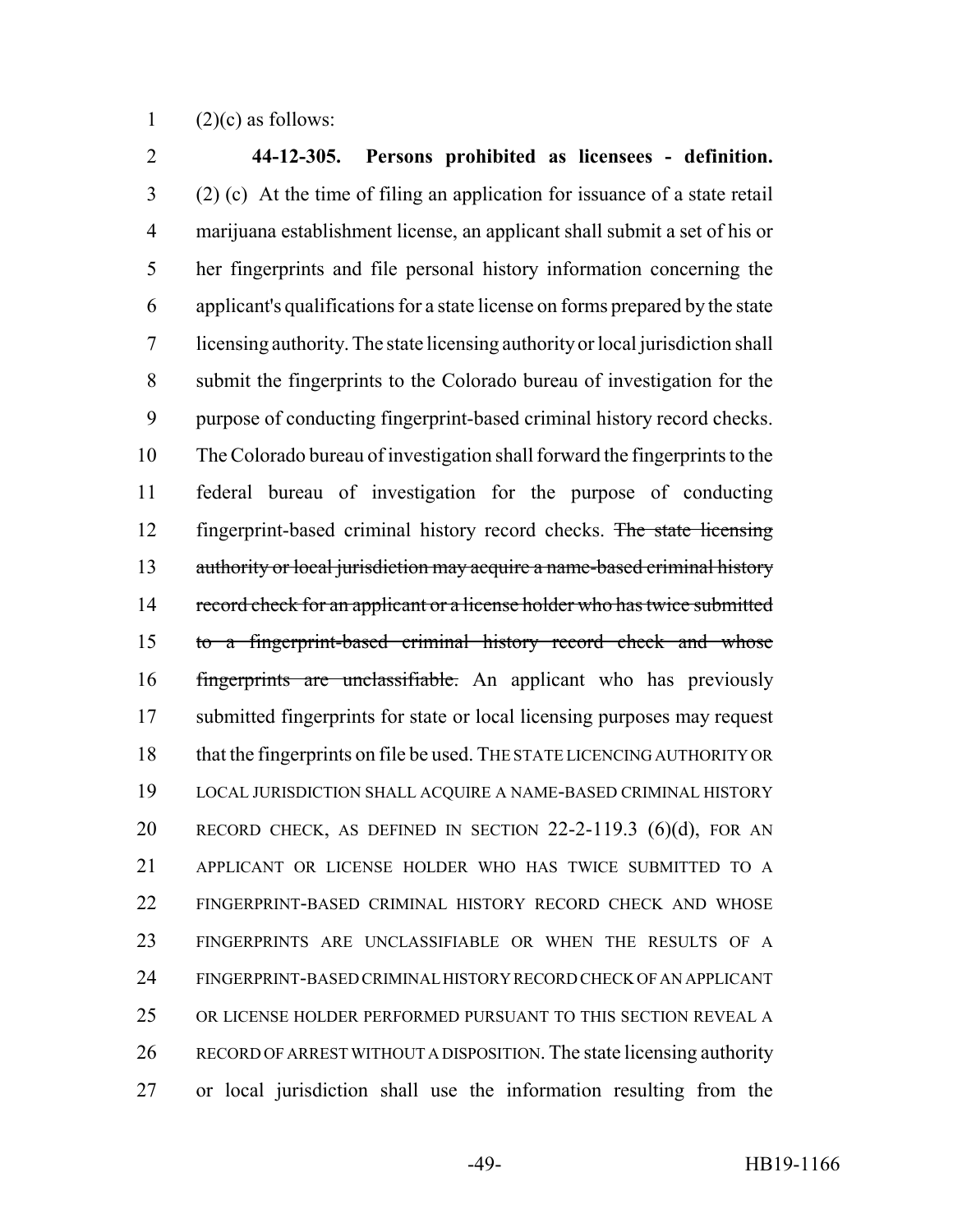fingerprint-based criminal history record check OR NAME-BASED CRIMINAL HISTORY RECORD CHECK to investigate and determine whether an applicant is qualified to hold a state or local license pursuant to this article 12. The state licensing authority or local jurisdiction may verify any of the information an applicant is required to submit.

 **SECTION 60.** In Colorado Revised Statutes, 44-12-306, **amend** (5)(b) as follows:

 **44-12-306. Business and owner requirements - legislative declaration - definition.** (5) (b) The state licensing authority shall perform a limited initial background check on qualified limited passive investors. If the initial background check provides reasonable cause for additional investigation, the state licensing authority may require a full 13 background check. WHEN THE RESULTS OF A FULL BACKGROUND CHECK PERFORMED ON A PERSON PURSUANT TO THIS SECTION REVEAL A RECORD OF ARREST WITHOUT A DISPOSITION, THE STATE LICENSING AUTHORITY SHALL REQUIRE THAT PERSON TO SUBMIT TO A NAME-BASED CRIMINAL 17 HISTORY RECORD CHECK, AS DEFINED IN SECTION 22-2-119.3 (6)(d).

 **SECTION 61.** In Colorado Revised Statutes, 44-12-309, **amend** 19  $(3)$  as follows:

 **44-12-309. Licensing in general.** (3) A retail marijuana establishment shall notify the state licensing authority in writing of the name, address, and date of birth of an owner, officer, or manager before the new owner, officer, or manager begins managing, owning, or associating with the operation. The owner, officer, manager, or employee must pass a fingerprint-based criminal history record check AND, AS NECESSARY, A NAME-BASED CRIMINAL HISTORY RECORD CHECK, as required by the state licensing authority and obtain the required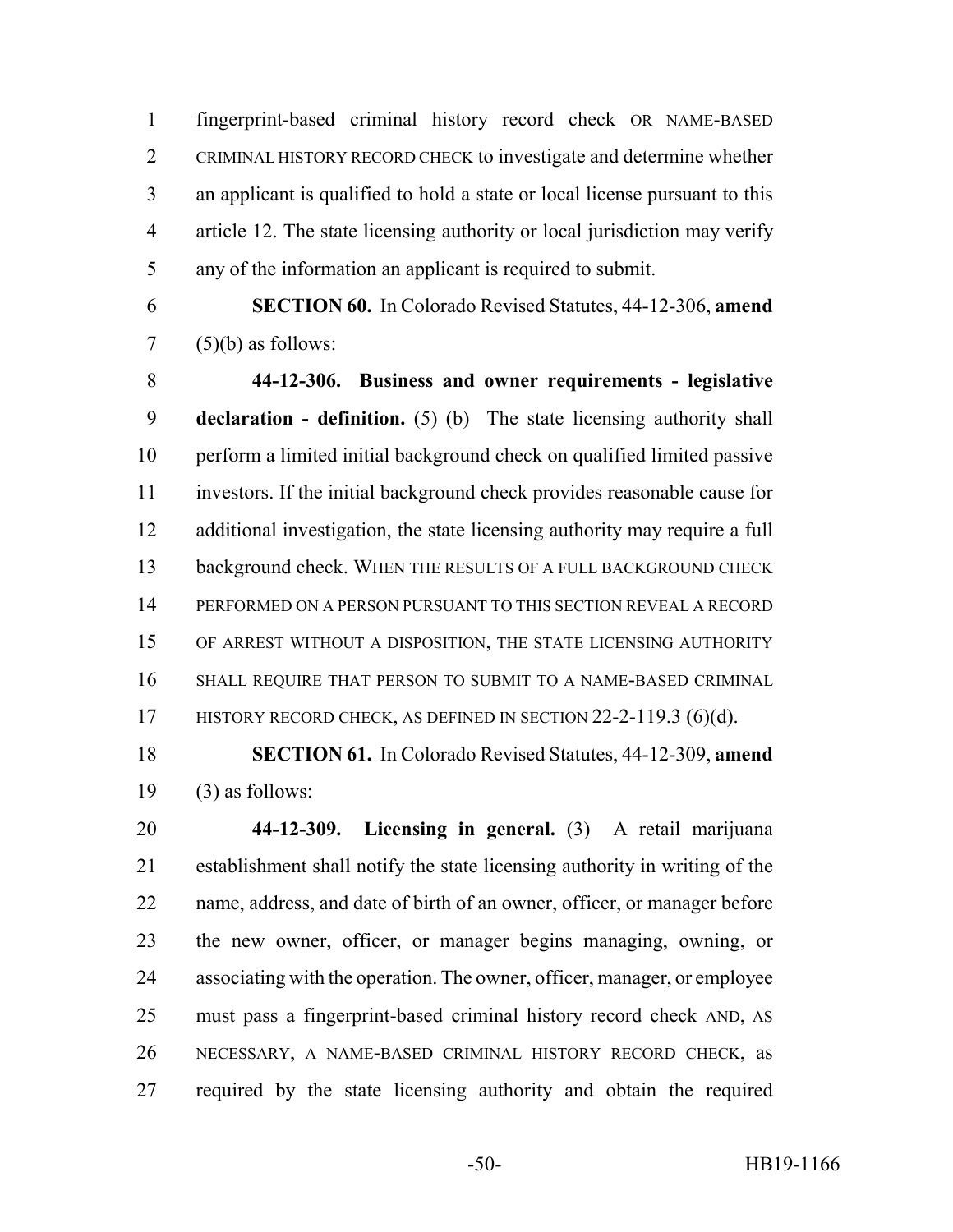identification prior to being associated with, managing, owning, or working at the operation.

 **SECTION 62.** In Colorado Revised Statutes, 44-20-118, **add** 4  $(8)(a.5)$  as follows:

 **44-20-118. Application - prelicensing education - fingerprint-based criminal history record check - rules.** (8) (a.5) WHEN THE RESULTS OF A FINGERPRINT-BASED CRIMINAL HISTORY RECORD CHECK OF AN APPLICANT PERFORMED PURSUANT TO THIS SUBSECTION (8) REVEAL A RECORD OF ARREST WITHOUT A DISPOSITION, THE DEPARTMENT SHALL REQUIRE THAT APPLICANT TO SUBMIT TO A NAME-BASED CRIMINAL HISTORY RECORD CHECK, AS DEFINED IN SECTION  $12 \qquad 22 - 2 - 119.3$  (6)(d).

 **SECTION 63.** In Colorado Revised Statutes, 44-20-417, **add** (8)(a.5) as follows:

 **44-20-417. Application - fingerprint-based criminal history record check - rules.** (8) (a.5) WHEN THE RESULTS OF A FINGERPRINT-BASED CRIMINAL HISTORY RECORD CHECK OF AN APPLICANT PERFORMED PURSUANT TO THIS SUBSECTION (8) REVEAL A RECORD OF ARREST WITHOUT A DISPOSITION, THE DEPARTMENT SHALL REQUIRE THAT APPLICANT TO SUBMIT TO A NAME-BASED CRIMINAL HISTORY RECORD CHECK, AS DEFINED IN SECTION 22-2-119.3 (6)(d).

 **SECTION 64.** In Colorado Revised Statutes, 44-30-510, **amend** (3) as follows:

 **44-30-510. Applicants and licensees - providing information - criminal history record check.** (3) (a) With the submission of an application for a license or an application for a finding of suitability pursuant to this article 30, each applicant shall submit a set of fingerprints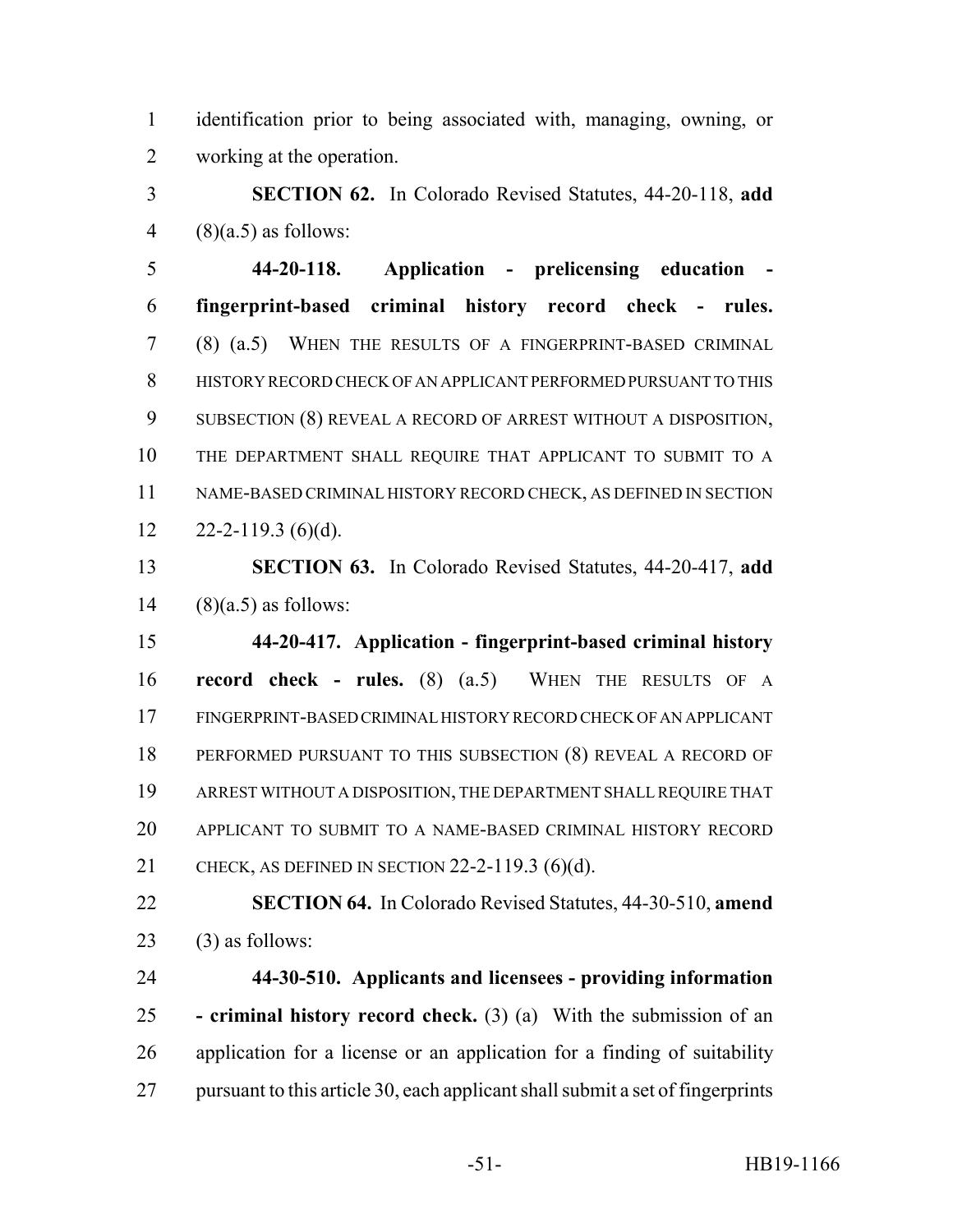to the commission. The commission shall forward the fingerprints to the Colorado bureau of investigation for the purpose of conducting a state and national fingerprint-based criminal history record check utilizing records of the Colorado bureau of investigation and the federal bureau of investigation. Nothing in this subsection (3) shall preclude the commission from making further inquiries into the background of the applicant.

 (b) WHEN THE RESULTS OF A FINGERPRINT-BASED CRIMINAL HISTORY RECORD CHECK OF AN APPLICANT PERFORMED PURSUANT TO THIS SUBSECTION (3) REVEAL A RECORD OF ARREST WITHOUT A DISPOSITION, THE COMMISSION SHALL REQUIRE THAT APPLICANT TO SUBMIT TO A NAME-BASED CRIMINAL HISTORY RECORD CHECK, AS DEFINED IN SECTION  $22 - 2 - 119.3$  (6)(d).

 (c) NOTHING IN THIS SUBSECTION (3) PRECLUDES THE COMMISSION FROM MAKING FURTHER INQUIRIES INTO THE BACKGROUND OF THE APPLICANT.

 **SECTION 65.** In Colorado Revised Statutes, 44-32-503, **amend** (4) as follows:

 **44-32-503. Rules of commission - licensing.** (4) (a) With the submission of an application for a license granted pursuant to this article 32, each applicant shall submit a set of fingerprints to the commission. The commission shall forward the fingerprints to the Colorado bureau of investigation for the purpose of conducting a state and national fingerprint-based criminal history record check utilizing records of the Colorado bureau of investigation and the federal bureau of investigation. 26 Only the actual costs of the record check shall MUST be borne by the 27 applicant. Nothing in this subsection (4) shall preclude PRECLUDES the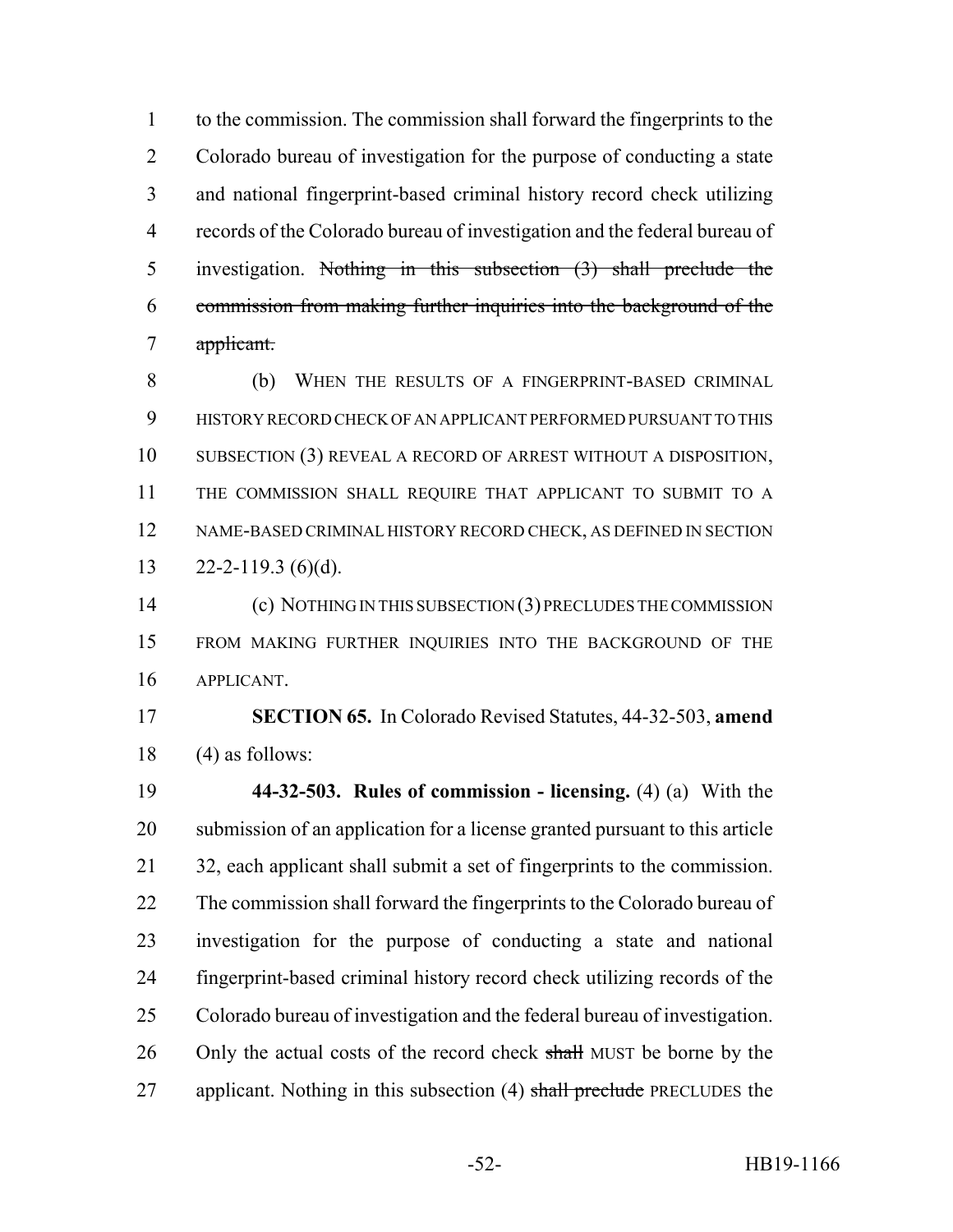commission from making further inquiries into the background of the applicant.

 (b) WHEN THE RESULTS OF A FINGERPRINT-BASED CRIMINAL HISTORY RECORD CHECK OF AN APPLICANT PERFORMED PURSUANT TO THIS SUBSECTION (4) REVEAL A RECORD OF ARREST WITHOUT A DISPOSITION, THE COMMISSION SHALL REQUIRE THAT APPLICANT TO SUBMIT TO A NAME-BASED CRIMINAL HISTORY RECORD CHECK, AS DEFINED IN SECTION  $22 - 2 - 119.3$  (6)(d).

 **SECTION 66.** In Colorado Revised Statutes, 44-40-106, **add**  $10 \quad (10)(a.5)$  as follows:

 **44-40-106. Contractors supplying services, equipment, or materials - gaming equipment - disclosures - definitions.** (10) (a.5) WHEN THE RESULTS OF A FINGERPRINT-BASED CRIMINAL 14 HISTORY RECORD CHECK OF A SUPPLIER PERFORMED PURSUANT TO THIS SUBSECTION (10) REVEAL A RECORD OF ARREST WITHOUT A DISPOSITION, THE DIVISION SHALL REQUIRE THE SUPPLIER TO SUBMIT TO A NAME-BASED CRIMINAL HISTORY RECORD CHECK, AS DEFINED IN SECTION 22-2-119.3 18  $(6)(d)$ .

 **SECTION 67.** In Colorado Revised Statutes, 44-40-107, **add** 20  $(11)(a.5)$  as follows:

 **44-40-107. Licenses.** (11) (a.5) WHEN THE RESULTS OF A FINGERPRINT-BASED CRIMINAL HISTORY RECORD CHECK OF AN APPLICANT PERFORMED PURSUANT TO THIS SUBSECTION (11) REVEAL A RECORD OF ARREST WITHOUT A DISPOSITION, THE DIVISION SHALL REQUIRE THE APPLICANT TO SUBMIT TO A NAME-BASED CRIMINAL HISTORY RECORD CHECK, AS DEFINED IN SECTION 22-2-119.3 (6)(d).

**SECTION 68. Safety clause.** The general assembly hereby finds,